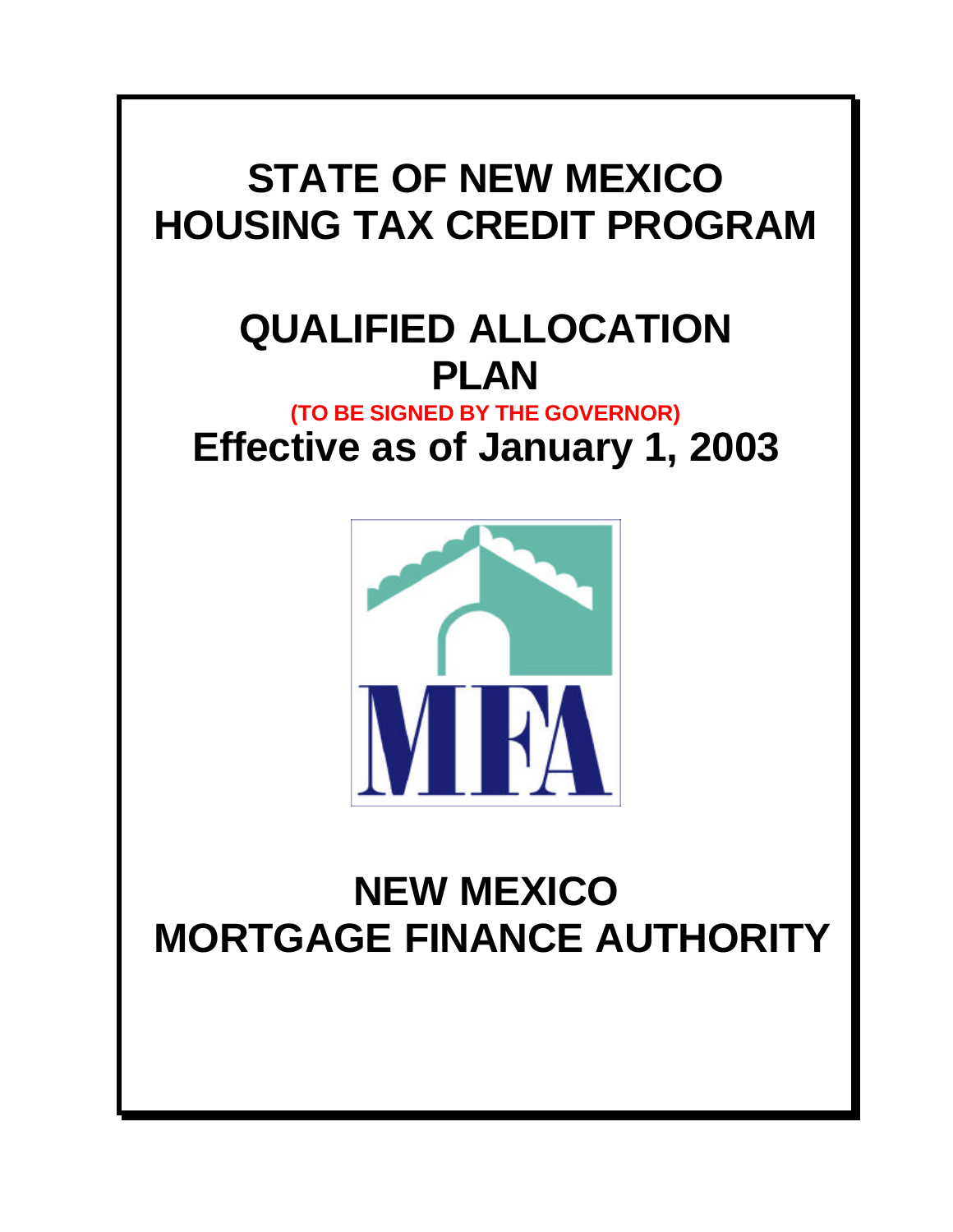# **STATE OF NEW MEXICO** LOW INCOME HOUSING TAX CREDIT PROGRAM **QUALIFIED ALLOCATION PLAN**

Effective as of January 1, 2003<br>Contents

| А.<br><b>B.</b><br>II.<br>А.<br>В.<br>C.<br>D.<br>Ε.<br>F.<br>G.<br>Η.<br>L.<br>J.<br>Κ.<br>L.<br>М.<br>N.<br>Ш.<br>Α.<br>В.<br>C.<br>D.<br>Е.<br>F.<br>G.<br>Η.<br>А.<br>В.<br>C.<br>D.<br>Ε.<br>F. |
|------------------------------------------------------------------------------------------------------------------------------------------------------------------------------------------------------|
|                                                                                                                                                                                                      |
|                                                                                                                                                                                                      |
|                                                                                                                                                                                                      |
|                                                                                                                                                                                                      |
|                                                                                                                                                                                                      |
|                                                                                                                                                                                                      |
|                                                                                                                                                                                                      |
|                                                                                                                                                                                                      |
|                                                                                                                                                                                                      |
|                                                                                                                                                                                                      |
|                                                                                                                                                                                                      |
|                                                                                                                                                                                                      |
|                                                                                                                                                                                                      |
|                                                                                                                                                                                                      |
|                                                                                                                                                                                                      |
|                                                                                                                                                                                                      |
|                                                                                                                                                                                                      |
|                                                                                                                                                                                                      |
|                                                                                                                                                                                                      |
|                                                                                                                                                                                                      |
|                                                                                                                                                                                                      |
|                                                                                                                                                                                                      |
|                                                                                                                                                                                                      |
|                                                                                                                                                                                                      |
|                                                                                                                                                                                                      |
|                                                                                                                                                                                                      |
|                                                                                                                                                                                                      |
|                                                                                                                                                                                                      |
|                                                                                                                                                                                                      |
|                                                                                                                                                                                                      |
|                                                                                                                                                                                                      |
|                                                                                                                                                                                                      |
|                                                                                                                                                                                                      |
|                                                                                                                                                                                                      |
| G.                                                                                                                                                                                                   |
| Η.                                                                                                                                                                                                   |
| L.                                                                                                                                                                                                   |
| J.                                                                                                                                                                                                   |
| V.                                                                                                                                                                                                   |
| А.                                                                                                                                                                                                   |
| В.                                                                                                                                                                                                   |
| C.                                                                                                                                                                                                   |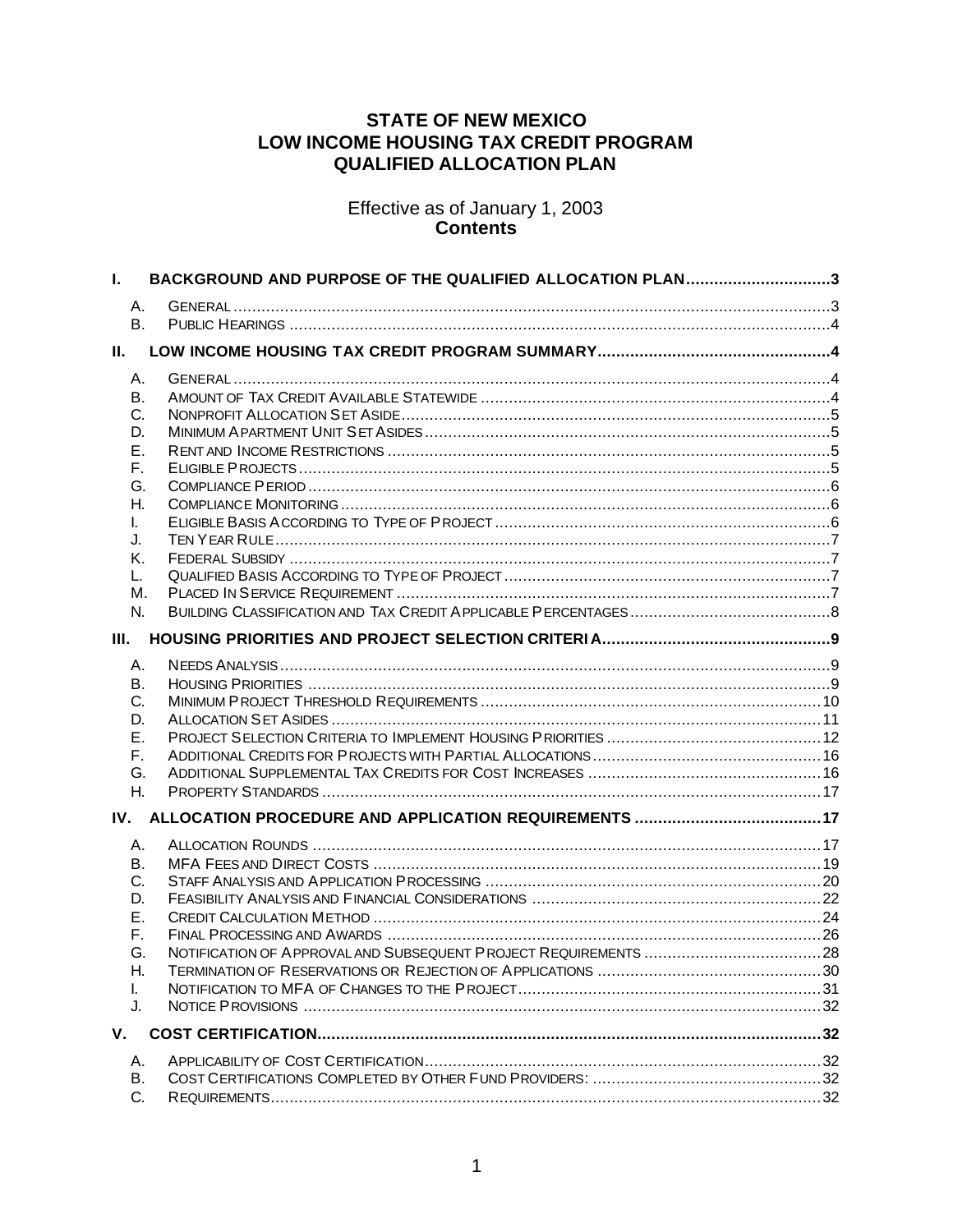| D.                                         |                                                                          |  |
|--------------------------------------------|--------------------------------------------------------------------------|--|
| VL.                                        |                                                                          |  |
| $A_{-}$<br><sub>B</sub>                    |                                                                          |  |
|                                            | VII. AMENDMENTS TO THE ALLOCATION PLAN AND WAIVERS OF PLAN PROVISIONS 35 |  |
|                                            |                                                                          |  |
| IX.                                        |                                                                          |  |
| <b>X</b> .                                 | MFA TAX CREDIT MONITORING AND COMPLIANCE PLAN SUMMARY35                  |  |
| Α.<br><b>B.</b><br>$C_{\cdot}$<br>D.<br>F. |                                                                          |  |
| XI.                                        |                                                                          |  |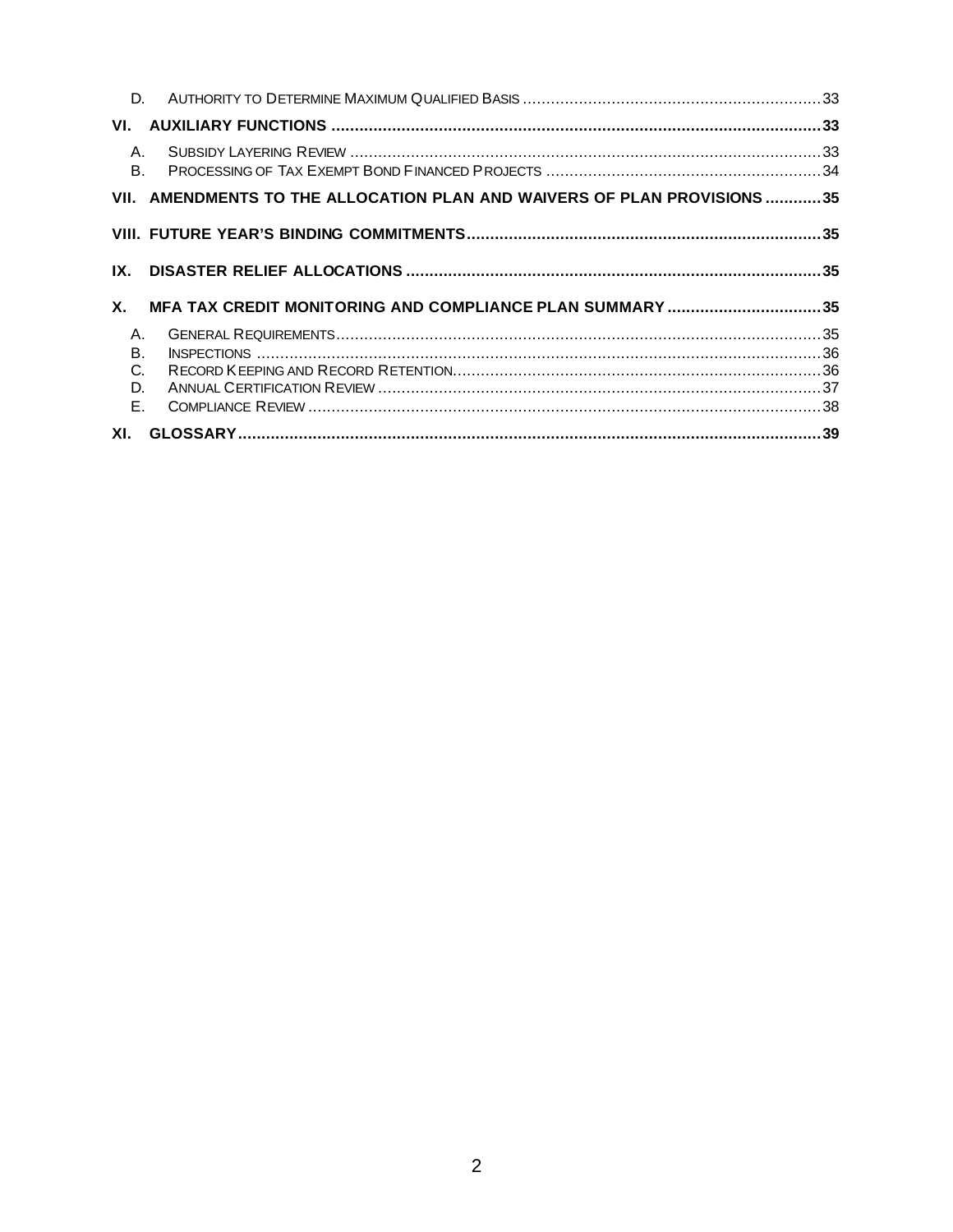# **I. BACKGROUND AND PURPOSE OF THE QUALIFIED ALLOCATION PLAN**

#### **A. General**

The Low Income Housing Tax Credit ("HTC", "Credits", or "Tax Credit") Program was created in the Tax Reform Act of 1986 as an incentive for individuals and corporations to invest in the construction or rehabilitation of low income housing. The Tax Credit provides the investor a dollar-for-dollar reduction in personal or corporate federal income tax liability for a 10-year period for projects meeting the Program's requirements.

By Executive Order 97-01 on January 14, 1997, New Mexico Mortgage Finance Authority ("MFA") was designated by Governor Johnson as the Housing Credit Agency ("HCA") responsible for administering the Tax Credit Program in the State of New Mexico and allocating tax credits to eligible New Mexico Projects. Consequently MFA now awards tax credits to Projects meeting its Project Selection Criteria, and monitors existing Projects for compliance with the Internal Revenue Service Code, Section 42, as amended. However, MFA does not make any representation to any party concerning compliance with the Internal Revenue Code, Treasury Regulations or other laws or regulations governing Low Income Housing Tax Credits. Neither MFA, its agents or employees will be liable for any matters arising out of, or in relation to, the allocation of Low Income Housing Tax Credits. Individuals, corporations, and nonprofit organizations intending to utilize the HTC Program should consult their own tax advisors concerning the application of Tax Credits to their Projects, and the way in which Tax Credits will affect their federal income taxes.

Administration of the Housing Tax Credit Program, as outlined in this Qualified Allocation Plan, is consistent with the statutes creating MFA in 1975 [Chapter 303, Laws of New Mexico, 1975, known and cited as the New Mexico Mortgage Finance Authority Act, being Sections 58-18-1 through 58-18-27, inclusive], as supplemented in 1995, as follows:

*The legislature hereby finds and declares that there exists in the state of New Mexico a serious shortage of decent, safe and sanitary residential housing available at prices and rentals within the financial means of persons and families of low income. This shortage is severe in certain urban areas of the state, is especially critical in the rural areas and is inimical to the health, safety, welfare and prosperity of all residents of the state…The legislature hereby further finds and determines that to aid in remedying these conditions and to help alleviate the shortage of adequate housing, a public body politic and corporate, separate and apart from the state, constituting a governmental instrumentality, to be known as the New Mexico Mortgage Finance Authority should be created with power to raise funds from private investors in order to make such private funds available to finance the acquisition, construction, rehabilitation and improvement of residential housing for persons and families of low income within the state. The legislature hereby finds and declares further that in accomplishing this purpose, the New Mexico Mortgage Finance Authority is acting in all respects for the benefit of the people of the state in the performance of essential public functions and is serving a valid public purpose in improving and otherwise promoting their health, welfare and prosperity, and that the enactment of the provisions hereinafter set forth is for a valid public purpose and is hereby so declared to be such as a matter of express legislative determination.*

One of the requirements of the Agency designated as the HCA is to prepare a qualified Allocation Plan for allocating Tax Credits. Code Section 42(m) states that the HCA must make allocations of tax credits pursuant to a *qualified allocation plan* which: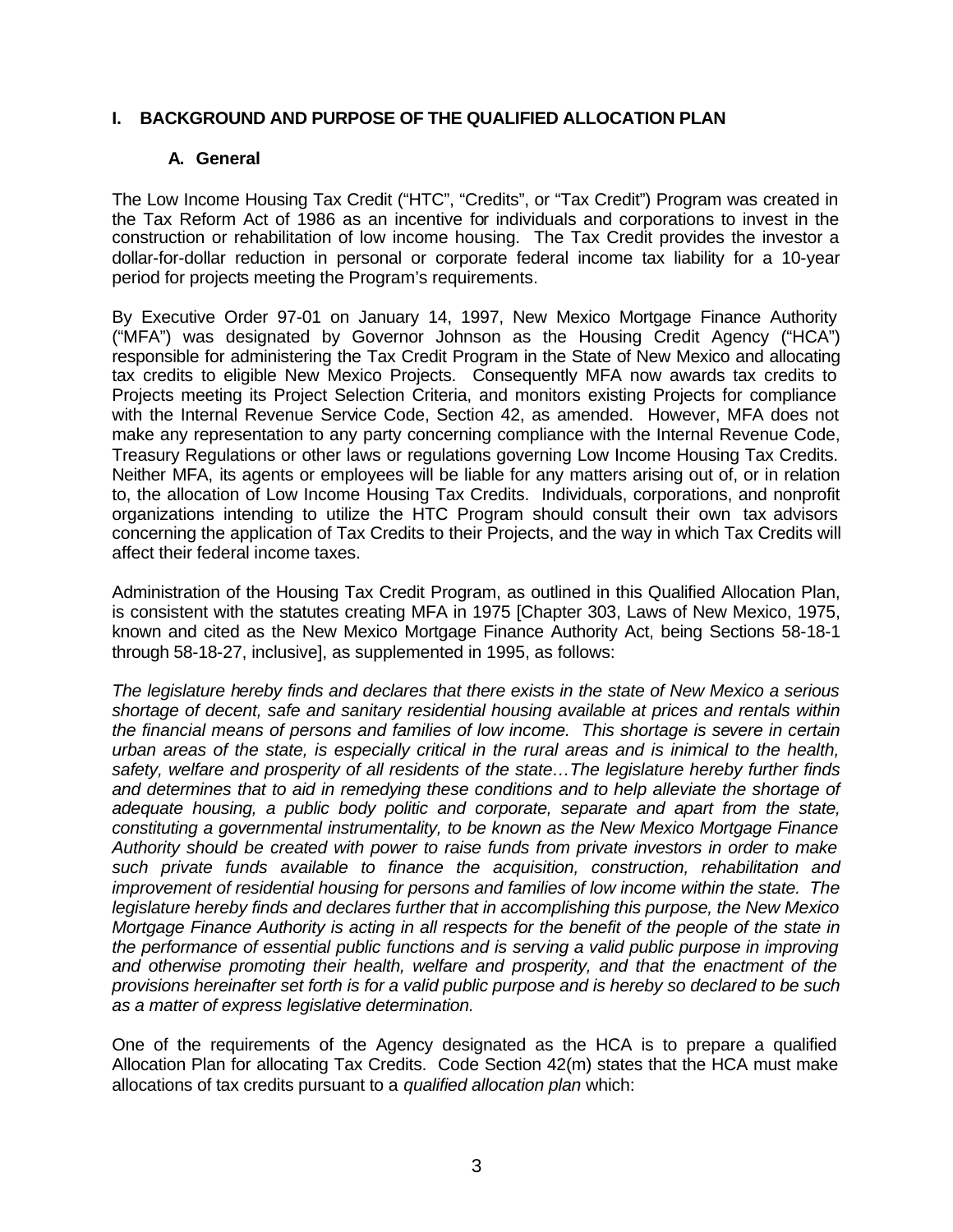1. Sets forth Project Selection Criteria to be used to determine housing priorities of the Housing Credit Agency, which are appropriate to local conditions. These criteria must include Project location, housing needs characteristics, Project characteristics, sponsor characteristics, participation of local tax-exempt organizations, and tenants with special housing needs.

2. Gives preference in allocating housing credit dollar amounts among selected projects to those which:

- a) Serve the lowest income tenants;
- b) Serve qualified tenants for extended periods of time; and

c) Are located in Qualified Census Tracts and the development of which contributes to a Concerted Community Revitalization Plan.

3. Provides a procedure that the agency will use in monitoring for noncompliance.

This document is intended to fulfill the requirements 1 and 2 above for the MFA's Tax Credit allocation activity in the State of New Mexico, commencing on its effective date. The procedure required in item 3 above is summarized here in Section X but published under separate cover.

# **B. Public Hearings**

Following public notice, a draft Qualified Allocation Plan will be available to the public for comment for a period of thirty (30) days, during which time public hearing(s) will be held. MFA will accept written comments during this thirty-day period and will consider any comments presented at the public hearing, prior to completion of the plan.

#### **II. LOW INCOME HOUSING TAX CREDIT PROGRAM SUMMARY**

#### **A. General**

The Tax Reform Act of 1986 established the Low Income Housing Tax Credit (HTC) Program to stimulate private sector investment in low income rental housing. In August of 1993, permanency was granted to the HTC Program after numerous temporary annual extensions. As of January 1997, MFA was authorized under law to allocate an annual population allocation, any subsequent carry-forward, returned and national pool Credits.

There are numerous technical rules governing a Project's qualification for Tax Credits. The following is a summary of certain key provisions of Section 42 of the IRS Code and regulation, and the HTC Program. Applicants are advised to review the IRS Code directly for further detail, since this overview does not address all of the provisions.

#### **B. Amount of Tax Credit Available Statewide**

The State of New Mexico for the calendar year 2003 will receive a population based Tax Credit allocation equal to \$1.75 per resident. In 2003 and subsequent years this amount is to be indexed for inflation. The current year's population estimates, as provided by the Internal Revenue Service, and the estimated Annual Credit Ceiling, including any carry-forward, returned or national pool Credits received by the State may be found on the MFA web site.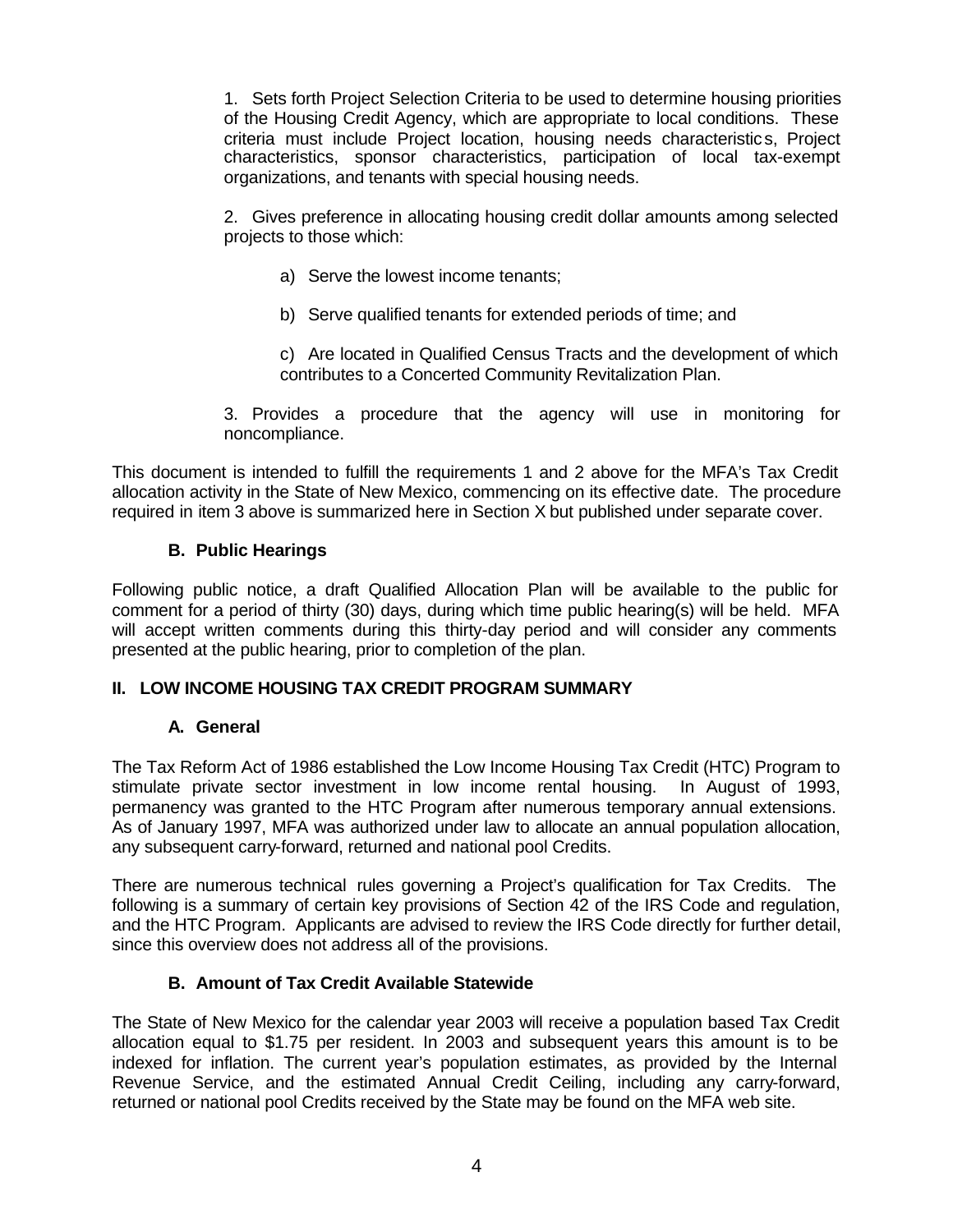# **C. Nonprofit Allocation Set Aside**

A minimum of 10% of the Annual Credit Ceiling must be allocated each year to Projects involving qualified Nonprofit organizations. MFA's Allocation Set Asides (see Section III.D) are intended to implement this requirement. However, qualified Nonprofit Organizations may also apply for Credits in excess of this Set Aside.

For the purposes of identifying applicants eligible for this Set Aside, several requirements must be met, as described in Code Section 42(h)(5). A Qualified Nonprofit Organization is an organization described in Sections  $501(c)(3)$  or  $501(c)(4)$  of the IRS Code and exempt from tax under Section 501(a). The production of decent, safe and affordable housing must be one of the defined goals, objectives, or purposes of the nonprofit organization. The nonprofit organization must materially participate in the Project. This means the organization "must be involved on a regular, continuous and substantial basis" in the development and operation of the Project during the term of the Compliance Period. The nonprofit must own an interest in the Project throughout the Compliance Period and may not be affiliated with or controlled by a forprofit organization.

# **D. Minimum Apartment Unit Set Asides**

In order for a project to qualify for Credits, the owner must rent at least 20% of the units in the Project to households with incomes at or below 50% of the Area Gross Median Income; or at least 40% of the units to households with incomes at or below 60% of the Area Gross Median Income (the "Set Aside Units"). Projects eligible for the Tax Credit may exceed these limitations, but cannot fall below them, and the Set Aside Election must be made at the time the Application is submitted to MFA. Once an Application has been submitted to MFA, the Set Aside Election cannot change. Generally HTC units must be made available to the general public under an initial lease term of at least 6 months. However, exceptions are made for single room occupancy and transitional homeless facilities.

# **E. Rent and Income Restrictions**

The Project owner and/or Project manager must rent Set-Aside Units only to households meeting certain income restrictions. Furthermore, rents charged for Set Aside Units may not exceed 30% of the applicable income limit(s) designated by the Applicant (generally 50% or 60% of the Area Gross Median Income). Gross rent limits provided annually by HUD (found on MFA's web site) include tenant-paid utility allowances, and must be reduced by a utility allowance that accurately reflects the cost of tenant-paid utilities by unit size. MFA's Land Use Restriction Agreement prohibits collection of Section 8 rent payments (tenant and federal contributions combined) in excess of the Tax Credit Ceiling Rents, except in cases in which MFA determines that higher Section 8 rents are essential to feasibility and would not reduce funds available to other New Mexico recipients. More detail in reference to rental assistance payments and qualifying HTC tenants can be found in the MFA Tax Credit Monitoring and Compliance Plan, which is issued under separate cover and summarized in Section X.

# **F. Eligible Projects**

The tax credit program is intended for rental projects. These may include transitional housing for the homeless, Single Room Occupancy (SRO) projects, elderly and other special needs projects. Dormitories, "trailer parks" and transient housing are not eligible.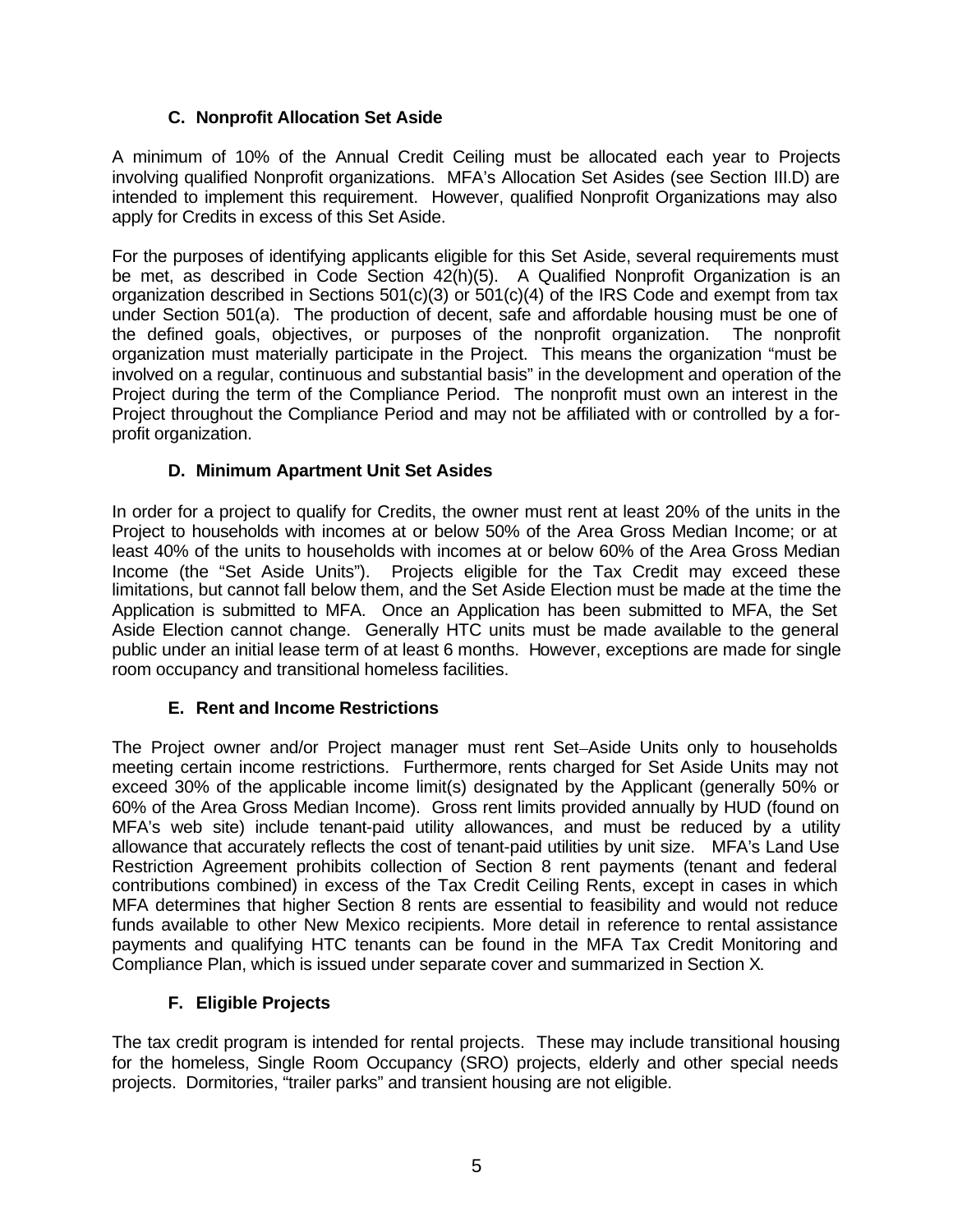# **G. Compliance Period**

The initial Compliance Period is 15 years. An Extended Use Period also applies to the Project for a minimum 15 years subsequent to the initial Compliance Period, during which time transfers and tenant dislocation are limited. If the owner chooses to transfer or sell the property during the Extended Use Period, the owner must notify MFA in writing thirty (30) days prior to the transfer or closing date. If the owner elects to convert the Project to market use at the end of the extended use period, then the owner must submit written notice to MFA. MFA is allowed one year to find a qualified buyer who will retain the project as low income. The sale price of the Project is determined by formula in the IRS Code, Section 42. If no qualified buyer is identified, the property may be converted to market use with the provision that existing Low Income Tenants will not be evicted for a period of three years after the Extended Use Period. Failure to comply with set asides, or any reduction in the number or floor space of the Set Aside Units during the Compliance Period will result in recapture, with non-deductible interest, of at least a portion of the Tax Credits taken previously. MFA will notify the IRS if it learns of any noncompliance. An owner may not begin to claim the Tax Credit until IRS Form 8609 is filed, and this form is considered to be a certification of initial compliance with the IRS requirements. The Project owner must also make an annual tenant income determination and file an annual compliance statement with MFA.

# **H. Compliance Monitoring**

As of January 1, 1992 the IRS required each Housing Credit Agency to write and implement a Compliance and Monitoring Plan (summarized in Section X). MFA's monitoring procedure includes a combination of annual certifications and regular site visits (audits and inspections) for all completed Tax Credit Projects. The IRS has provided substantial penalties, including recapture of the Tax Credits plus interest, for non-compliance with the policies and procedures set forth in Section 42 and MFA's Tax Credit Monitoring and Compliance Plan. Annual fees described in Section IV.B will be assessed for each year of the Compliance Period. Fees for monitoring and compliance will be billed annually before December 31 for the subsequent year. Failure to pay these fees within the time frame specified in the invoice will result in MFA's filing of a "Notice of Noncompliance" (IRS Form 8823) with the IRS.

# **I. Eligible Basis According to Type of Project**

The "Eligible Basis" is generally the same as a Project's adjusted depreciable basis for tax purposes. Fees or points charged to obtain long-term financing, syndication costs and fees, and marketing expenses are not included in Eligible Basis. (These include credit enhancement, credit origination fees, bond issuance costs, reserves for replacement, start-up costs and future operating expenses.) Costs related to the acquisition of land, costs attributable to any commercial portion of the property and costs attributable to non-Set Aside Units which are above the average quality of the Set Aside Units in the Project are not eligible. However, Eligible Basis is reduced when determining the Tax Credit amounts by the amount of certain federal grants or below-market-rate federal loans made with respect to the building or its operation; otherwise only 4% Tax Credits can be allowed. For new construction Projects, Eligible Basis includes the cost of construction items, which are part of the Project's depreciable basis.

Rehabilitation expenditures qualify for the 9% Tax Credit when rehabilitation costs incurred during a 24-month period equal or exceed the greater of \$3,000 per Low Income Unit, or 10% of the unadjusted basis, and may be combined with 4% Credits for acquisition costs on the same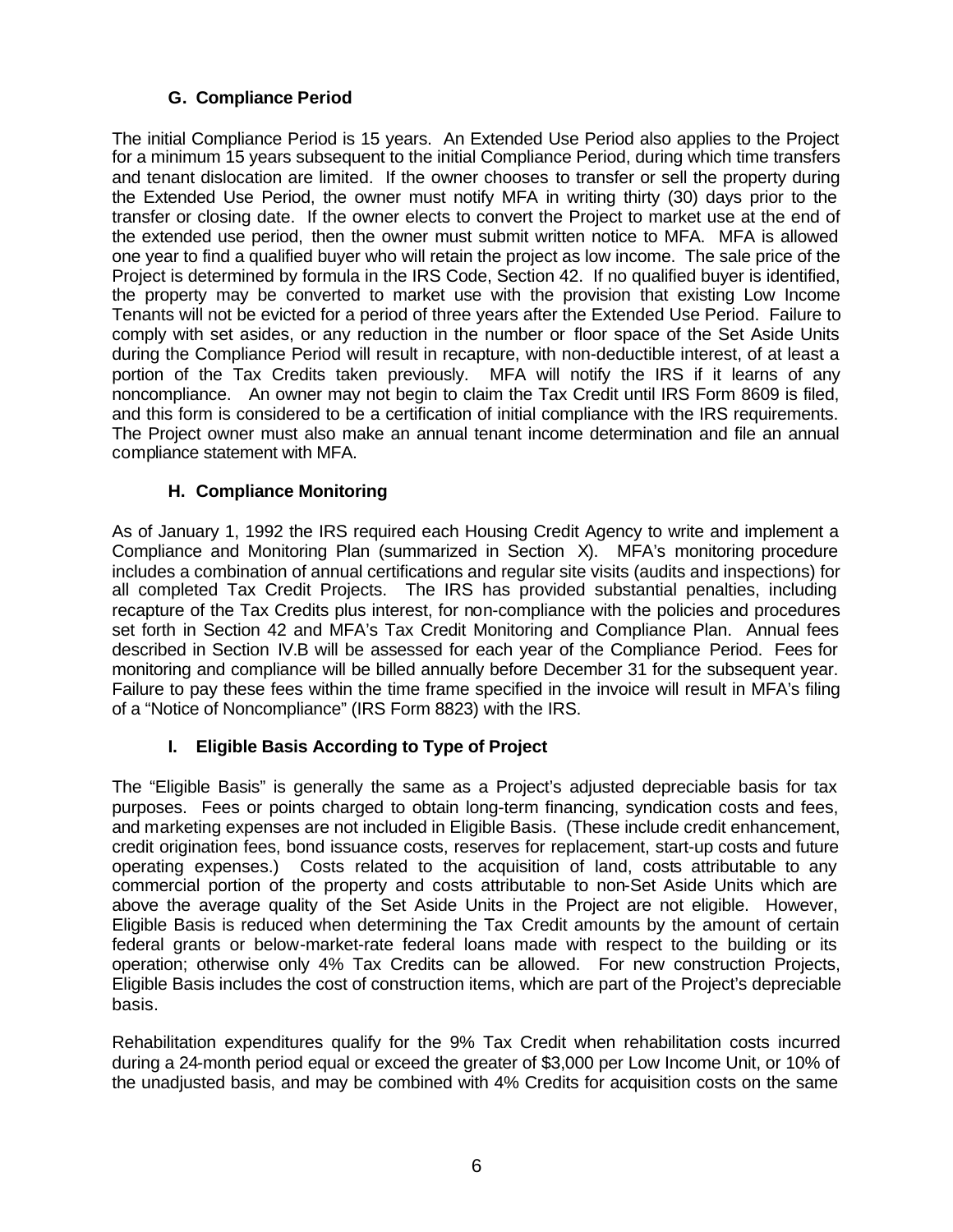project. The Eligible Basis used to calculate Tax Credits for Projects in Difficult Development Areas or Qualified Census Tracts may be increased by up to 30% at MFA's discretion.

# **J. Ten Year Rule**

In order for the acquisition of an existing building to qualify, the taxpayer must acquire the building from an unrelated person who a) has held the building for at least ten years and b) did not make substantial improvements during that period which were subject to 60-month amortization under Code Section 197(k) or ACRS (as in effect prior to the Tax Reform Act of 1986). The 10-year requirement may be waived in the case of distress sales of certain federally-assisted projects, pre-payment of mortgages that could result in building(s) being converted to market use, buildings acquired from failed depository institutions, and single family residences used for no other purpose than as a principal residence by the previous owner. The Secretary of the Treasury can waive the 10-year "Placed In Service" limitation for a) any distressed property which is federally assisted as defined in Code Section 42, b) federally assisted housing that could lose Set Aside Units as a result of mortgage prepayment, (this applies to properties under the HUD Sections 221(d)(3) and 236 and RD 515 Programs), and c) buildings acquired from a federally insured depository institution that is in default, as defined by Section 3 of the Federal Deposit Insurance Act, or from a receiver or conservator of such an institution.

# **K. Federal Subsidy**

For the purpose of the HTC, Federal Subsidies include federal grants and below-market-rate federal loans through programs such as those administered by HUD (excluding CDBG and, in certain cases, HOME) and Rural Development, Tax Exempt financing (such as that provided through the MFA's bond programs) and any other locally administered low-interest loans or grants from federal sources. Use of these financing sources may require reductions in Eligible Basis or reductions in a Project's maximum Applicable Credit Percentage from 9% to 4%. (See Code Sections 42(d)(5)(A) and 42(i)).

# **L. Qualified Basis According to Type of Project**

The "Qualified Basis" is that portion of the Eligible Basis attributable to Low Income Units. It is calculated as the smaller of the percentage of Low Income units in the building, or the percentage of floor space devoted to Low Income units in a building.

# **M. Placed In Service Requirement**

The 10-year Credit Period and 15 year Compliance Period begin with the taxable year in which the building is "Placed In Service" (the time at which a building is "suitable for occupancy," which generally refers to the date of the issuance of the first certificate of occupancy for each building in the Project), or, at the owner's election, the following taxable year. Section  $42(h)(1)(E)$  of the IRS Code allows for the allocation or "Carryover Allocation" of Tax Credits to a building that is part of a new construction or rehabilitation Project if an applicant's qualified expenditures, or actual basis in the Project as of the later of the end of the calendar year in which the allocation is made or 6 months subsequent to the date of allocation is more than 10% of the taxpayer's reasonably expected total basis in the Project. MFA requires evidence of ownership and submission of a complete Carryover Allocation Application by November 15<sup>th</sup> of the year in which the Tax Credit award was made, and evidence of the expenditure of more than 10% of the expected basis in the Project by March 15, of the following year. A Cost Certification detailing the qualified expenditures, or actual basis, that make up 10% of the reasonably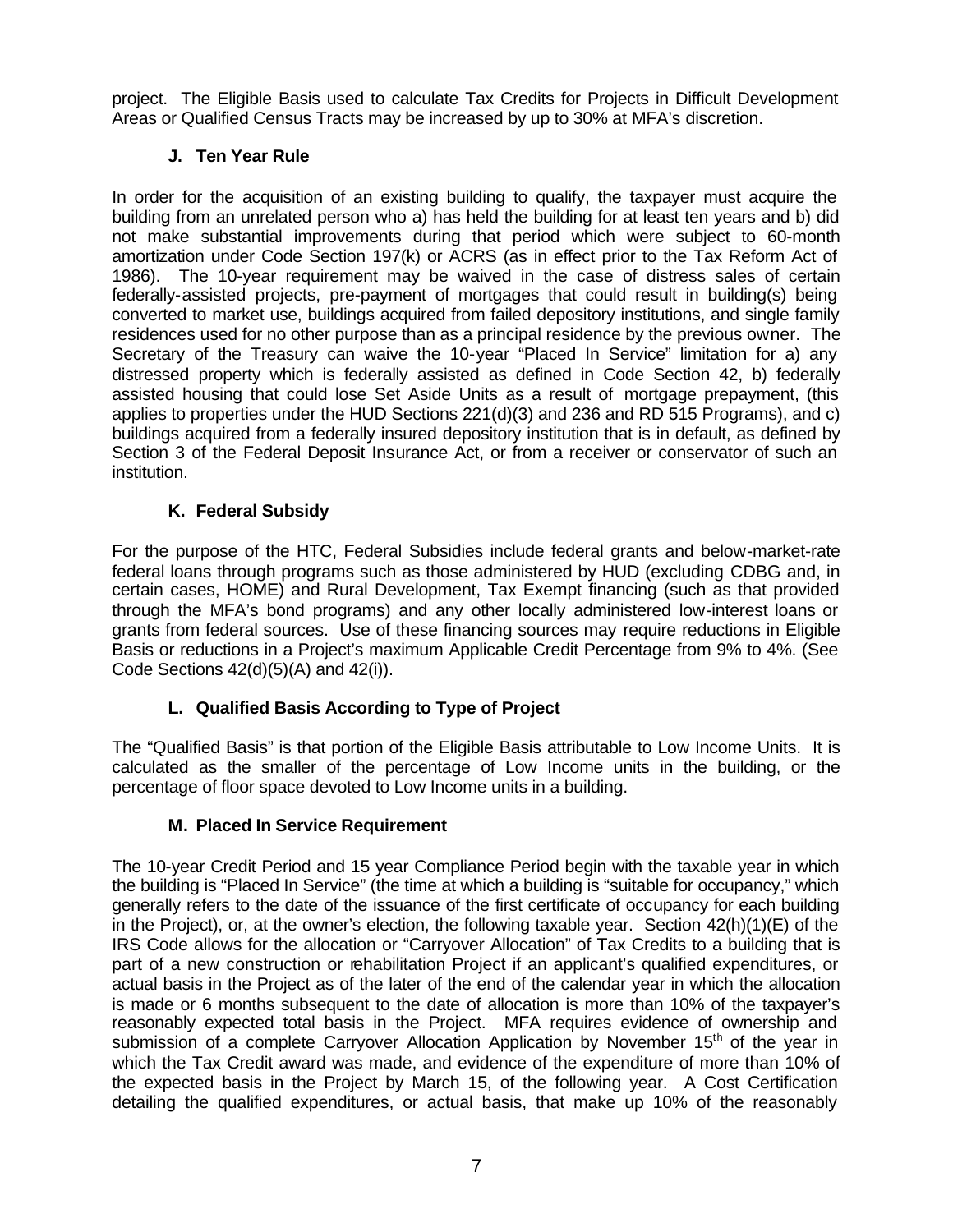expected basis and a description of the Applicant's method of accounting must be prepared by a Certified Public Accountant and submitted to MFA at that time. If the Carryover Allocation Application, the Certified Public Accountant's Cost Certification, the Attorney's Opinion regarding the qualification of the project for Housing Tax Credits, and any other required materials are not received on the appropriate dates noted above by 5:00 P.M., the Project's Credit Reservation will be canceled. Section 42(h)(1)(E) further allows for a qualified building to be Placed in Service in either of the two calendar years following the calendar year in which the allocation is made.

# **N. Building Classification and Tax Credit Applicable Percentages**

The Tax Credit's Applicable Credit Percentage (i.e., the "4%" or "9%" Credits for which a Project is eligible) is determined by the type of Project proposed, its use and treatment of "Federal Subsidy," and the amount of Credit necessary to reach feasibility and long-term viability. The rates of 4% and 9% are upper limits of available Credits, which fluctuate based on market conditions. The actual Tax Credit rates (Applicable Credit Percentages) are based on monthly prevailing interest rates that are calculated and published by the U.S. Treasury Department as the "Applicable Federal Rate" or "AFR". The amount of the annual Credit is calculated to yield a present value of either 30% (4% Credit) or 70% (9% Credit) of eligible costs. The Applicable Credit Percentage may be locked in at the Developer's option, at 1) the month in which the building is Placed In Service or 2) the month in which a Binding Commitment (Carryover Allocation) is made for an allocation or, in the case of Tax Exempt Bond Financed Projects, the month the tax-exempt obligations are issued. Listed below are types of Projects, which could be considered eligible for the HTC and the applicable percentage for each type.

1. New Construction (without Federal subsidy):

The maximum applicable Credit percentage is 9% (70% present value) for a new construction Project.

2. Rehabilitation (without Federal subsidy):

The maximum applicable Credit percentage for rehabilitation is 9%. Total rehabilitation and related expenditures must equal or exceed the greater of \$3,000 per Low Income Unit or 10% of the unadjusted Project basis during a 24 month period.

3. Acquisition/Rehabilitation of an Existing Building:

The maximum applicable Credit Percentage for acquisition of an existing building is 4%. Total rehabilitation and related expenditures must equal or exceed the greater of \$3,000 per Low Income Unit or 10% of the unadjusted Project basis during a 24-month period. Rehabilitation expenditures can qualify for the 9% rehabilitation Tax Credit as long as the rehabilitation expenditures do not receive federal subsidies.

4. Federal Subsidy without Reduction in Eligible Basis:

The maximum applicable Credit percentage is generally 4% for a federally subsidized, newly constructed or rehabilitated building. However, under certain circumstances, HOME program funding may allow for an Applicable Credit Percentage of 9%.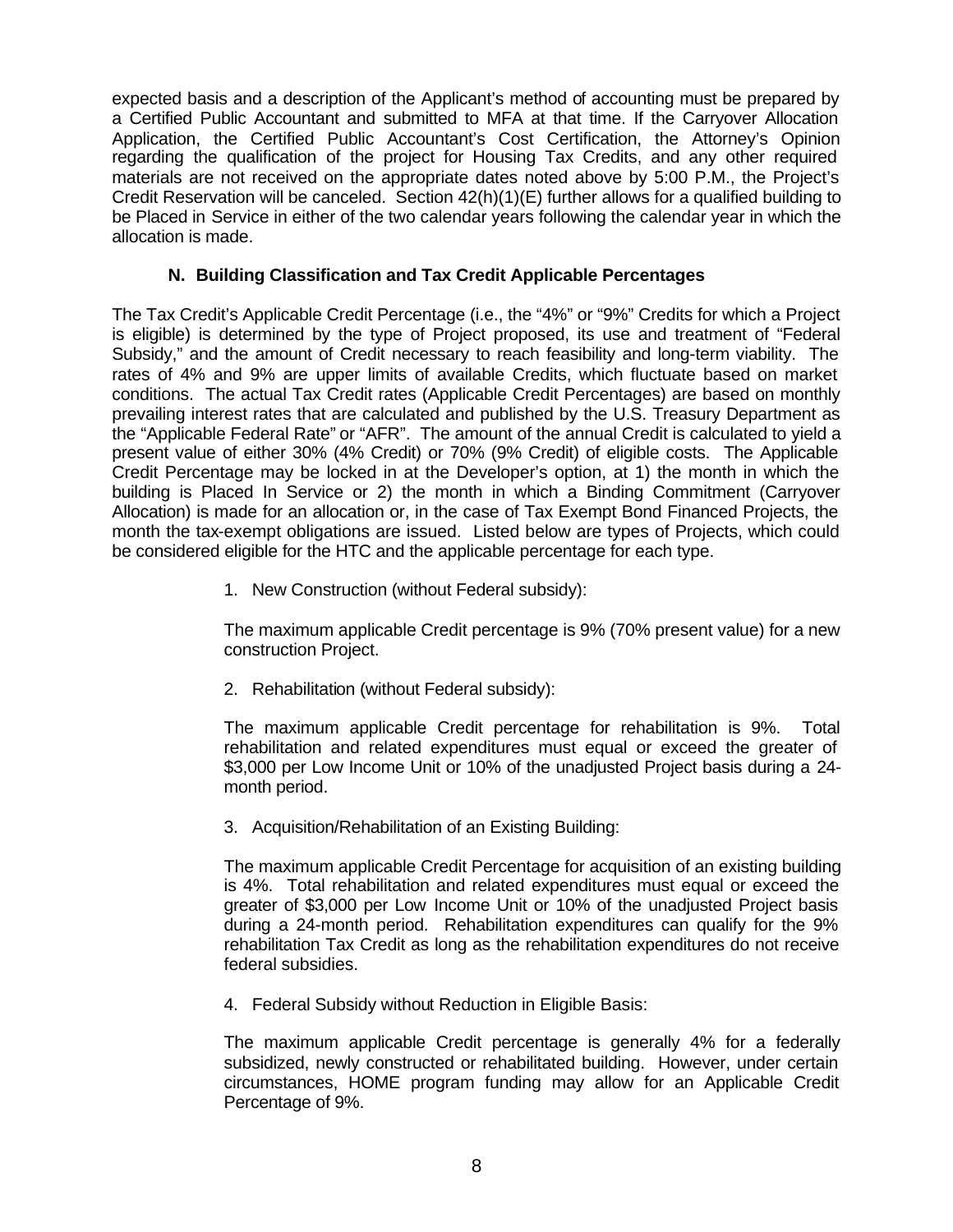5. Federal Subsidy with Reduction in Eligible Basis:

In the case of a federally subsidized, newly constructed or rehabilitated building, the taxpayer may elect to exclude the amount of Federal Subsidy from the Eligible Basis. If the taxpayer makes such an election, the maximum Applicable Credit Percentage is 9% for a qualified building.

#### **III. HOUSING PRIORITIES AND PROJECT SELECTION CRITERIA**

#### **A. Needs Analysis**

This plan is consistent with the Needs Analysis of the *State of New Mexico Consolidated Plan for Housing and Community Development and 2003 Action Plan.* Housing priorities stated in the Consolidated Plan include increasing the supply of affordable housing, identifying programs and resources for individuals with special needs and rehabilitating or constructing rental housing units, including transitional units for homeless.

#### **B. Housing Priorities**

The following priorities are to be used by MFA in the distribution of Tax Credits, and are reflected in the Allocation Set Asides and Project Selection Criteria used to rank competitive Projects. These priorities include the following:

> 1. Levels of affordability in excess of the minimum requirements, through one or more of the following:

a) Higher numbers of Set Aside Units; and /or

b) Rents set to serve lower income tenants, for example, tenants earning no more than 40% or 30% of median income; and/or

c) Extended Use Periods longer than the 30-year minimum.

2. Provision of affordable housing to households on public housing waiting lists;

3. Maximizing leverage by obtaining other public or private, non-equity program resources;

4. An equitable distribution of Tax Credits throughout all parts of the state where affordable housing is needed and where concerted revitalization plans exist;

5. Provision of housing to serve documented Elderly and Special Needs Households, tenant populations of individuals with children, projects intended for eventual tenant ownership, and under served urban and rural areas;

6. Nonprofit development;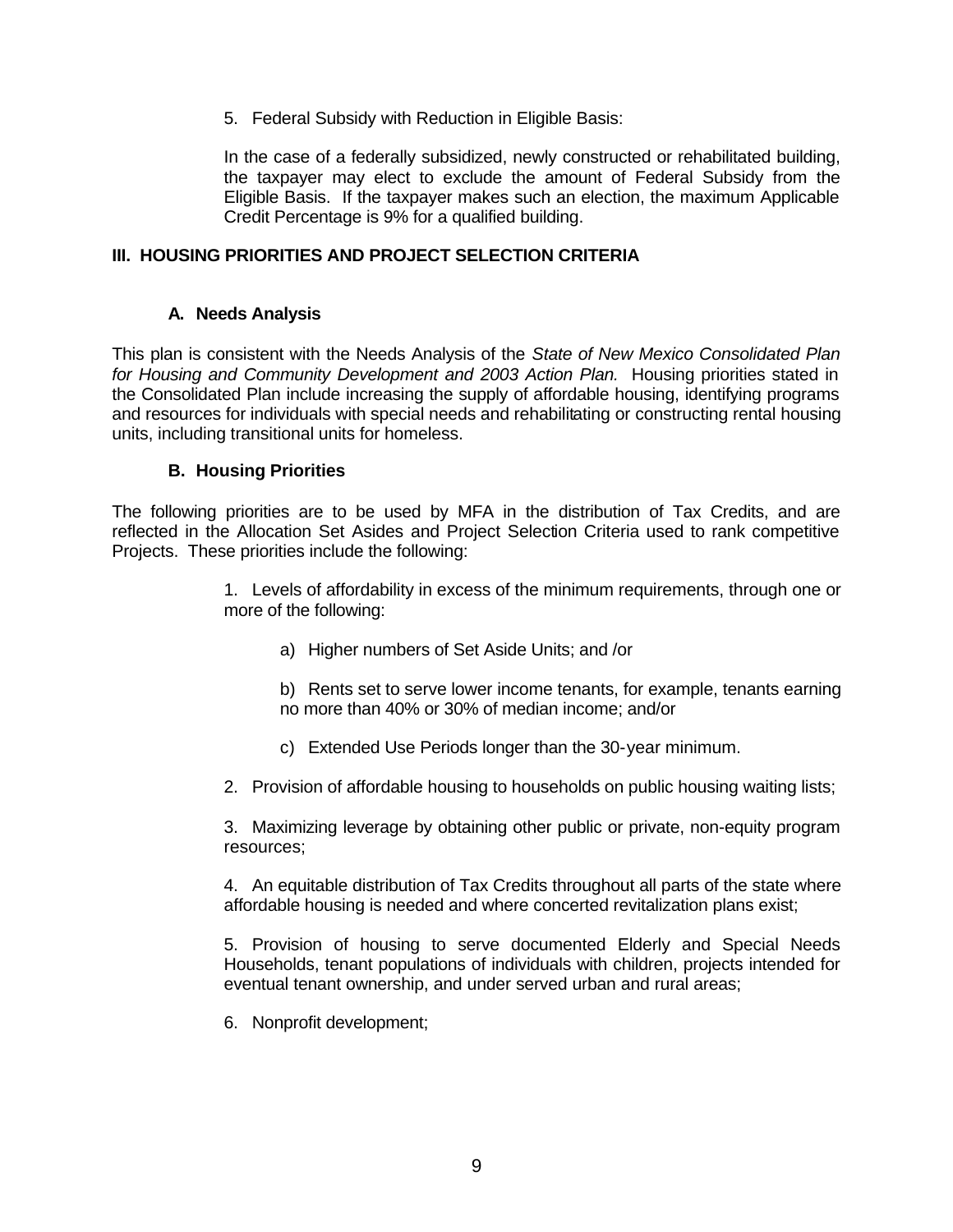7. Production of housing with high quality design and construction;

8. Production of projects that are located in qualified census tracts, the development of which contributes to a Concerted Community Revitalization Plan.

9. Production of projects using existing housing as part of a Concerted Community Revitalization Plan; and

10. Efficient use of scarce resources including Tax Credits, measured through lower Development Costs or other means.

#### **C. Minimum Project Threshold Requirements**

All Tax Credit Applications must meet each of the following requirements. If they are not met, the Application will be rejected without further review, and no exceptions will be granted unless MFA decides to reduce the minimum score as described in Section E. Furthermore, these requirements are binding through Carryover. For example MFA will not approve budget changes that cause the proposed Project to exceed the cost limits described below. Similarly, other proposed changes will be analyzed to ensure that the Project's scoring would not deteriorate to a level at which it would not have received an award in the original round.

#### 1. Site Control

Site control for all of the land needed for the Project must be evidenced by a written governmental commitment to transfer the land to the Applicant, recorded deed or long term leasehold interest, or by a fully executed purchase contract or purchase option. If a contract or option is submitted, the agreement must provide for an initial term lasting at least until July  $31<sup>st</sup>$  of the year in which the allocation is made. This initial term may not be conditioned upon any extensions, additional payments or other such requirements. Site control evidence and the Application materials must show exactly the same names, legal description/area and acquisition costs.

2. Zoning

Evidence of approved zoning of the proposed site must be submitted. This requires that multifamily Projects are not prohibited by the existing zoning of the proposed site. Projects sited within QCT's or DDA's, or on land which is not zoned or which is zoned agricultural, are exempt from this threshold test, but must obtain zoning approval no later than November  $15<sup>th</sup>$  of the year of the Reservation.

3. Other Project Compliance

All Principals (See Glossary) must be in compliance with respect to all other federally subsidized housing or HTC projects throughout the country which they own or operate.

4. Minimum Project Score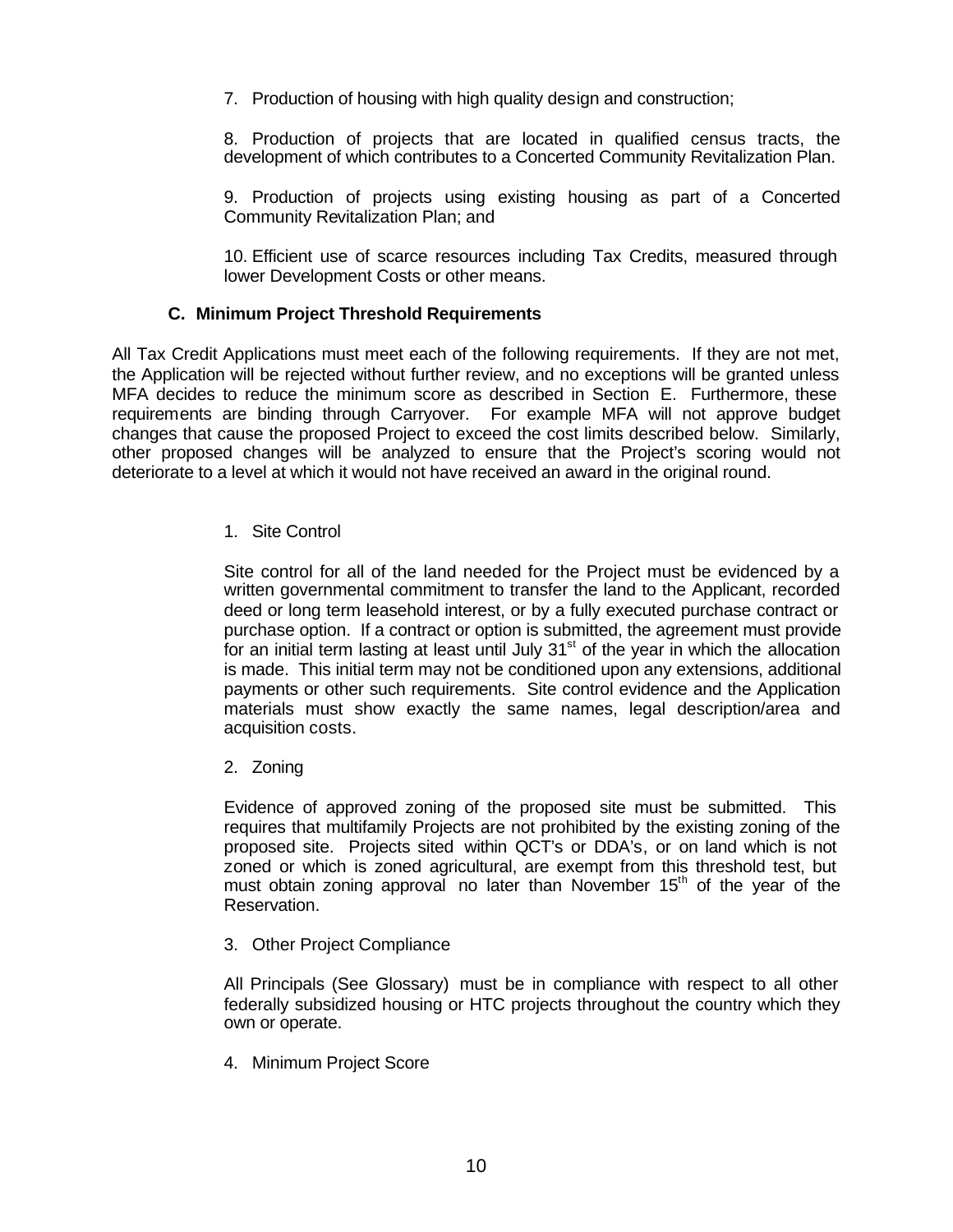The project must achieve at least the Minimum Score established in the Project Selection Criteria as discussed below.

5. Cost Limits

Total Development Costs for various types of Projects may not exceed the following:

a) New Construction Projects. The Total Development Cost per unit must not exceed 130% of the weighted average Total Development Cost per unit for all new construction Projects submitted in the same round.

b) Acquisition/Rehabilitation Projects. The Total Development Costs must not exceed 100% of the weighted average Total Development Cost per unit for all new construction Projects submitted in the same round.

c) Tax Exempt Bond Financed Projects. Total Development Costs must not exceed the limits established for new construction or acquisition/rehabilitation projects, as appropriate, submitted in the most recent allocation round.

d) Special Needs and Elderly Projects (see definition in glossary). Developments having at least 10% of their gross square footage devoted to common areas for social and recreational use may not exceed 150% of the weighted average Total Development Cost for new construction or 115% of the limit established for acquisition/rehabilitation projects (as defined above.) Otherwise, limits are the same as for non-special needs projects.

See the Glossary for the definition and example of the term "Unit" as it applies to the cost limit calculations in this section. Additional minimum Project Threshold Requirements apply to Tax Exempt Bond Financed Projects, as described in Section VI.B.

#### **D. Allocation Set Asides**

1. Nonprofit Set Asides

Ten percent (10%) of the annual Tax Credit ceiling for each calendar year will be reserved for nonprofit Projects. For purposes of this set aside, only federal requirements identified in IRS Code Section 42(h)(5) will apply. The aggregate amount of tax credit allocated by MFA to nonprofit organizations may exceed this amount.

2. USDA Rural Development Set Aside

Ten percent (10%) of the Tax Credit ceiling will be set aside for projects with committed USDA Rural Development funding.

3. Ranking to Meet Set Asides

If the scoring and ranking process without regard to the set asides does not result in awards of at least 10% of the total to Qualified Nonprofit Organization sponsored Projects, the next highest scoring, eligible Qualified Nonprofit Organization Project will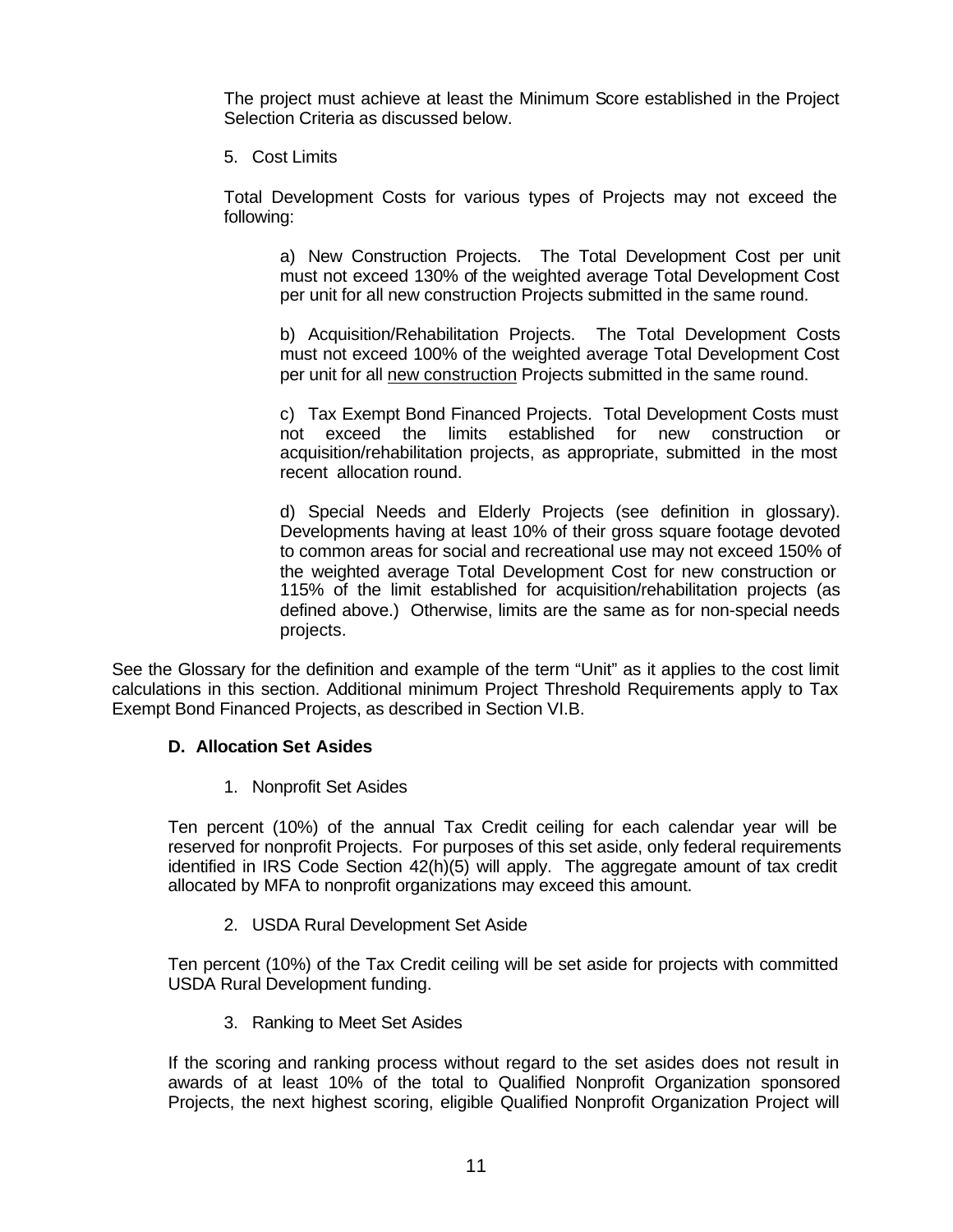be used to replace the lowest scoring Project that would otherwise receive an award, until the 10% nonprofit set aside is reached. A similar procedure will be used to meet the USDA Rural Development set aside. If there are insufficient eligible nonprofit or Rural Development projects to meet the Set Asides, any remaining Tax Credits may be used for other Eligible Projects.

# **E. Project Selection Criteria to Implement Housing Priorities**

The criteria shown below are the basis for the awarding of points to a particular proposed project during the Application round(s) conducted by MFA. Tax Credit reservations will not be awarded to projects achieving less than 120 points (the "Minimum Score") unless too few Projects score above this level and MFA, in its reasonable judgment, decides to reduce the Minimum Score. Projects scoring 120 or more points will be ranked according to their scores, and reservations will be made to these Projects, unless they are eliminated under subsequent processing, starting with the highest scoring projects, until all available Credits are used. Tax exempt bond financed projects will also be scored and must obtain a score of at least 60 points in order to obtain a determination that they are consistent with the QAP.

Although some criteria include scaled point structures, partial points will not be otherwise awarded. If two projects with equal scores would require more than the available Credits, the project with the lower Total Development Cost per unit will be selected. If too few Credits are available to make a full award to the next lower scoring project, MFA will determine whether or not to award a partial allocation and/or a commitment of future year's Credits to the project, following requirements in Section VIII below. Regardless of strict numerical ranking, the scoring does not operate to vest in an Applicant or Project any right to a reservation or Tax Credit allocation in any amount. MFA will in all instances reserve and allocate Tax Credits consistent with its sound and reasonable judgment, prudent business practices, and the exercise of its inherent discretion.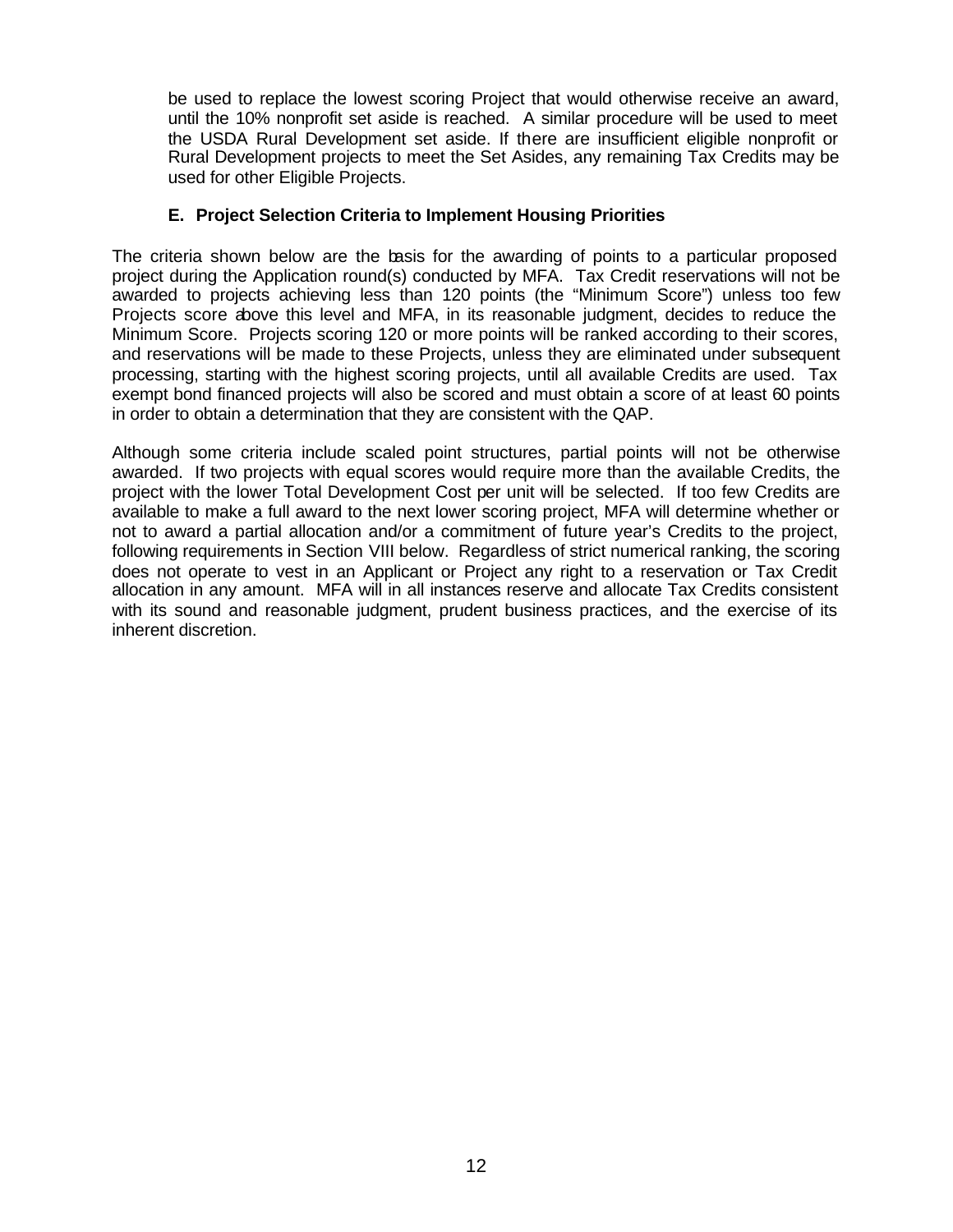# **Project Selection Criteria**

| 1. | Local Nonprofit or Local, State or Tribal Government Instrumentality<br>Participation                                                                                                                                                                                                                                                                                                                                                                                                                                                                                                        | 10 Points |
|----|----------------------------------------------------------------------------------------------------------------------------------------------------------------------------------------------------------------------------------------------------------------------------------------------------------------------------------------------------------------------------------------------------------------------------------------------------------------------------------------------------------------------------------------------------------------------------------------------|-----------|
|    | For Private nonprofits this requires that the nonprofit have a board<br>comprised of a majority of New Mexico residents, was incorporated in New<br>Mexico before January 1 of the year in which the Application is submitted,<br>owns at least 51% of the general partner interest, meets the criteria of<br>Code Section 42(h)(5), and has submitted an IRS determination letter. For<br>government or tribal instrumentalities this requires evidence that they own<br>at least 51% of the general partner interest, and organizational documents<br>verifying their governmental status. |           |
| 2. | <b>Tax Credit Design Competition Winners</b>                                                                                                                                                                                                                                                                                                                                                                                                                                                                                                                                                 | 15 Points |
|    | MFA will hold a juried competition emphasizing high quality design and<br>construction, for projects passing the Threshold Tests. The competition is<br>optional, and up to three winning projects may receive points under this<br>criterion. See Attachments Checklist in Application Package for additional<br>materials needed to participate in the Design competition.                                                                                                                                                                                                                 |           |
| 3. | <b>Rehabilitation Projects</b>                                                                                                                                                                                                                                                                                                                                                                                                                                                                                                                                                               | 15 Points |
|    | These points will be awarded to all Projects incurring average rehabilitation<br>hard costs of \$10,000 per unit or more. In combined new construction and<br>rehabilitation Projects, rehabilitated units must account for at least 20% of<br>the total units.                                                                                                                                                                                                                                                                                                                              |           |
| 4. | Conversion plus Rehabilitation                                                                                                                                                                                                                                                                                                                                                                                                                                                                                                                                                               | 15 Points |
|    | These points will be awarded to projects that meet the Rehabilitation<br>criteria of criterion 3 above and convert unsubsidized housing projects to<br>affordable housing units.                                                                                                                                                                                                                                                                                                                                                                                                             |           |
| 5. | Preservation of Affordable Housing                                                                                                                                                                                                                                                                                                                                                                                                                                                                                                                                                           | 15 Points |
|    | These points are awarded to previously subsidized projects in which rents<br>are currently in excess of HTC Ceiling rents, or for which use restrictions<br>are to expire on or before December 31 <sup>st</sup> , 2005. (See Attachments<br>Checklist for additional materials required to obtain these points.)<br>Rents<br>will be limited to HTC ceilings despite other subsidy rules.                                                                                                                                                                                                   |           |
|    |                                                                                                                                                                                                                                                                                                                                                                                                                                                                                                                                                                                              |           |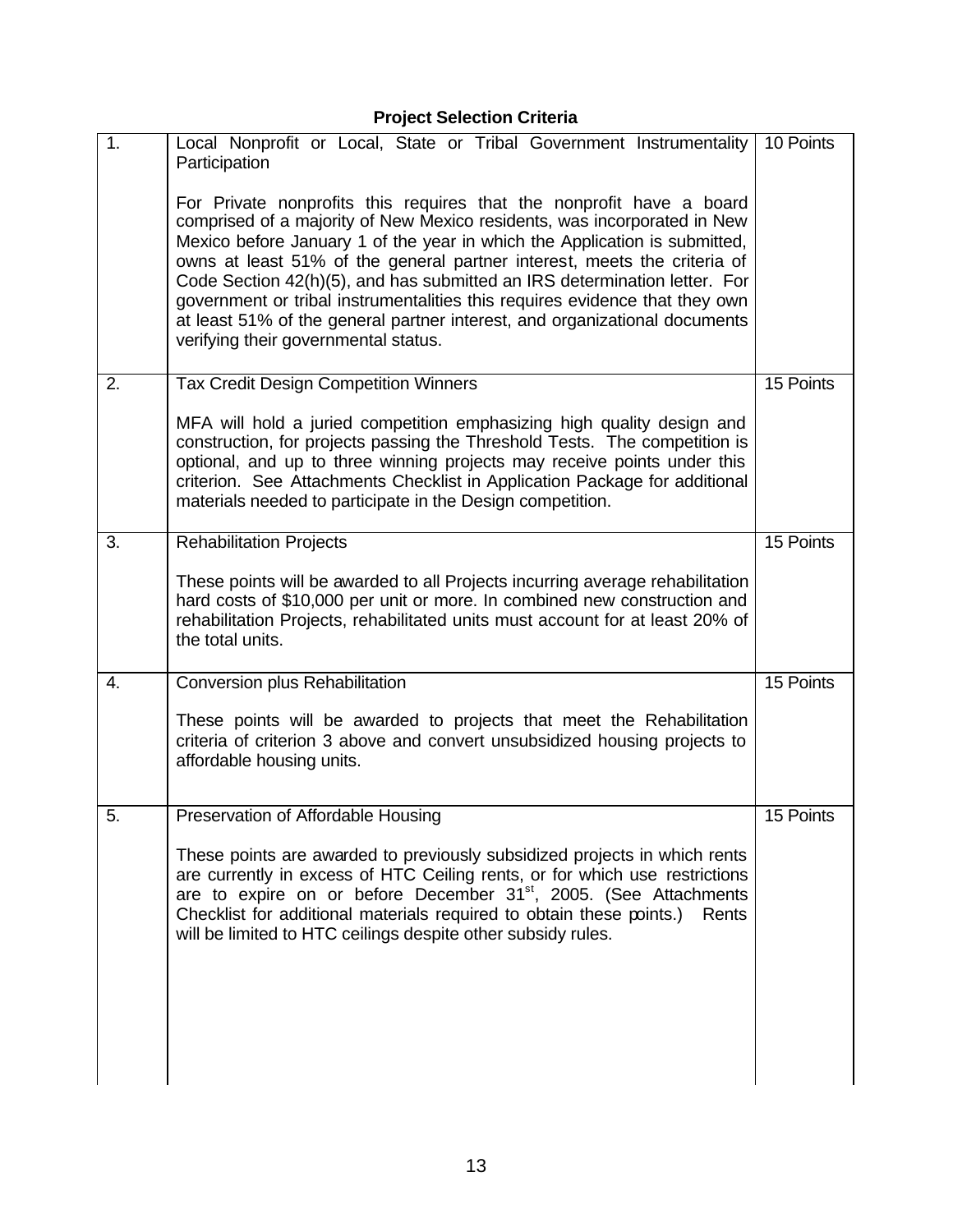| 6.  |                                                                                                                                                                                                                                                                                                                                                                                                                                                                                                                                                                                                    | $51 - 65%$ |
|-----|----------------------------------------------------------------------------------------------------------------------------------------------------------------------------------------------------------------------------------------------------------------------------------------------------------------------------------------------------------------------------------------------------------------------------------------------------------------------------------------------------------------------------------------------------------------------------------------------------|------------|
|     | Projects with the following Average Gross Median Income (AGMI) Levels:                                                                                                                                                                                                                                                                                                                                                                                                                                                                                                                             | 45 Points  |
|     | To calculate the AGMI, calculate a weighted average based on the number                                                                                                                                                                                                                                                                                                                                                                                                                                                                                                                            |            |
|     | of units set aside at each income level. Market rate units will be treated as                                                                                                                                                                                                                                                                                                                                                                                                                                                                                                                      | 50% or     |
|     | if they were set aside at 100% of median income. Round to zero (0)                                                                                                                                                                                                                                                                                                                                                                                                                                                                                                                                 | less,      |
|     | decimal points while calculating, according to the example in the Glossary                                                                                                                                                                                                                                                                                                                                                                                                                                                                                                                         | 65 Points  |
|     | definition of "AGMI."                                                                                                                                                                                                                                                                                                                                                                                                                                                                                                                                                                              |            |
| 7.  | Projects that incorporate market rate units equal to at least 15% of the total<br>units.                                                                                                                                                                                                                                                                                                                                                                                                                                                                                                           | 20 Points  |
|     |                                                                                                                                                                                                                                                                                                                                                                                                                                                                                                                                                                                                    |            |
| 8.  | Projects located within general local government jurisdictions that are<br>designated as "Participating Jurisdictions" by HUD under the HOME<br>Investment Partnerships Program, and that have received<br>local<br>government HOME dollar commitments equal to at least 5% of the project's<br><b>Total Development Costs.</b>                                                                                                                                                                                                                                                                    | 15 Points  |
| 9.  | Projects committed to an Extended Use Period of the following:                                                                                                                                                                                                                                                                                                                                                                                                                                                                                                                                     | 35 Yrs 5   |
|     |                                                                                                                                                                                                                                                                                                                                                                                                                                                                                                                                                                                                    | 40 Yrs 10  |
|     | 35 Years5 Points 40 Years10 Points 45 Years15 Points<br>This Period begins at the beginning of the 15 Year IRS Compliance Period.                                                                                                                                                                                                                                                                                                                                                                                                                                                                  | 45 Yrs 15  |
| 10. | Projects in which at least 25% of all rental units are Reserved for Special<br><b>Needs Households</b>                                                                                                                                                                                                                                                                                                                                                                                                                                                                                             | 15 Points  |
|     | "Reserved" for Special Needs Households (see definitions of Special<br>Needs Household and Reserved in glossary) will mean that the units may<br>not be rented to other households unless the owner demonstrates a<br>subsequent change in the level of demand for such units and after<br>demonstrating a good faith effort to obtain the originally targeted Special<br>Needs tenants. Social Services tailored to the needs of the Special Needs<br>Households to be served must be provided, and a Social Services Plan<br>(see definition) is required to obtain points under this criterion. |            |
| 11. | Projects Reserved for Senior Households                                                                                                                                                                                                                                                                                                                                                                                                                                                                                                                                                            | 10 Points  |
|     | These points benefit Projects specifically designated for exclusive use by<br>senior residents. The projects should feature independent living, central<br>common areas that can be used for resident activities and serving meals<br>with an adjoining kitchen area, and an appropriate management<br>arrangement. "Senior Household" is defined as a household including at<br>least one person 62 years of age or older. A Social Services Plan is<br>required (see definition in glossary). These points are not available if<br>points are awarded for Special Needs Households.              |            |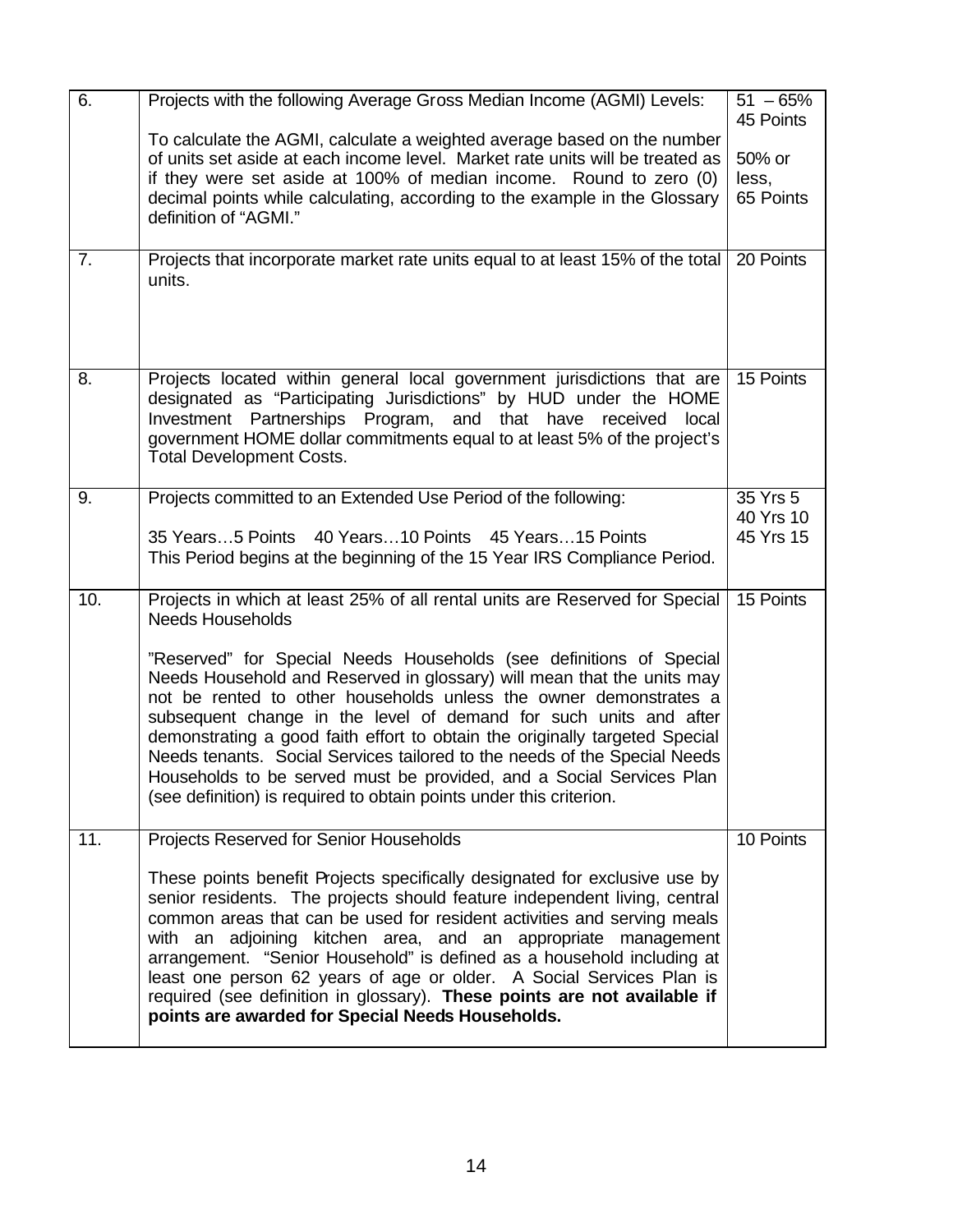| 12. | Projects in which at least 25% of the units are Reserved for Households<br>Comprised of Individuals with Children                                                                                                                                                                                                                                                                                                                                                                                                                                                                                                                                                                                             | 5 points  |
|-----|---------------------------------------------------------------------------------------------------------------------------------------------------------------------------------------------------------------------------------------------------------------------------------------------------------------------------------------------------------------------------------------------------------------------------------------------------------------------------------------------------------------------------------------------------------------------------------------------------------------------------------------------------------------------------------------------------------------|-----------|
|     | "Reserved" for Households Comprised of Individuals With Children will<br>have the same meaning as "Reserved" for Special Needs Households as<br>described in criterion 10 above. A Social Services Plan, which meets the<br>needs of individuals with children, is required. In addition the applicant<br>must provide a description of the Project's specific design elements that<br>serve the needs of families with children. At least 50% of the units must<br>have 3 or more bedrooms. Projects receiving points for Special Needs or<br>Senior Households may not receive additional points for this criterion.                                                                                        |           |
| 13. | Native American Projects                                                                                                                                                                                                                                                                                                                                                                                                                                                                                                                                                                                                                                                                                      | 15 Points |
|     | These points are for Projects on Native American Trust Lands, and/or<br>Projects owned by tribal entities or nonprofit organizations whose primary<br>offices are located on trust lands and whose proposed site is on or<br>immediately adjacent to Native American Trust Lands.                                                                                                                                                                                                                                                                                                                                                                                                                             |           |
| 14. | Projects which include 60 or fewer Tax Credit Set Aside units                                                                                                                                                                                                                                                                                                                                                                                                                                                                                                                                                                                                                                                 | 10 Points |
|     | For purposes of scoring, Projects to be located on adjacent sites proposed<br>by the same Applicant will be treated as a single Project.                                                                                                                                                                                                                                                                                                                                                                                                                                                                                                                                                                      |           |
| 15. | Projects in which at least 10% of the total Development Costs are to be<br>made permanently available to the Project or endowed by formal resolution<br>of a state, local, or tribal government entity.                                                                                                                                                                                                                                                                                                                                                                                                                                                                                                       | 10 Points |
|     | This commitment may be made in the form of cash, financing guaranties,<br>or land and buildings. Tax exempt bond financing, HOME funds awarded<br>by MFA, and non verifiable sources or sources available to the Project for<br>fewer than ten years will not be counted in meeting this criterion.<br>Appraisals dated no earlier than six months prior to the application date<br>and completed by MAIs licensed in New Mexico must be submitted for all<br>Applications in which land or building values are counted toward this 10%<br>figure, unless the land is Native American Trust Land. For Native American<br>Trust Land donations, a certified copy of the tribal resolution will be<br>required. |           |
| 16. | Projects for which Complete Applications have been Submitted                                                                                                                                                                                                                                                                                                                                                                                                                                                                                                                                                                                                                                                  | 15 Points |
|     | Points are awarded to Complete Applications according to the standards<br>described in Section IV.A.4 under "Content and Format".                                                                                                                                                                                                                                                                                                                                                                                                                                                                                                                                                                             |           |
| 17. | Projects providing a commitment to market the units to households listed<br>on public or Indian housing agency waiting lists.                                                                                                                                                                                                                                                                                                                                                                                                                                                                                                                                                                                 | 5 Points  |
|     | A letter from the PHA, which serves the jurisdiction of the proposed site<br>verifying this commitment, will be required to obtain points for this criterion.                                                                                                                                                                                                                                                                                                                                                                                                                                                                                                                                                 |           |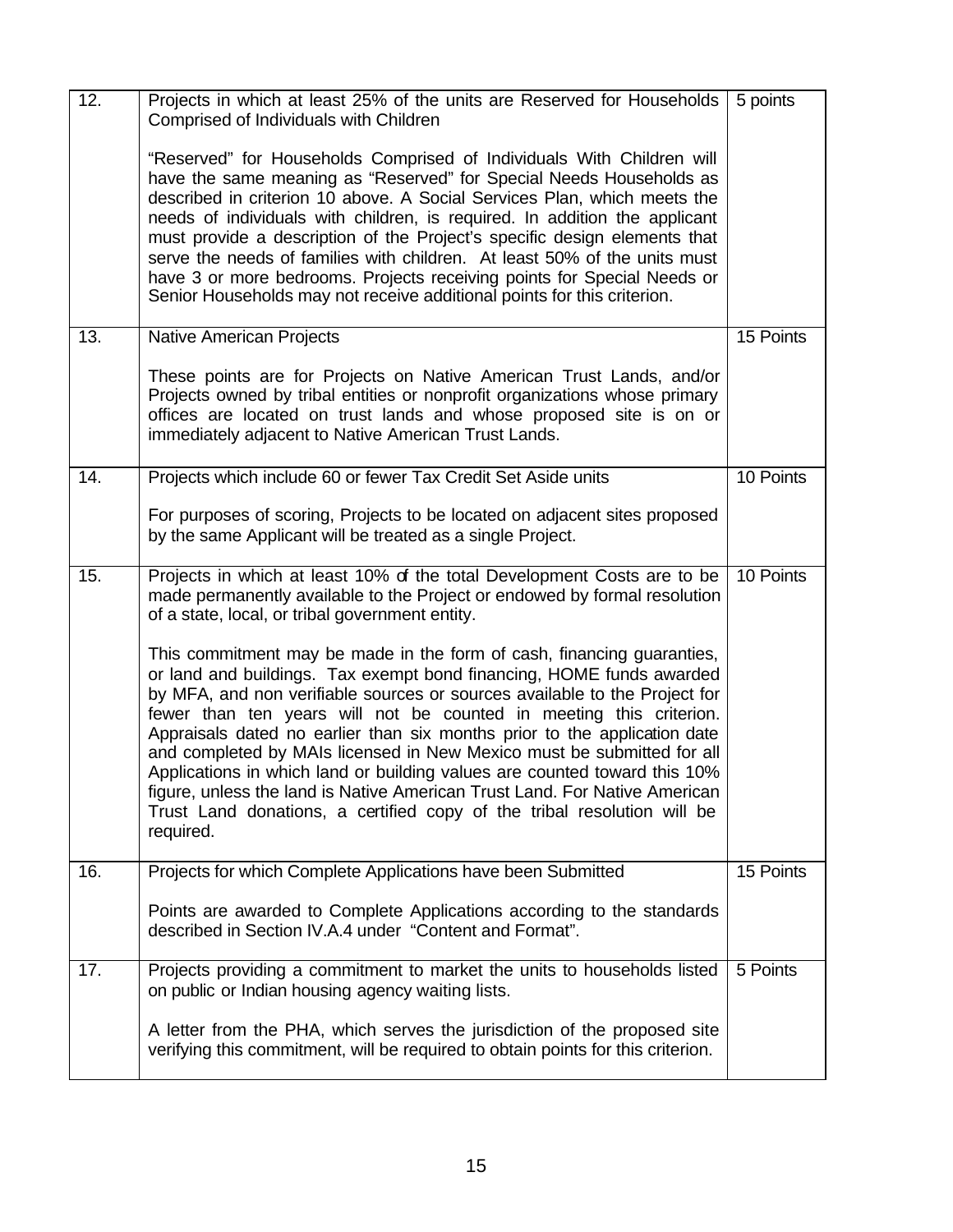| 18. | Projects located in Difficult Development Areas ("DDAs") or Qualified<br>Census Tracts ("QCTs"). A chart of DDA's and QCT's may be found on the<br>MFA web site.                                                                                                                                                                                                                                                                                                                                                                                 | 5 Points  |
|-----|--------------------------------------------------------------------------------------------------------------------------------------------------------------------------------------------------------------------------------------------------------------------------------------------------------------------------------------------------------------------------------------------------------------------------------------------------------------------------------------------------------------------------------------------------|-----------|
| 19. | Projects located in QCTs, the development of which contributes to a<br>Concerted Community Revitalization Plan.                                                                                                                                                                                                                                                                                                                                                                                                                                  | 5 Points  |
| 20. | Projects in which at least half of the units are intended for eventual tenant<br>ownership. This commitment will be evidenced by submission of a long-<br>range Tenant Conversion Plan, and it will be documented in the LURA.                                                                                                                                                                                                                                                                                                                   | 5 Points  |
| 21. | Projects that achieved all of the requirements of Carryover in the 2001<br>round, but which failed to achieve subsequent benchmarks for completion.                                                                                                                                                                                                                                                                                                                                                                                              | 10 points |
| 22. | Projects located in Priority Geographic Areas or Specifically Designated<br>Target Areas identified by the MFA Board.<br><b>Priority Geographic Areas</b><br>Eligible Projects are located in the counties of Catron, Doña Ana, Lincoln,<br>Luna, Mora, San Miguel, Santa Fe, Torrance, McKinley, or Valencia.<br><b>Specifically Designated Board Target Areas</b><br>The following counties will remain a priority for at least two years (through<br>December 2004.)<br>Cibola, Colfax, DeBaca, Harding, Hidalgo, Quay, Roosevelt and Sierra. | 15 Points |

# **F. Additional Credits for Projects with Partial Allocations**

If an Applicant receives a partial allocation in a given round, and requests additional Credits in a subsequent round, the Minimum Project Threshold Requirements and the Scoring Criteria used in the initial allocation year will be applied to the evaluation of the Project in the subsequent allocation year. The Project's ranking relative to initial Application year Projects will be determined by calculating the Project Score as a percentage of the highest score in its initial allocation round, and multiplying that percentage by the highest score in the subsequent Application round to derive its subsequent Application year score and ranking among the subsequent round Applications.

#### **G. Additional Supplemental Tax Credits for Cost Increases**

Projects with increased Eligible Basis as a result of increases in hard construction costs may apply for additional Tax Credits in subsequent allocation rounds prior to issuance of an IRS Form 8609. Full applications will be required for competition within an allocation round, and the Project will compete on the same basis as that of subsequent round Projects. However, Projects for which increased credits have been requested cannot exceed MFA's Minimum Project Threshold Requirement cost limits for the year of the initial award. Applications that are submitted for additional Tax Credits will be subject to MFA's evaluation process and the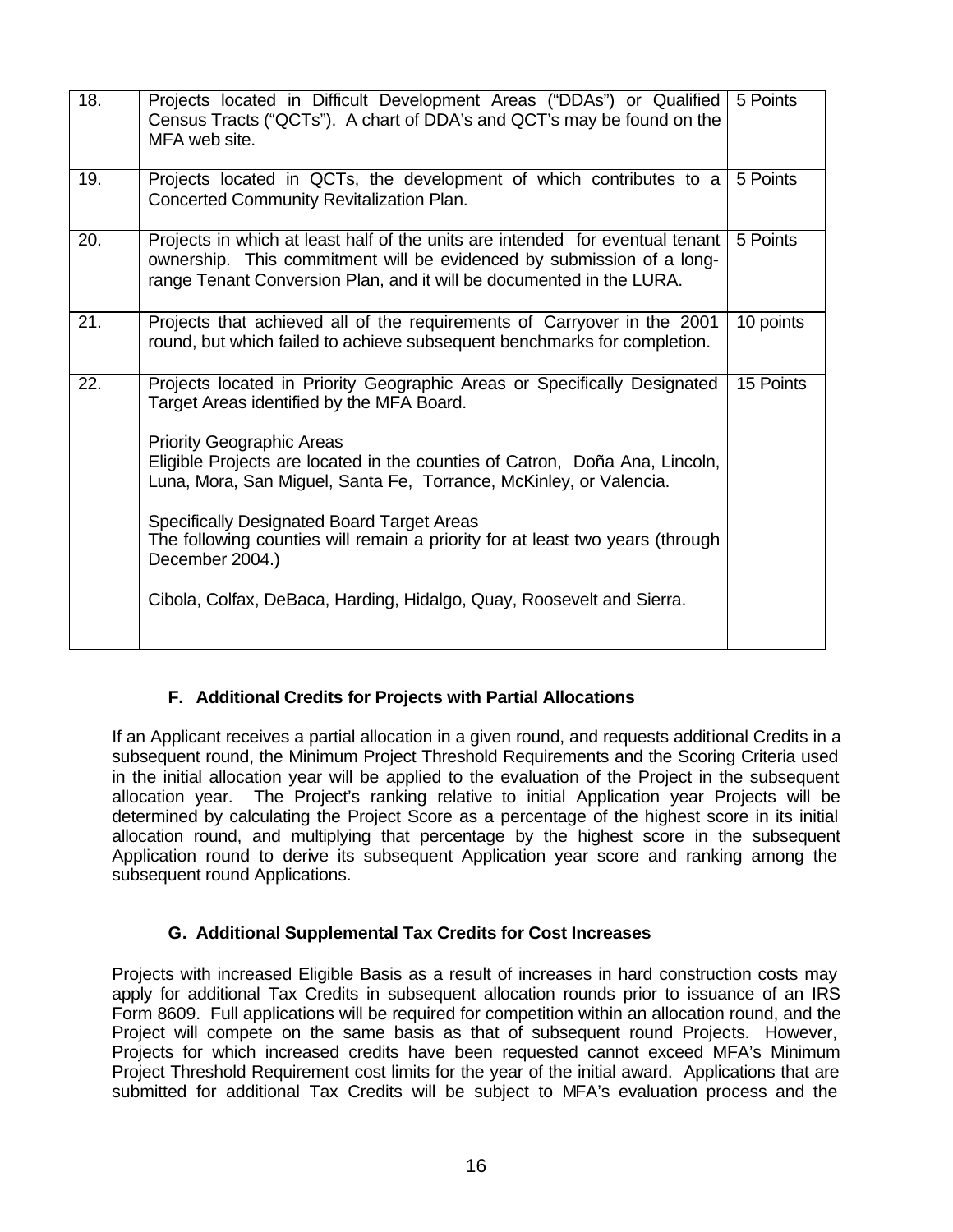availability of Credits, as well as limitations on the time period for allocation of additional Credits under Section 42. Only one additional Tax Credit allocation will be permitted by MFA for any given Project. The process is intended for hardship cases, and hardship will have to be documented accordingly in any such request.

# **H. Property Standards**

All newly constructed properties must meet the Uniform Building Code, the National Standard Plumbing Code and the National Electrical Code Handbook. Rehabilitation Projects should meet these codes when reasonable. Projects containing facilities that are available to the general public must meet the Americans with Disabilities Act (ADA) requirements, and projects combining housing Tax Credits with another federal source of funding must comply with HUD Section 504 requirements. Federal fair housing accessibility requirements promulgated through the Fair Housing Accessibility Guidelines {56 FR 9472, 3/6/91} must also be adhered to. Finally, conformance to *MFA Design Guidelines for Multifamily Rental Housing,* in the Application Package, is mandatory.

# **IV. ALLOCATION PROCEDURE AND APPLICATION REQUIREMENTS**

# **A. Allocation Rounds**

1. Submission Date(s)

MFA intends to conduct one Application round each calendar year. However, MFA reserves the right to conduct additional rounds or to award Credits outside of the rounds. **Applications will be accepted between the hours of 8:00 AM and 5:00 PM Mountain Standard Time on business days from January 17th through February 3rd, 2003.** If the projects submitted do not use all of the available Credits, or if additional Credits become available later in the year, MFA will consider a second round or make allocations to lower scored, Eligible Projects at MFA's sole discretion.

2. Place of Submission:

Applications may be delivered by U.S. mail, by courier service, or by hand to the following address:

> New Mexico Mortgage Finance Authority 344 Fourth Street SW Albuquerque NM 87102 (505) 843-6880 ATTN: Senior Development Program Manager

3. Form of Submission

Applications may not be delivered by facsimile transmission. Only one complete, original hard copy is needed, and applicants are encouraged to submit diskette copies of MFA-provided forms in addition to hard copies. The required forms will be provided electronically and may be downloaded from MFA's web site at www.housingnm.org. All Applications should be marked "HTC APPLICATION" in readily visible print. On receipt, MFA will date and time stamp the cover.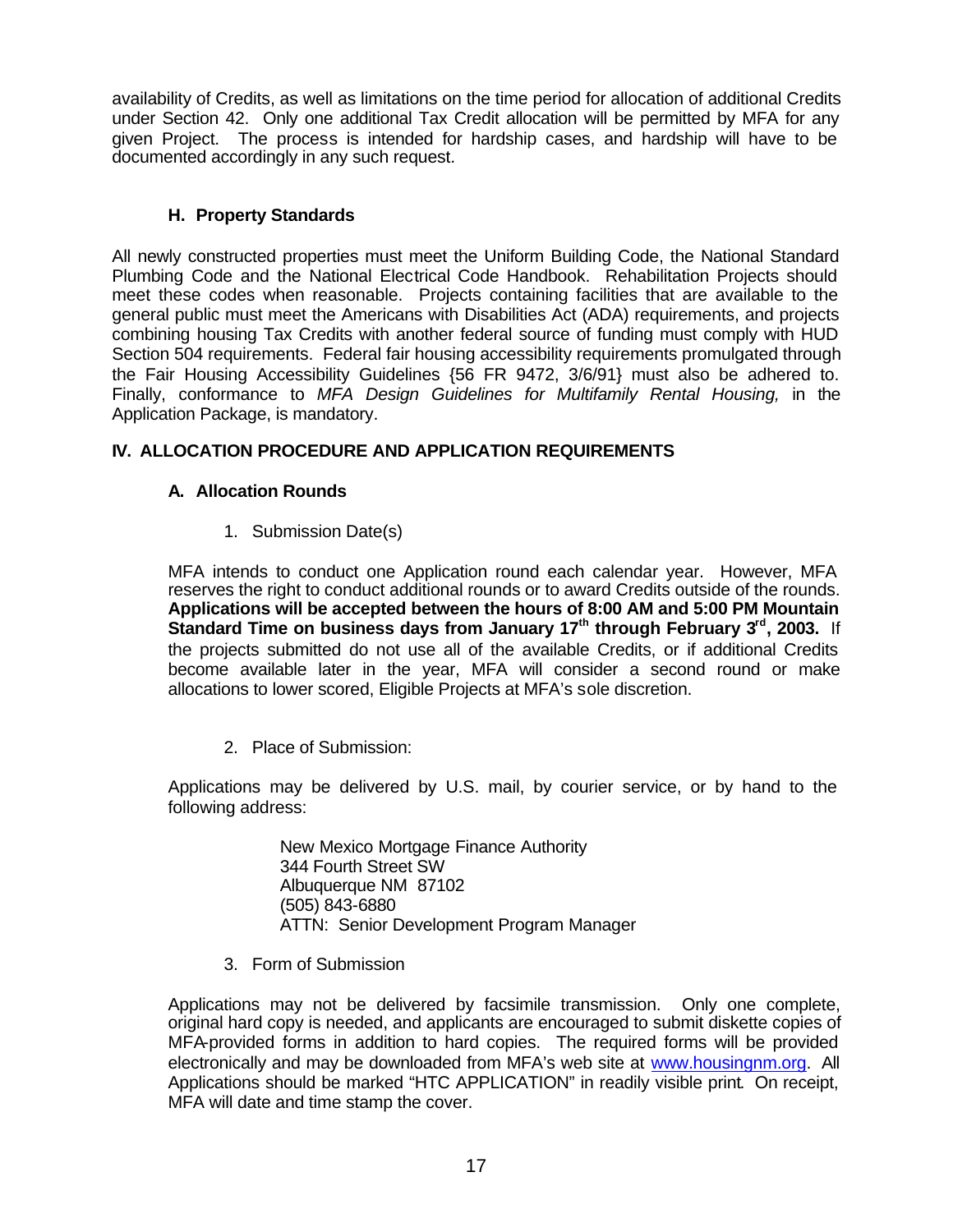4. Content and Format: Complete Applications

Complete Applications will meet the following standards when they are initially submitted and without benefit of any subsequent submissions, including the deficiency correction period:

> a) All Application documents that require signatures must be included and bear the original signature of one of the Principals in the Project.

> b) They will include the Application Form, the HTC Application Attachments checklist found in the Initial Package, and all mandatory items listed on the HTC Application Attachments Checklist. In addition they must include complete responses for all additional checklist items for scoring under particular criteria for which the sponsor wishes to claim points.

c) They include Application Fees as outlined in Section B.

d) Applications must be bound and submitted in a three ring binder, with all attachments provided in the order listed. Attachments must be separated by Cover Sheets provided in the Initial Application Package and by tabs numbered as in the Attachments Checklist.

e) No additional materials may be submitted after the Application is date and time stamped by MFA.

f) Current year MFA forms must be used when provided, and no substitutions will be accepted.

g) All information must be clearly legible and consistent with all other information provided in the Application.

h) Forms must be completely filled out and executed as needed. All signatures are to be made in blue ink.

i) All applications must be self-contained: MFA will not rely on any previously submitted information, written or verbal, to evaluate the Applications in a given round.

In determining whether the Application is complete, MFA will examine the package for both the availability of all required materials and for the content of those materials. Failure to provide or complete any element of the Initial Application package, including all items on the Initial Application Checklist, may result in immediate rejection of the Application without complete review. When special materials required to obtain points under particular Scoring Criteria are not provided, the related points will not be awarded.

MFA may request additional information as deemed necessary for a fair and accurate evaluation. MFA may also choose to accept inconsistent information, and if so, may select any of the inconsistent pieces of information over any other piece, in its reasonable judgment. However, MFA is under no obligation to seek further information or clarification, or to accept inconsistent responses.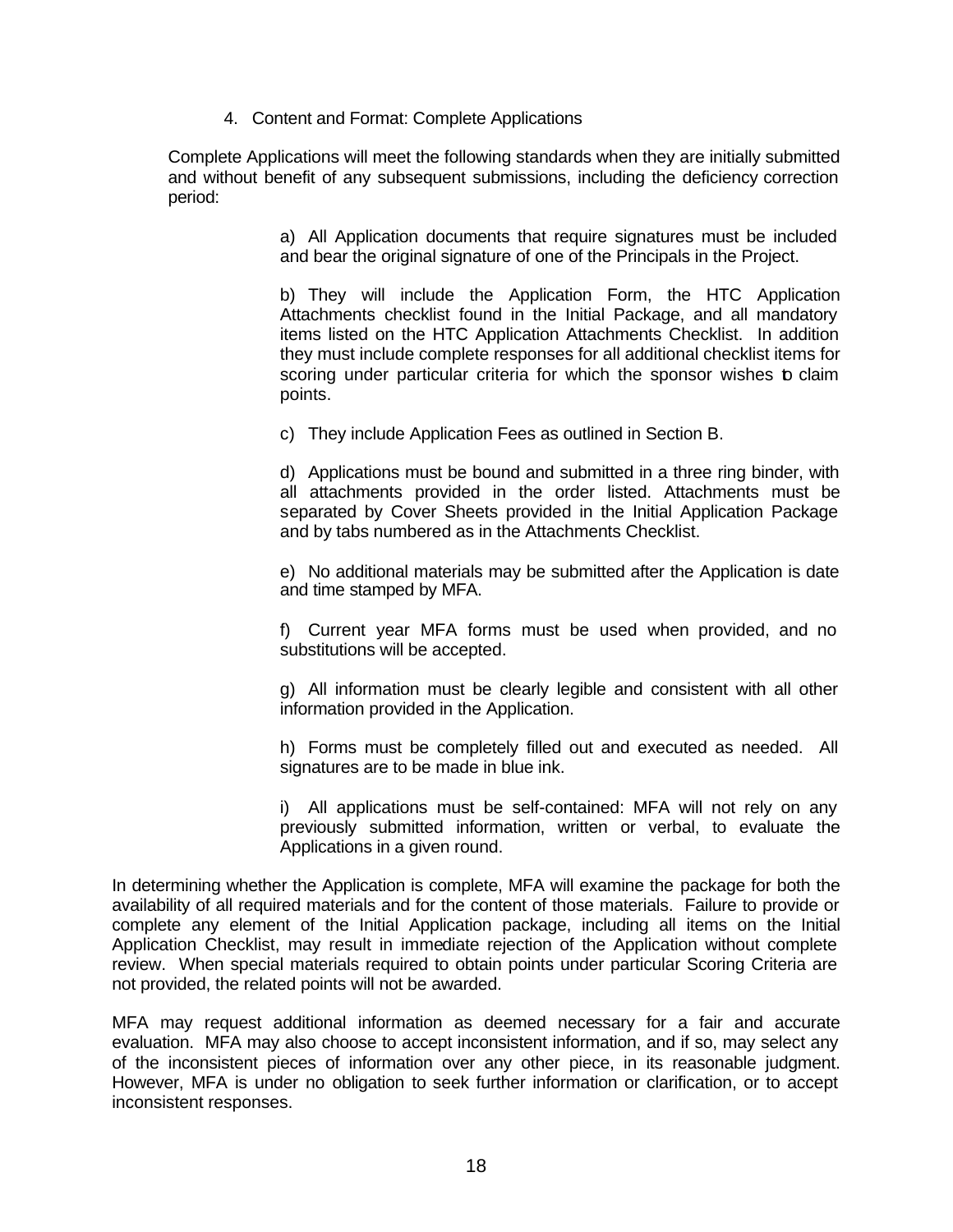The Applicant will bear full responsibility for submitting its Application in accordance with the requirements of the Code and the Qualified Allocation Plan and will be deemed to have full knowledge of such requirements regardless of whether or not a member of MFA's staff responds to a request for assistance from the Applicant or otherwise provides the Applicant assistance with respect to all or a portion of the Application.

#### 5. Contact for Assistance

Please submit questions concerning the Application requirements by email through MFA's web site at www.housingnm.org, or call:

Linda Bridge Senior Development Program Manager (505) 767-2262

#### **B. MFA Fees and Direct Costs**

All fees are non-refundable. They are due at the times and in the amounts shown below and they apply to both allocated and non-allocated Credits:

#### For Projects receiving HTC Allocations

*Application Fee* (For Initial and Supplemental Requests) Due at submission of HTC Application \$500 for Nonprofit or Government Entity Developer; \$1,000 for For-Profit Developer

#### *Market Study Deposit*

Due at submission of HTC Application \$4,500 deposit to cover cost of commissioned market study. If the market study costs more than the deposit, the difference will be billed. If the cost is less, the difference will be refunded.

*Processing Fee* Due at Execution of Reservation Contract 7.5% of the MFA-determined HTC Allocation Amount

#### For Projects financed with Tax Exempt Bonds

*Application Fee* Due at request for Determination of Consistency with QAP \$500 for Nonprofit or Government Entity Developer; \$1,000 for For-Profit Developer

#### *Market Study Deposit*

Due at submission of Tax Exempt Bond Request for Consistency Review \$4,500 deposit to cover cost of commissioned market study. If the market study costs more than the deposit, the difference will be billed. If the cost is less, the difference will be refunded.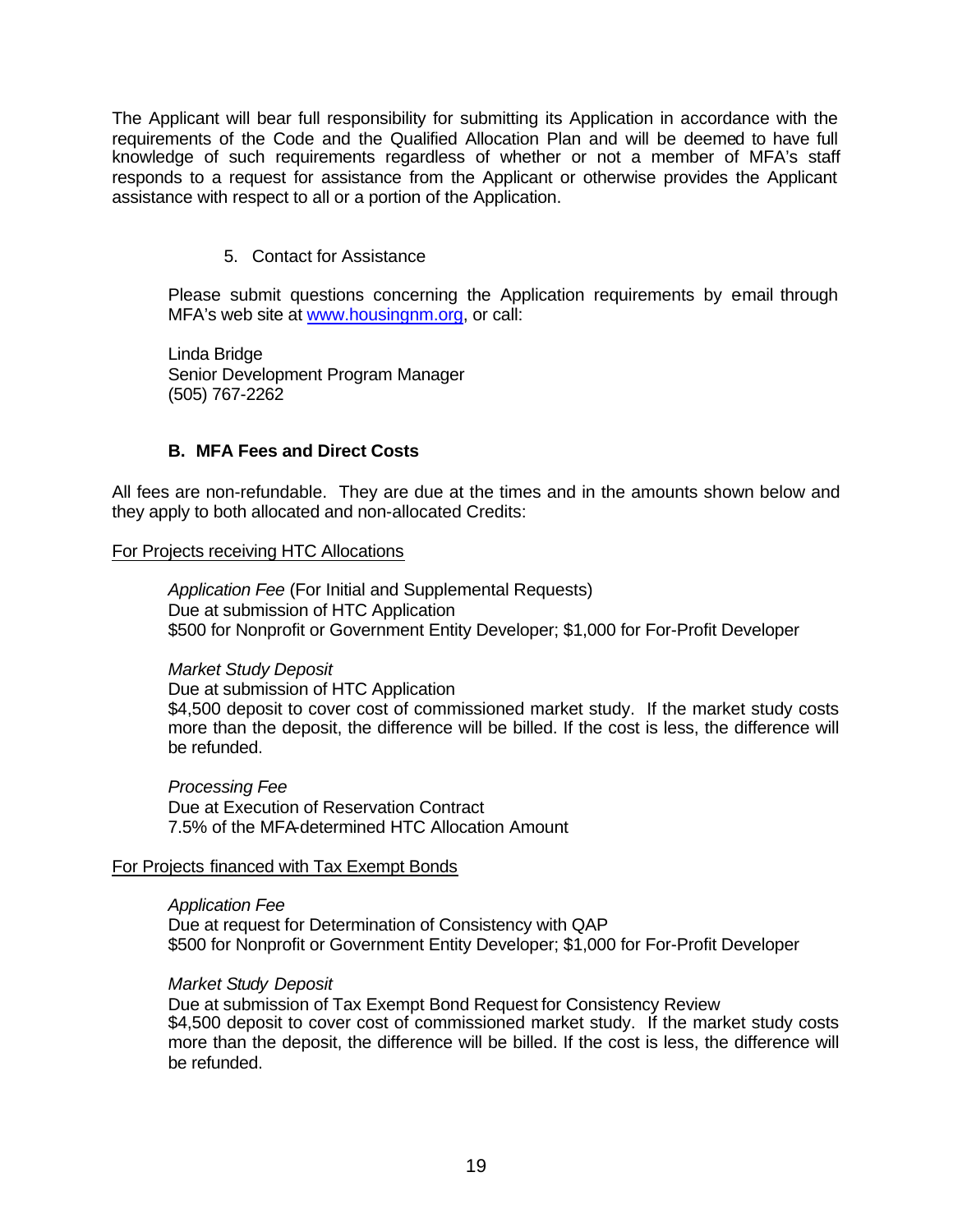*Processing Fee* Due Prior to Delivery of Determination Letter 3.5% of the MFA-determined Annual Tax Credit Amount

#### All Projects

*Monitoring and Compliance Fees* Due Annually of January 31<sup>st</sup> for each year of the Extended Use Period \$35.00/Set-Aside Unit/Per Year

*Appeal Fee* Due at submission of appeal \$5,000.00

*Subsidy Layering Review, Request for Increase in Credits, and/or Request for Changes to a Project* Due at submission of review request \$500.00

#### *Direct Cost of Market Study*

Any amount in excess of the \$4,500 deposit is due within ten days of billing by MFA, during the annual allocation round. The cost of the study will be determined by a competitive bid process.

Fees may be adjusted annually, as determined by MFA. Fees may be delivered in the form of personal or business checks, money orders or cashier's checks. Any check returned for insufficient funds will result in rejection of the Application, cancellation of the reservation, or other actions available to MFA.

#### **C. Staff Analysis and Application Processing**

1. Threshold Review

Following the Application Deadline MFA staff will undertake a threshold Review to determine whether or not the Application meets the Minimum Project Threshold Requirements shown in Section III.C above. If the application fails the Threshold Review because it does not achieve the minimum Score, it may be retained until MFA determines whether or not all Credits can be allocated to higher scoring Projects. If it fails to meet any of the other requirements however, the Application will be immediately rejected without further processing.

#### 2. Local Notice

The Chief Executive Officer of the local jurisdiction where the Project is located will receive a Local Notice from MFA stating that an Application has been received. The Local Jurisdiction and the Chief Executive Officer are to be identified by the Applicant in the Application form. The jurisdiction may be a municipality, town, county or tribal government. Such notification will be issued for all Applications no more than ten (10) business days after MFA's Application Deadline and the recipient will have thirty (30) days to respond. If MFA receives a negative response to this notice, the Application may be rejected with no further review and regardless of its scoring or threshold test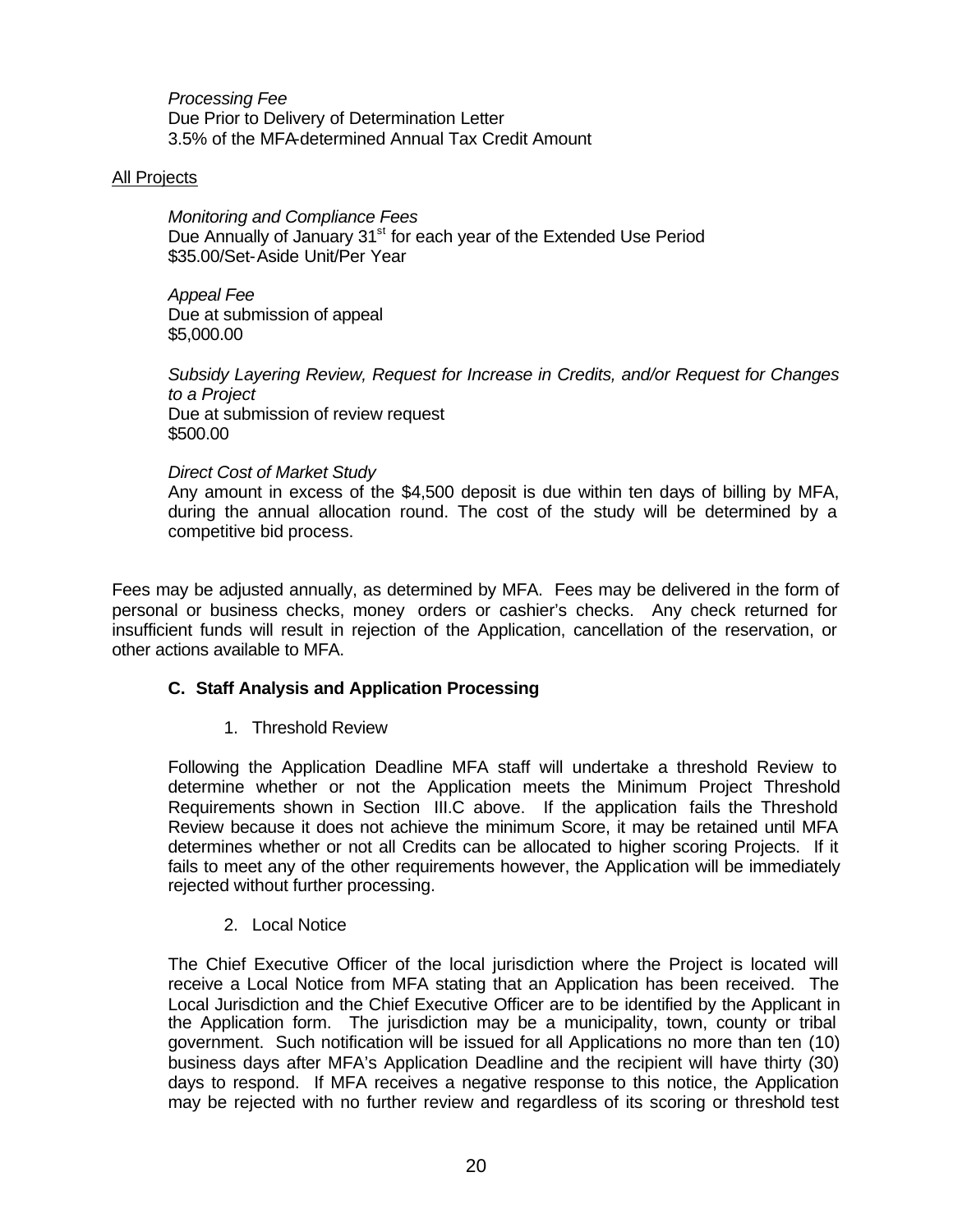outcome. No response will be interpreted as approval of the project by the local jurisdiction.

#### 3. Site Visits

On completion of the Threshold Review, MFA will visit the proposed sites for all Applications passing Threshold Review. Sites considered inappropriate due to current or foreseeable adverse health, safety, welfare or marketability risks, in MFA's reasonable judgment, may be cause for rejection of any Application, regardless of Threshold or Scoring results.

# 4. Deficiency Correction Period

MFA may provide a Deficiency Correction Period immediately after the Threshold Review. This process will apply only to Projects that have met all of the Threshold Tests during the initial Threshold Review. It is intended only to clarify ambiguous information or complete forms or make similar minor corrections to the Application. If the Deficiency Correction Period is used, MFA will provide notice to Applicants having shortcomings in their Applications via facsimile and U.S. mail and Applicants will have five (5) business days from after the date of the transmission of the facsimile to submit additional materials. All materials must be submitted no later than 5:00 PM MST on the fifth business day, following "Form of Submission" requirements shown in Section A.3 above. Because it delays decisions a deficiency correction period is unlikely when MFA has received adequate numbers of Applications which meet all of the Threshold and Complete Application Requirements. Certain types of deficiencies, including failure to meet one or more of the Minimum Project Threshold Requirements at the Application Deadline, as well as others determined in MFA's reasonable judgment, cannot be corrected during the Deficiency Correction Period. Materials submitted during the Deficiency Correction Period will not alter the original scoring of the Application: They are only intended to complete the Application for further review. Furthermore, the Deficiency Correction Period may not be used by the Applicant to alter the original structure of the project. This prohibition includes, but is not limited to, all changes listed in the Section I below.

5. Local Jurisdiction Support

Allocations will be limited to Applications which include a local support letter, and which do not produce negative responses to MFA's Local Notice described in Section 1 above. The local support letter to be delivered under this requirement must 1) refer to the specific Project location proposed in the Application, 2) identify the nature of the development as affordable housing, 3) have a date no more than ninety (90) days prior to the Application Deadline, and 4) be signed by the Chief Executive Officer or the Chief Administrative officer of the jurisdiction in which the site is located. Signatures by designees of these officials will not be accepted.

6. Supplemental Information Submission

If at any point during the processing, staff determines that supplementary information is needed to complete its review, the Applicant will be notified in writing and will have five (5) calendar days after the date of MFA's notice to deliver a written response. This provision does not apply to incomplete Applications, which may be rejected during the Threshold Review or subject to the Deficiency Correction Period Process.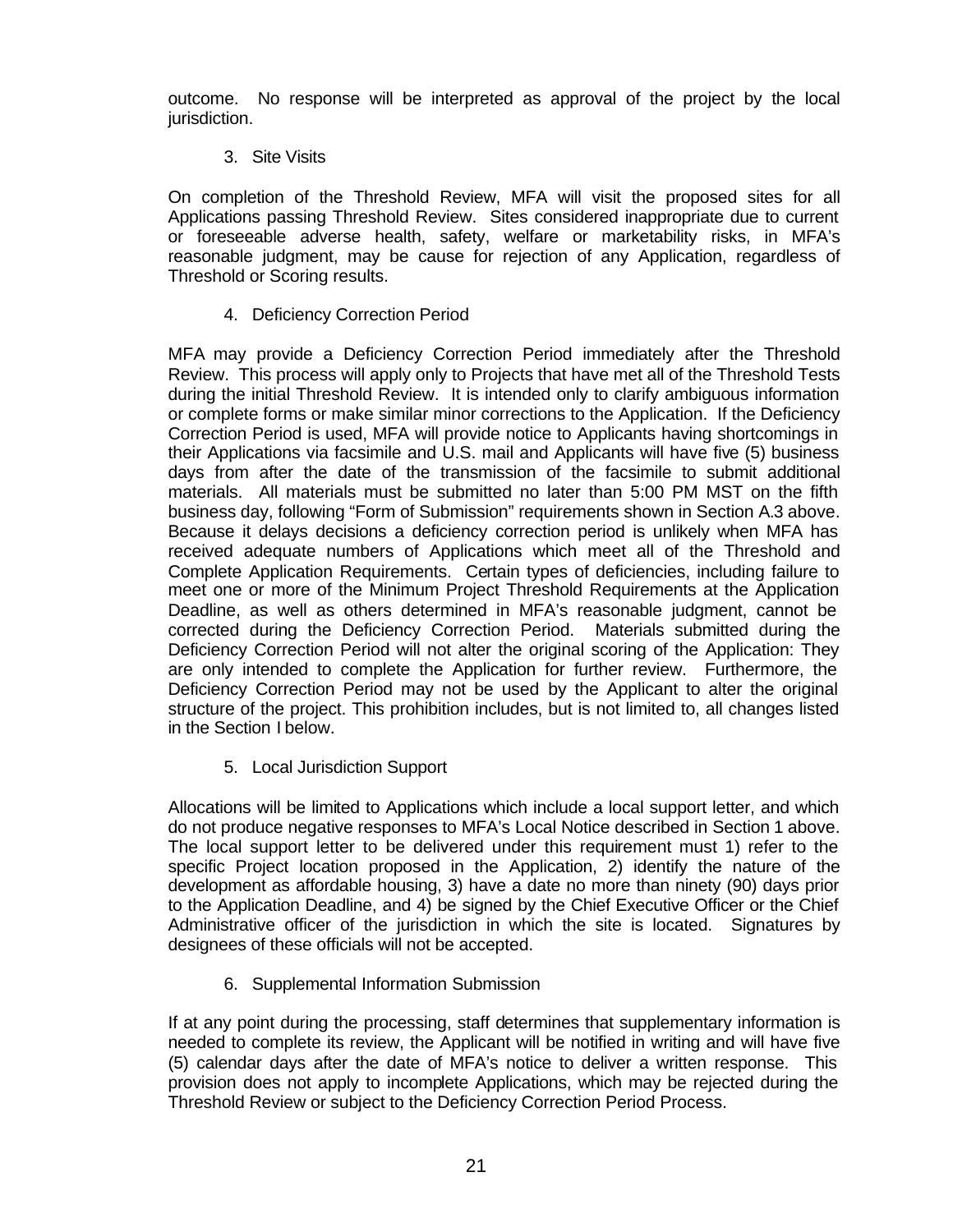7. Design Review

All projects will be subject to a design review by an architect hired by MFA to determine compliance with MFA Design Guidelines.

8. Design Competition

To improve the quality of the projects funded, MFA may hold a design competition for each allocation round. Participation in the competition is optional, but up to three projects selected by a panel chosen by MFA will receive additional points in the scoring process. The additional materials required are shown in the Exhibits Checklist, and the choice to participate should be noted in the Application.

9. Market Study

For all projects passing the Threshold Review in an allocation round and all Private Activity Bond Volume Cap financed projects, MFA will commission a standardized market study by outside professionals chosen pursuant to the requirements of MFA's procurement policy and having no financial interest in any of the projects. A deposit of \$4,500 is required with each application. Any additional cost of these studies will be charged to the Applicant, and failure to pay within 10 days of the billing will result in rejection of the Application. A refund of the difference between the deposit and the cost of the study will be made to applicants if the cost is less than the deposit.

# **D. Feasibility Analysis and Financial Considerations**

All Projects successfully completing the Threshold Review and ranking among the highest scoring Projects for which Credit ceiling is available in a given year will undergo financial analysis by MFA staff to determine whether or not the Projects are financially feasible. Such determinations will rely on both the financial data submitted by the Applicant and on staff judgments with respect to feasibility matters. Projects that do not appear financially feasible in MFA's judgment will be rejected without further processing. Although Financing Commitments will not be required at Initial Application, all sources must be clearly identified and their terms specified. Financing Commitments will be required as a "Subsequent Requirement" after the initial allocations are made.

1. Development Costs

Development Costs will be evaluated against industry cost standards and the average costs of competing Projects. Applicants submitting costs exceeding these cost standards or submitting costs substantially below costs typical in the marketplace must provide information acceptable to MFA, which justifies such costs. Projects with excessive costs will be subject to adjustments to the amount of Credits requested. MFA's goal is to utilize the Tax Credit to promote the development of quality multifamily rental housing.

2. Developer and Other Fees

Fees are limited to the following standards: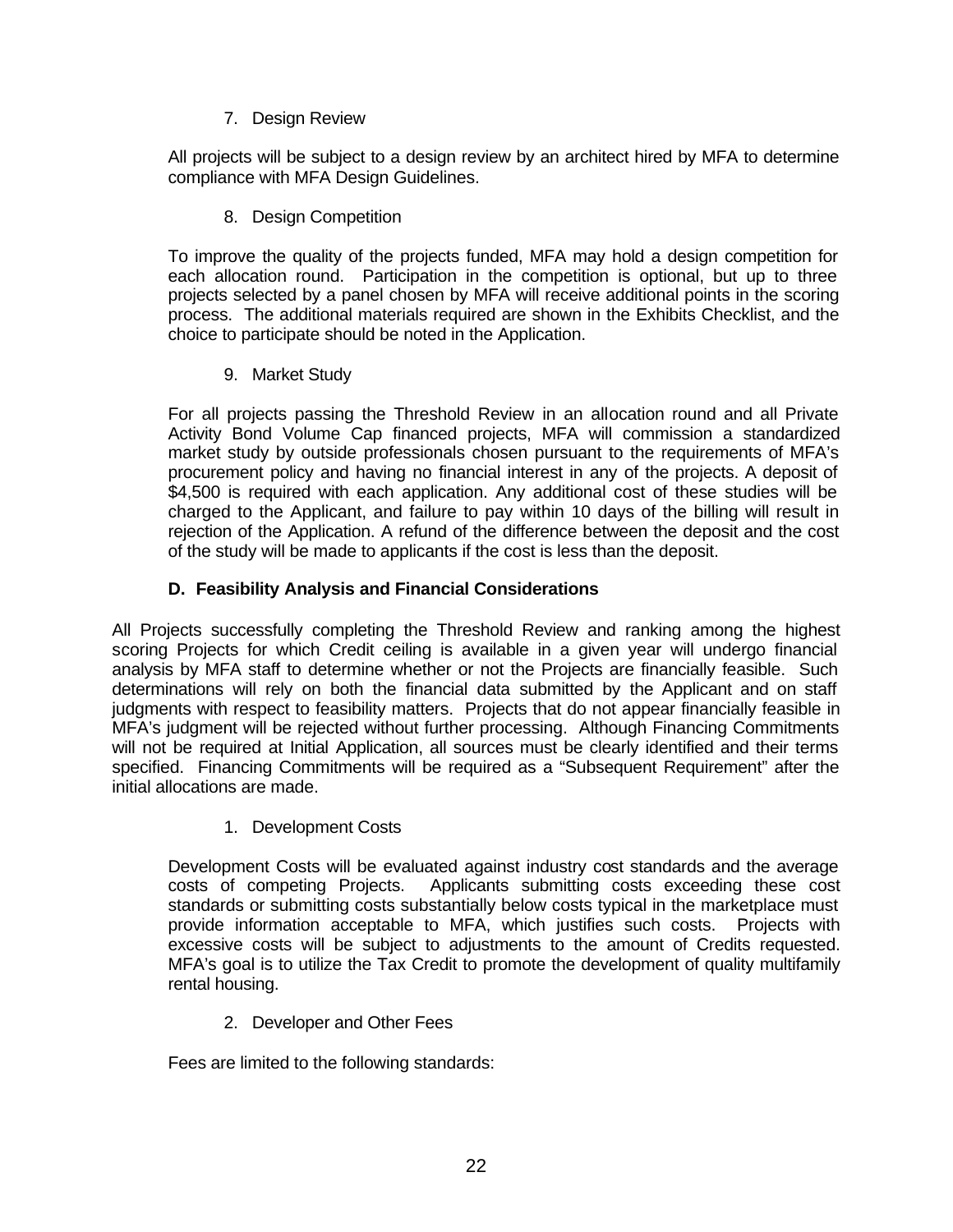a) Builder's Profit, Overhead and General Requirements

Builder's profit may not exceed 6% of construction costs; builder's overhead may not exceed 2% of construction costs; and general requirements may not exceed 6% of construction costs.

b) Sponsor's Profit/Developer's Fee

These fees may not exceed 15% of Adjusted Development Cost for Projects of 20 or fewer units; 14% for Projects of 21 to 60 units; 13% for Projects of 61 to 74 units; and 10% for Projects of 75 or more units. This fee includes all consulting costs. Any reserve, excluding the MFA required Project Reserve (see below), may be considered as part of the Developer Fee, if in MFA's reasonable judgment, it is likely to benefit the owner rather than the project. Where an identity of interest exists between the Developer and the builder, the combined builder's profit allowance and developer's fee may not exceed 19%, 18%, 17%, and 14% dependent on project size as above. For purposes of these calculations, Adjusted Development Cost is Total Development Cost less developer's fees, consultant fees, and all reserves. If an identity of interest exists between a seller and a Principal, the above mentioned fees may be further reduced at MFA's discretion.

Exceptions to these rules may be granted in MFA's sole discretion. Although the same standards will apply for Projects subject to Subsidy Layering Review, they will require Board approval for Subsidy Layering purposes whenever they exceed the federally defined "Ceiling Standard" limits, and only five such excess fee amounts can be approved in any given year.

Increases in Project costs subsequent to the Application Deadline will not result in an increase in any of the fees calculated above for Tax Credit Allocation purposes. These fees will be held to the same dollar amount as approved by MFA during the initial underwriting of the Project.

3. Reserves (Escrows) Included In Development Costs

The development budget must include an operating reserve of 1.5% of Adjusted Development Cost (see Section 2.b). Replacement reserve levels must be shown in the operating budget at the minimum of \$250 per unit per year for new construction projects and \$300 per unit per year for rehabilitation projects. Project reserves of any kind in the development budget will not be included in MFA's calculation of Eligible Basis for Tax Credit calculation purposes.

4. Operating Expenses, Replacement Reserves and Debt Service Coverage

MFA will review the projected operating expenses, replacement reserves and loan terms and may, in its determination of economic feasibility, make adjustments based upon industry standards, its own underwriting parameters, or facts obtained from other appropriate sources. Applicants are urged to carefully review operating cost pro formas and include only achievable loan terms in their Applications. Applicants must include real estate taxes in their operating expenses, unless evidence of a perpetual real estate tax waiver (throughout the term of permanent financing) is submitted with the Application.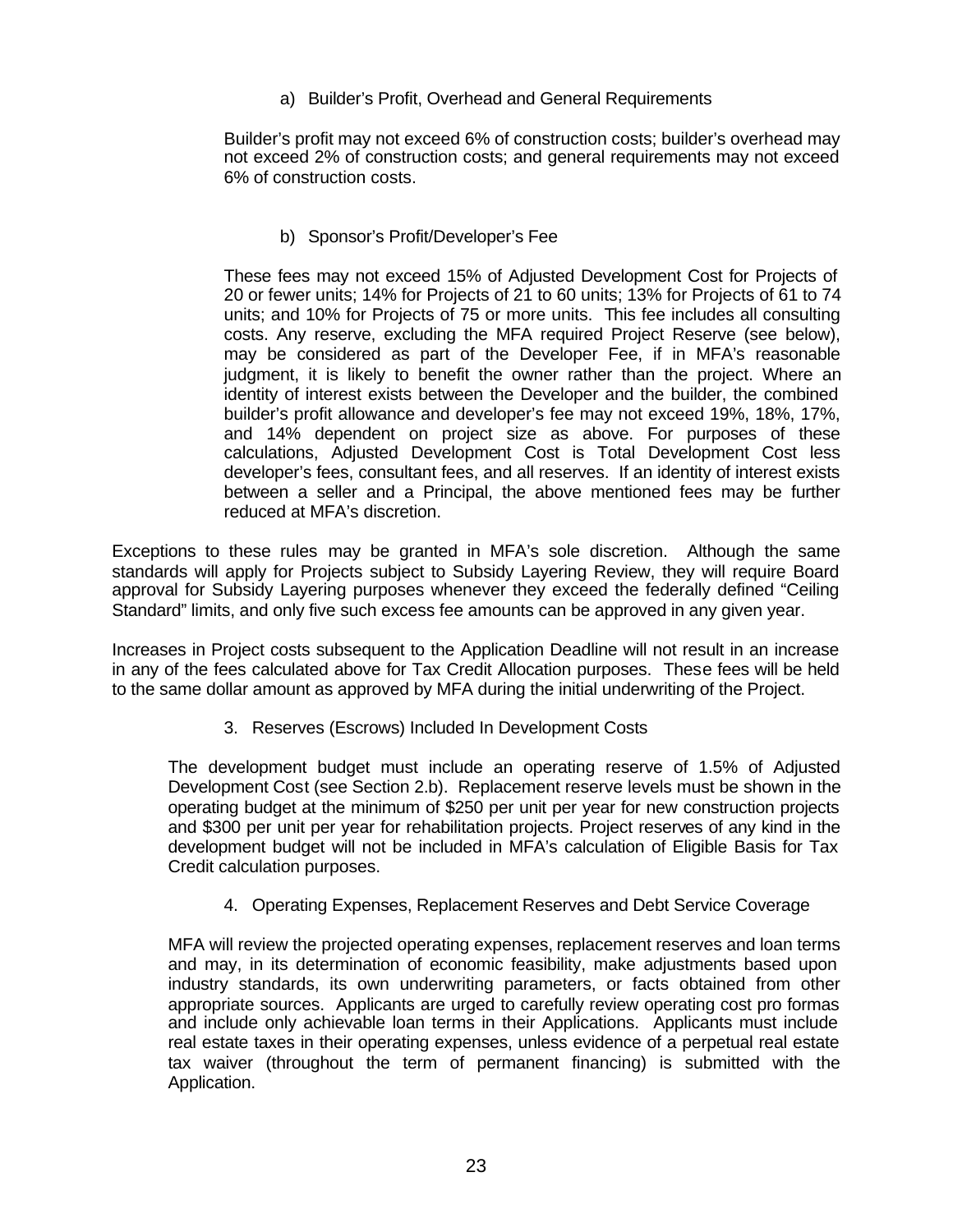# 5. Subordinate Debt

Applicants who are proposing subordinate debt must include the terms of the loan, and pro formas must reflect the ability to repay the senior and subordinate debt with an aggregate minimum debt service ratio of 1.10. Projects that have debt service ratios higher than 1.25 may receive smaller tax credit awards, smaller amounts of subsidized loans, or higher subsidized loan rates than requested in the application. MFA will consider total annual cash flow as well as debt service ratio when making this determination. MFA will generally not consider deferred developer fee when underwriting for feasibility but may consider a project infeasible if in MFA's reasonable judgment the deferred fee represents a financial burden to the project.

# 6. Rent Considerations and Unit Distributions

For Projects with more than one income and rent Set Aside, all unit types must be distributed proportionately among each of the multiple Set Asides. That is, if 30% of the units are to be set aside for tenants earning no more than 50% of median income, then the units used for this income group must include 30% of all one-bedroom units, 30% of all two-bedroom units, etc. This is intended to prevent allocation of all of the high rent units to the higher income groups, thereby maximizing income while potentially violating the intent of fair housing law.

Although the Federal Tax Credit regulation allows tenant rents plus federal rent subsidies in excess of the Tax Credit ceiling rents as long as the tenant pays no more than 30% of household income toward rent, the practice is prohibited by MFA except in projects with project based subsidies.

#### **E. Credit Calculation Method**

1. Tax Credit Calculations

During each evaluation, MFA will determine the amount of Tax Credits to be reserved, committed, or allocated by considering the following components of each Project:

a) Development costs;

b) Funding sources available to the Project for construction and permanent financing:

- (1) First Mortgage Loans;
- (2) Grants;
- (3) Tax Credit Proceeds;
- (4) Owner Equity; and
- (5) Subordinate debt.
- c) Projected operating income and expenses, cash flow and tax benefits;
- d) Maximum Tax Credit eligibility;

e) Debt service coverage ratio compared to lender requirements or commercial lending practices, as applicable;

- f) Project reserves; and
- g) Contractor overhead and profit.
- 2. Amount of Tax Credits for Reservation or Carryover Allocation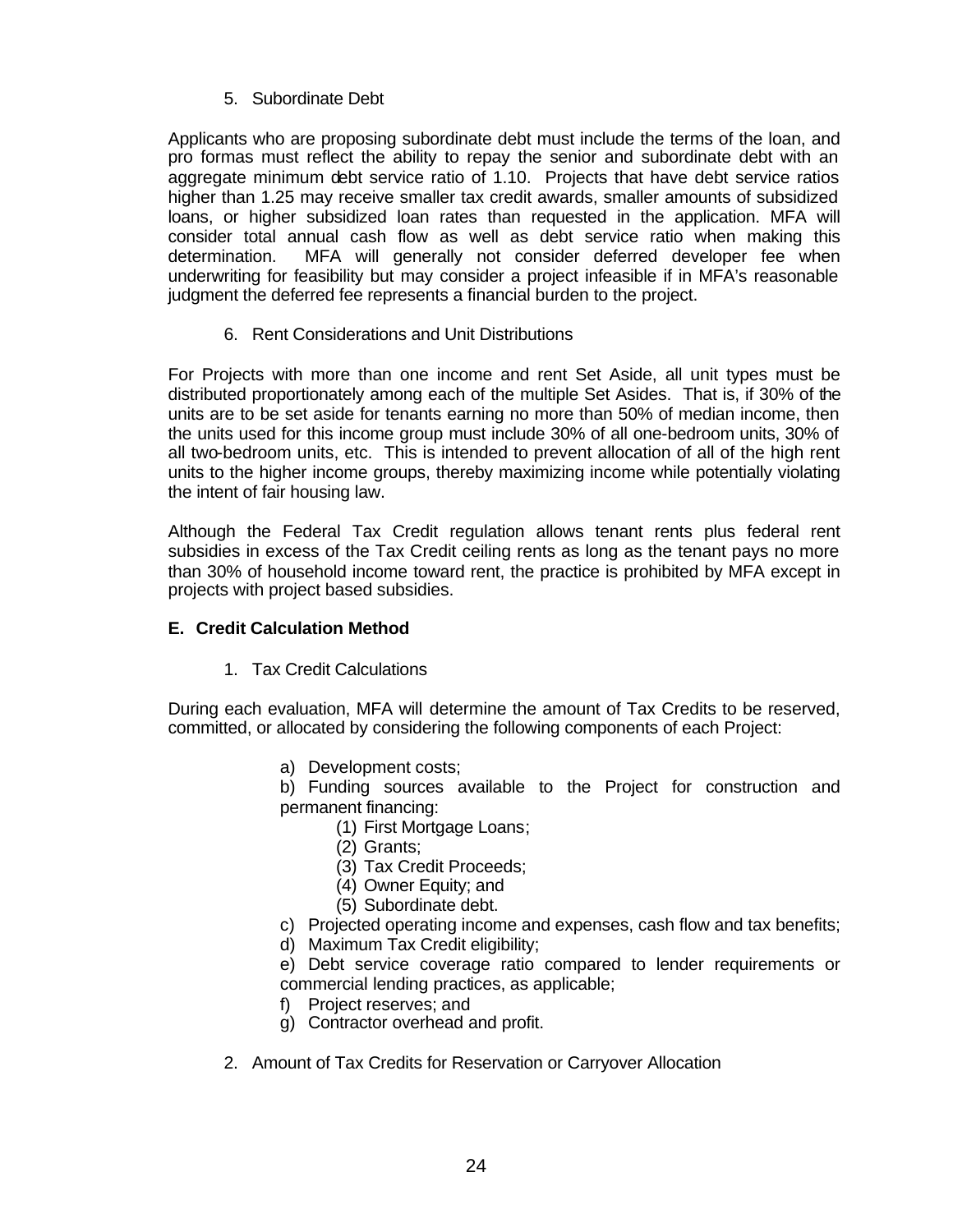To estimate the amount of Tax Credits at Application or at Carryover MFA will use the lesser of 9% (4% if appropriate) of the Qualified Basis or the amount needed to fill the financing gap.

# 3. Tax Credit Proceeds

At the time of Application MFA will use current market conditions in selecting a single equity-pricing factor for all projects. The prior twelve months average of the Low Income Housing Credit Rate will be used, along with the equity-pricing factor to estimate the Tax Credit Proceeds. At the time of the Carryover Allocation, the development is required to have a written letter of intent from a syndicator or equity provider that clearly states the equity factor. That equity factor along with the prior twelve months average Low Income Housing Credit Rate will be used to estimate the Tax Credit proceeds for the Carryover Allocation. The equity factor to be used at final allocation will be the actual equity factor contained in the Project's syndication agreement.

4. Limitation on Tax Credit Awards to a single Project or Principal

No Project will receive an award in excess of 25% of the annual population-based Credit Ceiling amount for the year in which the allocation is made, and no single Principal or related entities will receive allocations in excess of 25% of the annual population-based Credit Ceiling amount (see Annual Credit Ceiling). For purposes of this calculation the 30% increase in Eligible Basis for Projects in Difficult Development Areas or Qualified Census Tracts will not be taken into account. Additionally, no single Principal or related entities will receive allocations for more than two projects in a given round. At MFA's discretion, exceptions to this limit may be made for projects that would use only 4% credits, and/or when inadequate numbers of lower scoring Eligible Projects are available to use all of the Tax Credits available in a given round.

5. Other Factors Limiting the Credit Reservation

The amount of Credit reserved, committed and finally allocated to a Project will be the lesser of:

a) The maximum Tax Credit eligibility of the Project;

Maximum Tax Credit eligibility is the maximum amount of Credit justified by a Project's qualified basis taking into consideration any increase in eligible Basis approved by MFA and the credit rate as described in Section 2 or the Low Income Housing Credit Rate that was locked-in at Carryover or was in effect when the building was placed in service or;

- b) The amount requested in the Application; or
- c) The amount necessary to fill the funding gap.

The funding gap is the difference between total Development Costs (exclusive of syndication related costs) and all available funding sources, including HOME funds awarded in conjunction with the HTC allocations. The terms of all proposed sources must be within reasonable industry norms and financing for the Project has to be maximized when evaluating rate, term, debt service coverage, loan-to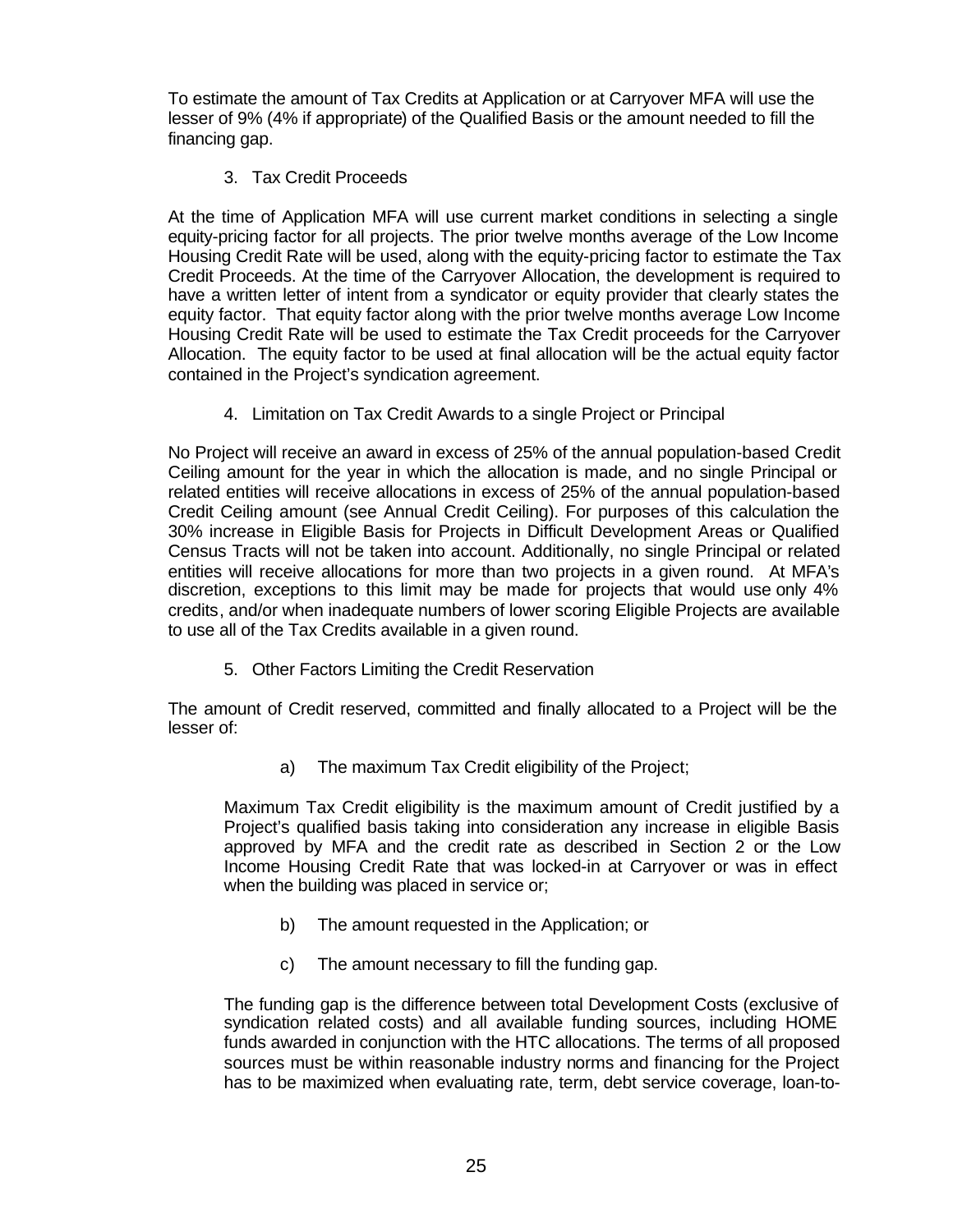value, etc. The maximum Tax Credit Amount allowed based on the funding gap, will be determined by the MFA limits stated in Section 3 above; or

d) The maximum Tax Credit amount determined by applying the appropriate Credit Rate to the Qualified HUD Mortgage Allowance as determined by the HUD 221(d)(3) limits.

6. Increased Basis for High Cost Areas:

Additional Eligible Basis (up to 30% of the initial calculation) will be considered for Projects located in HUD-designated "Difficult Development Areas" (DDA) and "Qualified Census Tracts" (QCT) if deemed necessary for viability of the Project by MFA. Applicants requesting such increases must deliver evidence in the Initial Application Package that the Project is located in a DDA or QCT.

7. Adjustments to Credit Allocations

When actual Tax Credit proceeds are confirmed and final financial feasibility analysis is performed during review of Final Allocation Packages, there may be adjustments to the Credit reserved or committed. Adjustments may also be made at Carryover when the 12-month average Low Income Housing Credit Rate has changed. (Aside from this exception made at Carryover, the Credit will not be increased for other reasons above the amount originally reserved unless a new Application is submitted and additional Credit is awarded). If actual Project costs or funding sources differ substantially from the projections submitted in the Application, MFA may reduce the final Credit allocation or the owner may establish project reserves to offset the deficit if the project has sufficient Credit eligibility in MFA's reasonable judgment. The conditions for such reserve accounts will be determined on a case-by-case basis.

8. Federally Required Subsequent Financial Analyses

Regulations require that allocating agencies conduct evaluations at three specific times to determine the amount of applicable Credits:

> a) Upon receipt of an Application for Low Income Housing Tax Credit Reservation; and

b) Prior to granting a Tax Credit Commitment; and

c) No Earlier than thirty (30) days prior to awarding the Tax Credit Certification, IRS Form 8609.

#### **F. Final Processing and Awards**

1. Additional Considerations

All remaining processing will then be completed for submissions meeting the Threshold and Feasibility requirements shown above. In this step all remaining determinations will be made with respect to development team capability, design, readiness to proceed, and other factors in MFA's reasonable judgment. New construction Projects must meet MFA Design Guidelines for Multifamily Housing available from MFA on the website. Debarment from HUD or other Federal programs, bankruptcy, criminal indictments or convictions, poor performance on prior MFA or HUD financed Projects (for example, late payments within the 18 month period prior to the Application deadline, misuse of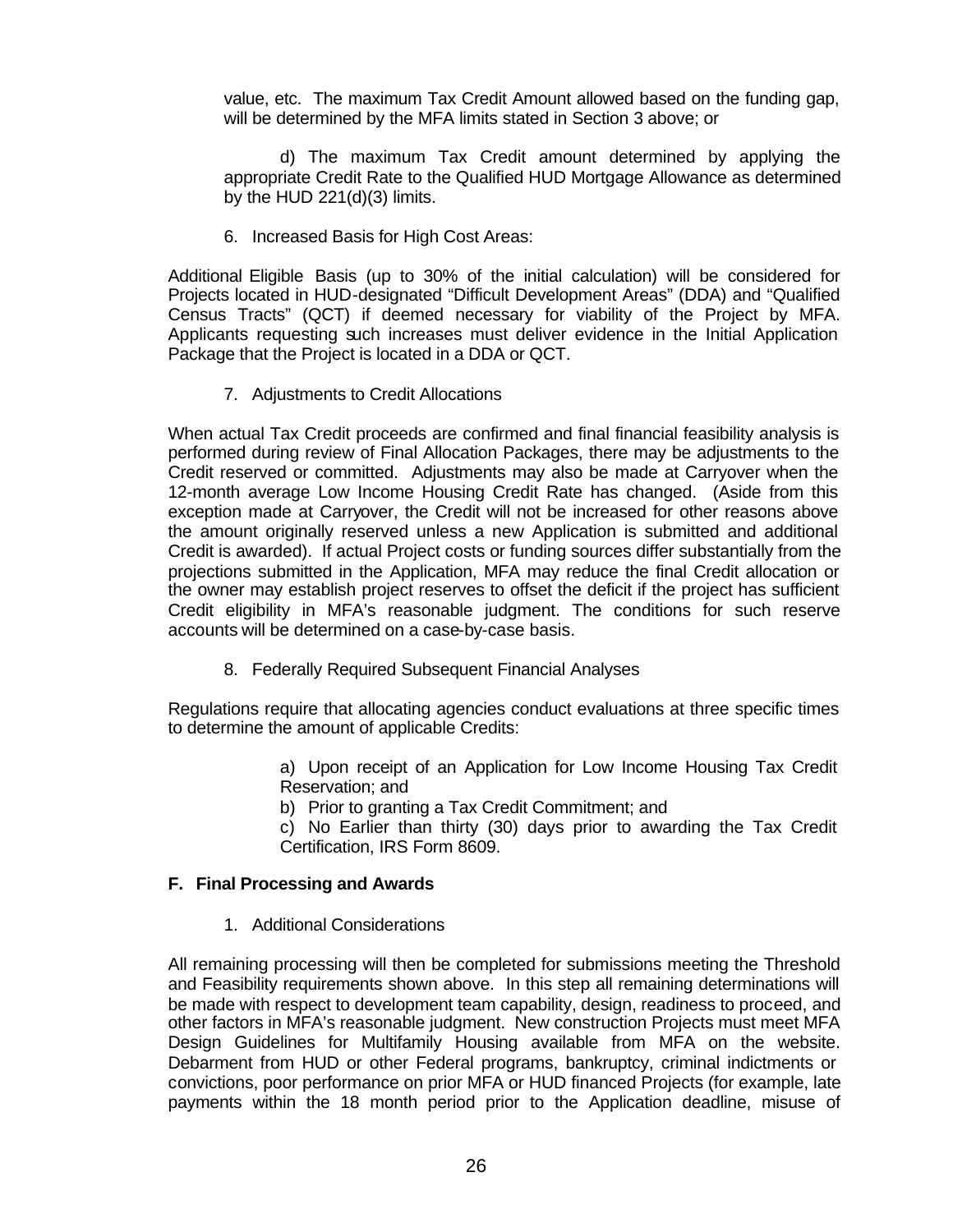reserves, default, non-compliance, or failure to meet development deadlines or documentation requirements) on the part of any proposed development team member or owner or other Principal may result in rejection of an Application by MFA. When scoring and ranking generates multiple projects that would draw tenants from a single market area (as determined by the MFA market studies for the Projects in question), MFA may choose to eliminate the lower scoring or higher cost project to avoid overbuilding and distribute Credits more evenly throughout the state. In addition MFA reserves the right to reject any Project, which the MFA in its reasonable judgment determines, is inconsistent with prudent business practices or with the intent and purpose of the Plan. MFA may also make awards conditional on specific modifications to the Project that MFA in its sound judgment considers necessary to enhance the feasibility or safety of the project.

# 2. Selection of Projects for Awards

After final processing, Projects will be ranked according to scores established in the Threshold Review. Awards will be made in the highest-ranking Projects following procedures described and Set-Aside adjustments described in Section III.D and III.E, as well as adjustments made consistent with limits established in Section E.4. Staff will then prepare a summary of the Projects to be recommended for allocations. Eligible and non-eligible Projects will be distinguished for purposes of subsequent awards if additional Credits become available.

# 3. Allocation Review Committee

The Chairman of the Board of MFA will appoint an Allocation Review Committee. The functions of this committee will be to 1) review the Project rating and ranking results in the staff's proposed award summary, 2) determine whether or not the proposed awards have been made consistent with the criteria and other aspects of this Allocation Plan, 3) conduct the appeals process, and 4) make final award recommendations to the Board. MFA will notify successful Applicants of the preliminary status of their Projects with the use of a Preliminary Reservation or Rejection Letter, after the committee's approval of the staff's proposed awards and before the appeal process begins. Such letters will be scheduled to be issued approximately ninety (90) days after the Application Deadline. These letters will also be used to initiate the appeals process. When appeals or other matters cannot be decided by the ARC, they will be referred to the Board of Directors.

4. Appeal Process

Applicants wishing to appeal a rejection of their Application or the amount of MFA's allocation may do so in writing delivered to MFA no later than 5:00 PM local time on the tenth day after the date of the Preliminary Rejection or Approval Letter. Appeal requests must be specific as to the decision being appealed, and they must be accompanied by a fee payment in the amount shown in Section B. The Project's outcome can only be appealed by the Project's Applicant. The rejection or allocation amount will stand unless the Applicant can prove or justify why the decision should be changed. The Allocation Review Committee will review the appeal and take whatever action it deems appropriate. The decision by the Committee or the Board, if the matter is referred to the Board, will be final; no further appeals will be entertained. Appeals may result in reranking of the Applications, in rejection of previously approved Applications and/or in approval of previously rejected Projects. Once the appeals process is completed, final Rejection and Reservation Letters will be issued.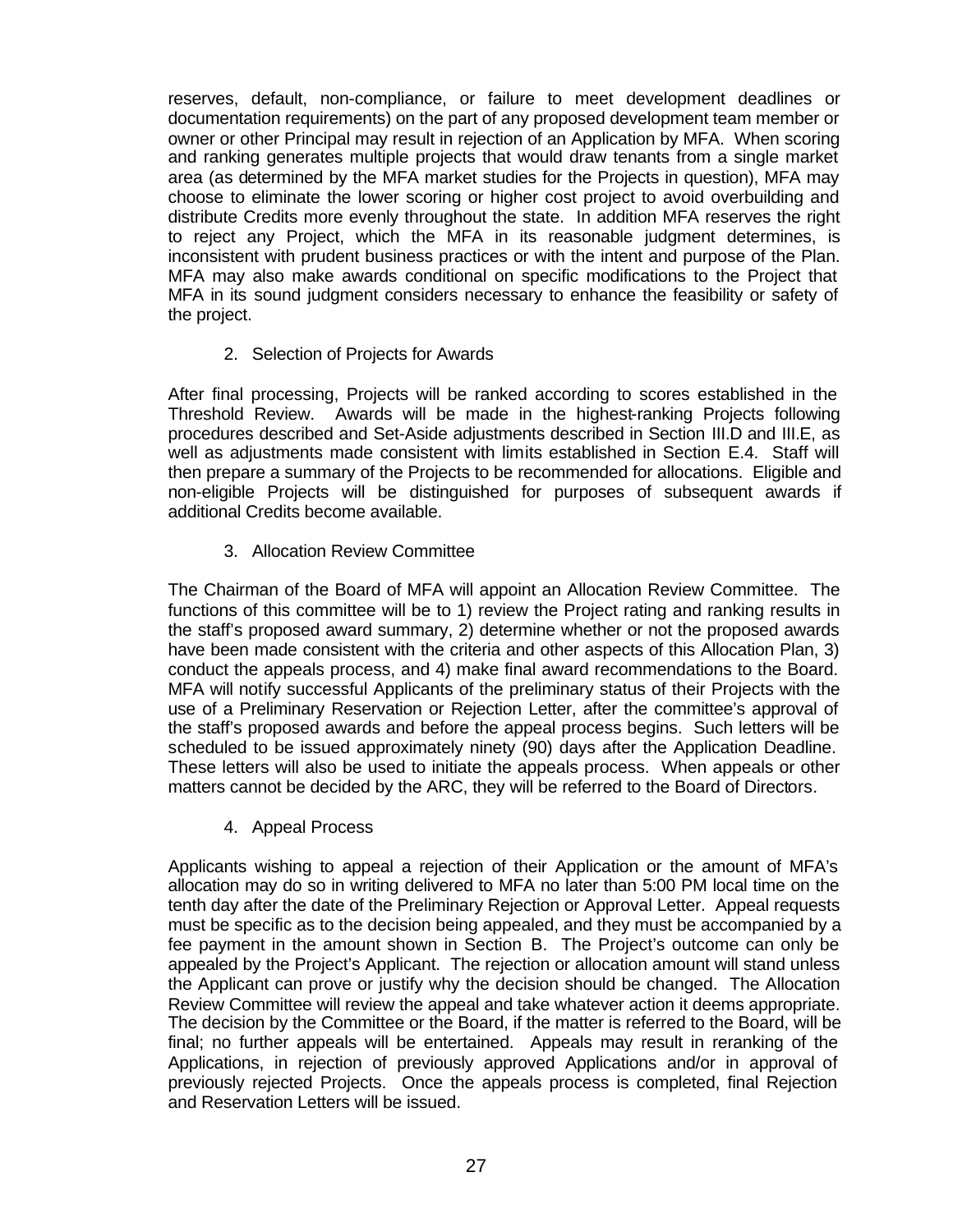5. Board of Directors

The Board will make final awards for each round, although for logistical reasons the Preliminary Approval and Preliminary Rejection Letters may be issued prior to the Appeals Process and the Board's final decisions. Final Rejection Letters and Reservation Letters will be issued following the Board decision. The Board will approve projects considered to be Eligible Projects, and these may include Projects for which Credit allocations are not immediately available. If any Projects receiving Reservations fail to meet subsequent requirements, Credits may be revoked and then awarded by staff to the next highest scoring Eligible Project(s) on the waiting list. Any conflicts of interest of Board members are to be disclosed and Board members having such conflicts will abstain from votes approving or disapproving Tax Credit Projects.

# **G. Notification of Approval and Subsequent Project Requirements**

The Applicant will be notified of MFA's allocation decision in the form of a Reservation Letter.

**Affirmative actions after reservation.** From the date of the reservation letter, the applicant must meet each of the deadlines specified below for follow up activity in order to maintain its reservation or carryover allocation. **MFA has no obligation to provide any further notice to applicants of these requirements, and failure to submit any one or more of the items may cause the reservation to be terminated or the allocation to be cancelled**. Applicants must further agree to voluntarily return their reservations or allocations for reallocation to other projects by MFA if any of the deadlines below are not met.

1. At Reservation

For Projects using governmental commitments to demonstrate site control at Initial Application, the Applicant must deliver evidence of completed processing and full site control (via lease or purchase agreement or acquisition) acceptable to MFA when the Reservation Contract is executed. For Projects using purchase contracts or options to demonstrate site control at Initial Application, the Applicant must deliver evidence of continued site control (via extension or acquisition) as needed, acceptable to MFA prior to the date upon which the Reservation contract is executed. The Processing fee must also be paid at this time.

- 2. By November  $15<sup>th</sup>$  (See Glossary) of the Allocation Year
	- a) Threshold Requirement #2

Applicants whose Projects were not required to meet Threshold Requirement #2 (zoning) at the Application Deadline must submit evidence that all required zoning approvals for the proposed Project have been obtained; and

b) All Applicants must deliver:

(1) The Contractor's Resume, if it was not included in the Application

(2) Financing Commitment(s) (See definition) for construction and permanent financing and any other rental or other subsidy, as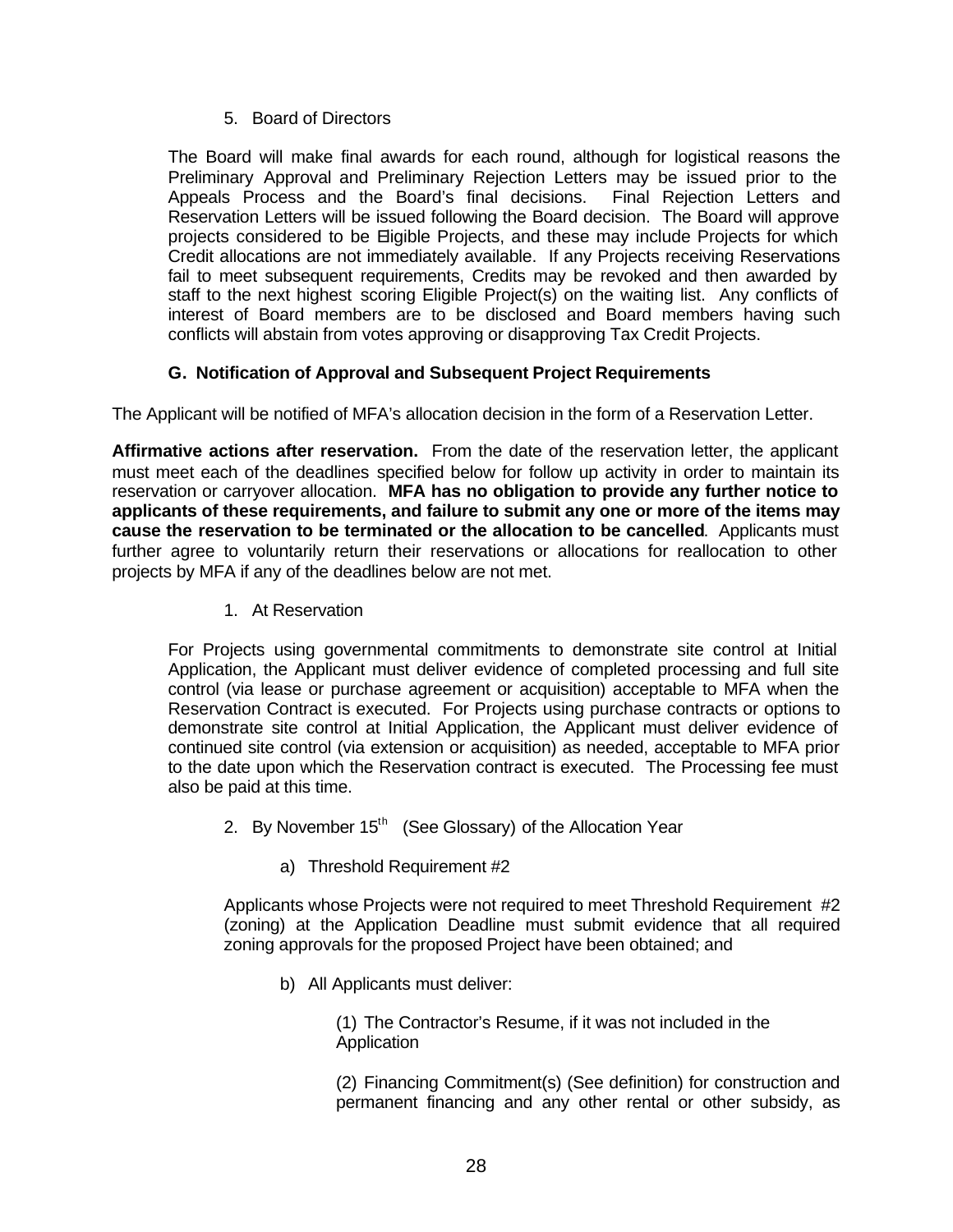applicable. Commitments must be submitted from all funding and subsidy sources including construction and first mortgage lender(s) and all secondary financing sources (i.e. grants, loans, in kind contributions).

(3) For a Project to be financed by HUD, evidence that the Applicant has submitted a SAMA Application to HUD.

(4) For a Project to be financed by MFA's 542(c) Risk Sharing Program, submission of the complete Risk Sharing Application including fee payments and all required materials, and construction financing commitments, if from other institutions.

c) Carryover Allocation Requirements. If the Project will not be Placed In Service during the calendar year in which the reservation is made, the Applicant must request a Carryover Allocation, which allows for twenty-four (24) additional months to complete the Project. The complete Carryover Allocation Package must be delivered to MFA by November  $15<sup>th</sup>$  of the year in which the Reservation was made. It must contain all items on the Carryover Allocation Requirements Checklist, which include, among others, an updated Application Form, and recorded deed to the site. The Applicant must own or hold long term lease rights to the land or depreciable real property that is expected to be part of the Project. All tax credit fees must be paid to date. Additionally the Applicant must also submit evidence that the basis in the Project exceeds 10% of the reasonably expected total basis in the Project, an independent Auditor's Report and Cost Certification, and an Owner's Attorney's Opinion by March 15, 2004.

3. March 1 of the Year following Carryover

If applicable, the MFA 542(c) Risk Sharing Loan commitment is to be fully executed.

4. March 15 of the year following Carryover

The Applicant must submit evidence that the basis in the Project exceeds 10% of the reasonably expected total basis in the Project, an independent Auditor's Report and Cost Certification, and an Owner's Attorney's Opinion and any other documentation required by MFA.

5. April 1 of the second year after allocation

a) No Later than April  $f<sup>t</sup>$  of the year in which the Project must be completed, the owner must deliver evidence acceptable to MFA that construction of the Project has begun. This will include, at a minimum, building permits and site photographs.

b) At the same time the Applicant must deliver an executed syndication commitment.

6. November 15th of the Second Year following the Initial Allocation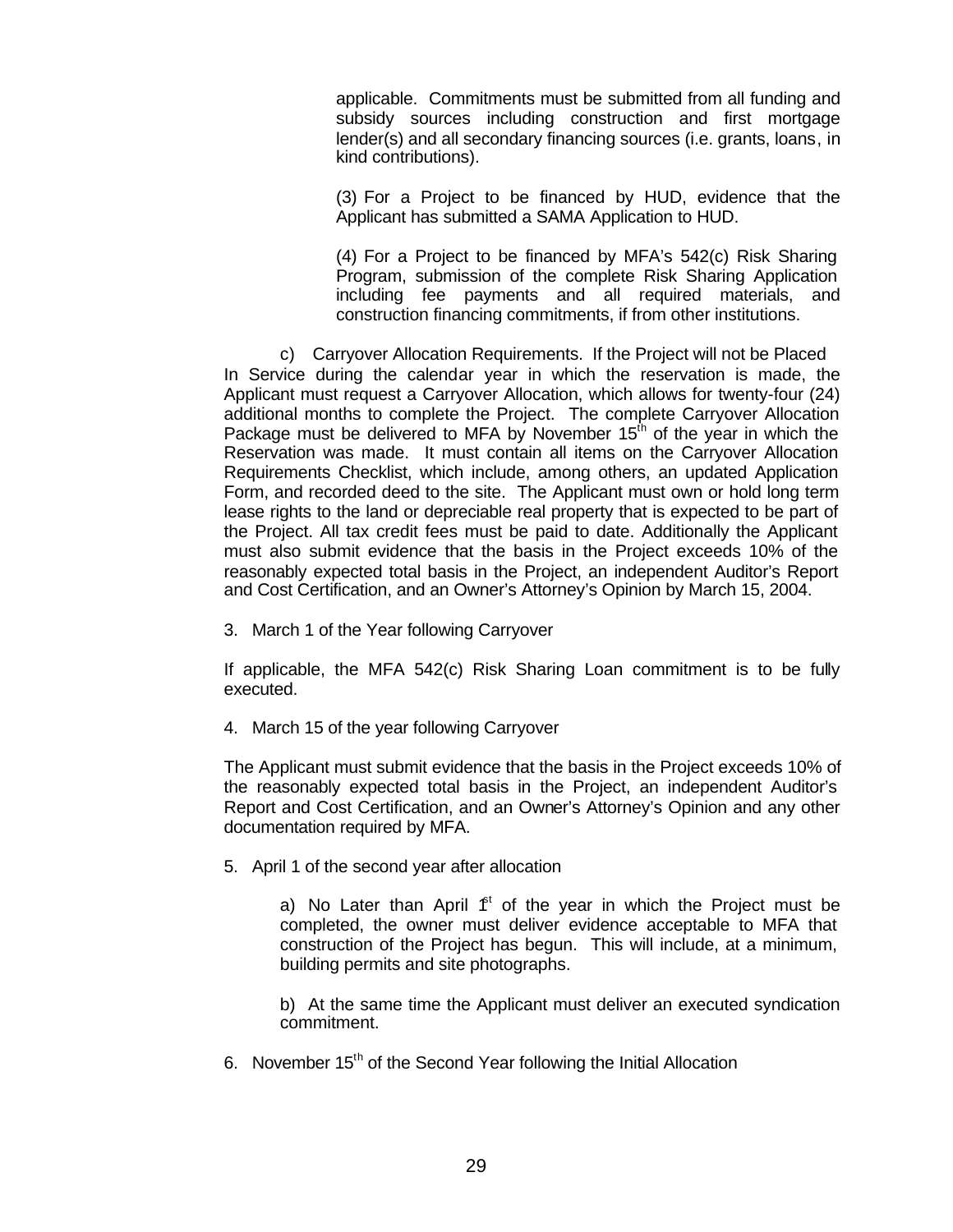Final Allocation and Placed in Service Requirements. On or before November  $15<sup>th</sup>$  of the second year following the Initial Allocation a Placed in Service Application or a Final Allocation Application must be submitted for each project. **Failure to meet this requirement will result in the loss of Tax Credits.** If the project is to be Placed in Service but the applicant is not yet ready to request 8609's, the Placed in Service portion of the Final Allocation Package must still be submitted. Prior to the issuance of 8609's for the Project, the owner must submit a complete Final Allocation Package, containing all items on the Final Allocation Checklist, which include, among other items, the following:

> a) Cost Certification: A Cost Certification, prepared by a Certified Public Accountant, must be delivered by the owner prior to the issuance of the Low Income Housing Tax Credit Allocation Certification (IRS Form 8609). This form and required documentation must be completed within sixty (60) days after the Project is Placed In Service. MFA is under no obligation to issue 8609's for the current year if the package is received after November 15<sup>th</sup>.

> b) Owner's Attorney's Opinion: An owner's attorney opinion submitted on Firm's letterhead with required text.

> c) Land Use Restriction Agreement (LURA): Prior to December 31 of the year in which the buildings are placed in service, the owner must submit an executed and recorded LURA, satisfactory to MFA in form and content.

7. Other Developer Responsibilities and Elections

The developer has several options concerning the month in which the Applicable Credit Percentage is locked in, for both taxable and Tax Exempt Projects. Additionally, the Developer must place the buildings in service and claim Credits within certain time periods. MFA must be notified of these dates to ensure that all necessary administrative actions are taken in a timely manner. Otherwise Credits may not be able to be claimed as desired.

8. Land Use Restriction Agreement ("LURA") or Extended Use Agreement

Section 42(h)(6) of the Code requires imposition of "an extended low-income housing commitment". MFA complies with this requirement with a LURA filed at the time of Placement in Service or Final Allocation. The LURA sets forth, as covenants running with the land for a minimum of 30 years (or longer if the developer commits to a longer restriction period), the compliance fees, the low income Set Asides, the percentages of median income to be served, the special housing needs to be served (if any) and any other such requirements that obtain as a scoring matter of that may be imposed through this QAP and Code Section 42. The developer will also have to deliver subordination agreements from all lenders, giving lien priority to the Tax Credit restrictions.

#### **H. Termination of Reservations or Rejection of Applications**

Any of the following events or actions on the part of the Applicant at any time subsequent to the Application Deadline may cause the Application to be rejected, or the Reservation to be terminated in MFA's sole discretion: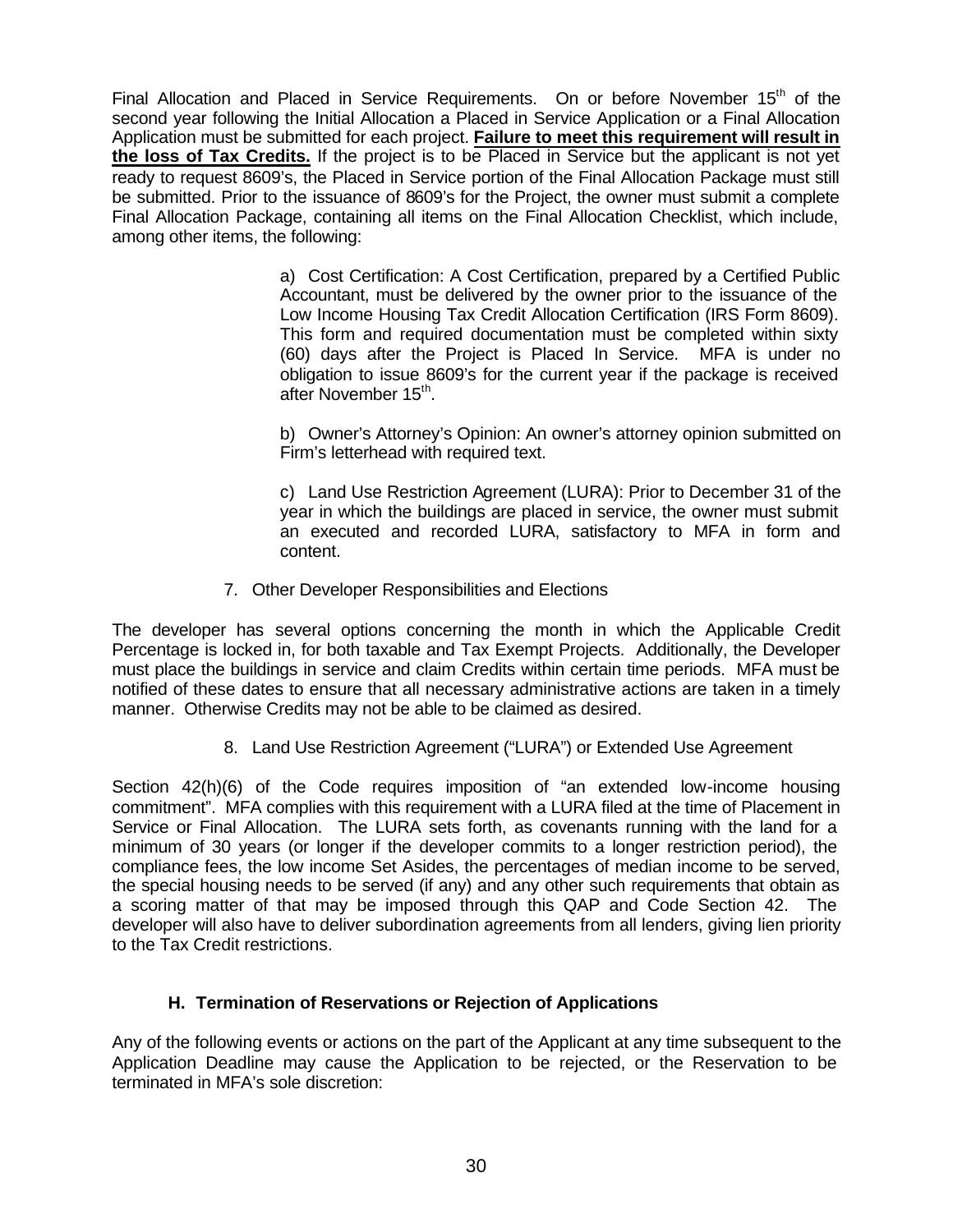1. Loss of Site Control or Site Change;

2. Submission of any false or fraudulent information in the Application or in other submissions;

3. Failure to meet the conditions in Section C and G above or in the Reservation Letter;

4. Subsequent regulations issued by U.S. Treasury or the IRS pertaining to Section 42;

5. Failure to promptly notify MFA of any material or adverse changes in the facts of the original Application pursuant to Section I below.

6. Instances of non-compliance continuing beyond the specified cure period on Applicant's other projects.

7. Any other change which would alter the original scoring of the Application, or which was not approved in advance by MFA.

8. Debarment from HUD or other Federal programs, bankruptcy, criminal indictments or convictions, poor performance on prior MFA or HUD financed Projects (for example, late payments within the 18 month period prior to the Application Deadline, misuse of reserves, default, non-compliance, failure to meet development deadlines, or documentation requirements) on the part of any proposed development team member or owner or other Principal may result in rejection of an Application of MFA.

9. Change in the Federal Set-Aside Election or other set aside proposed in the initial Application, subsequent to the Application Deadline.

#### **I. Notification to MFA of Changes to the Project**

It is the Applicant's responsibility to notify MFA immediately, in writing, of any changes to the Project subsequent to submission of an Application, including the changes listed below and any other material changes. If any proposed change results in adjustments to the Project's original scoring, regardless of the Project's ranking, or if the proposed changes would have prevented the project from achieving one or more of the original Minimum Project Threshold Requirements at initial application, MFA may reject the proposal and/or revoke the reservation or allocation. Failure to notify MFA may result in the rejection of an Application or loss of a Reservation or Allocation. Approval of such changes will be made in MFA's sole discretion, and the change may result in a change in the Tax Credit amount or other action by MFA. A \$500 fee payment is required at the time of the request.

1. Site control or rights of way are lost;

2. Project costs change in excess of five percent (5%) of the total Development Costs shown in the initial application;

3. Applicant obtains additional subsidies or financing other than those disclosed in the Application; loses subsidies or financing included in the Application; or the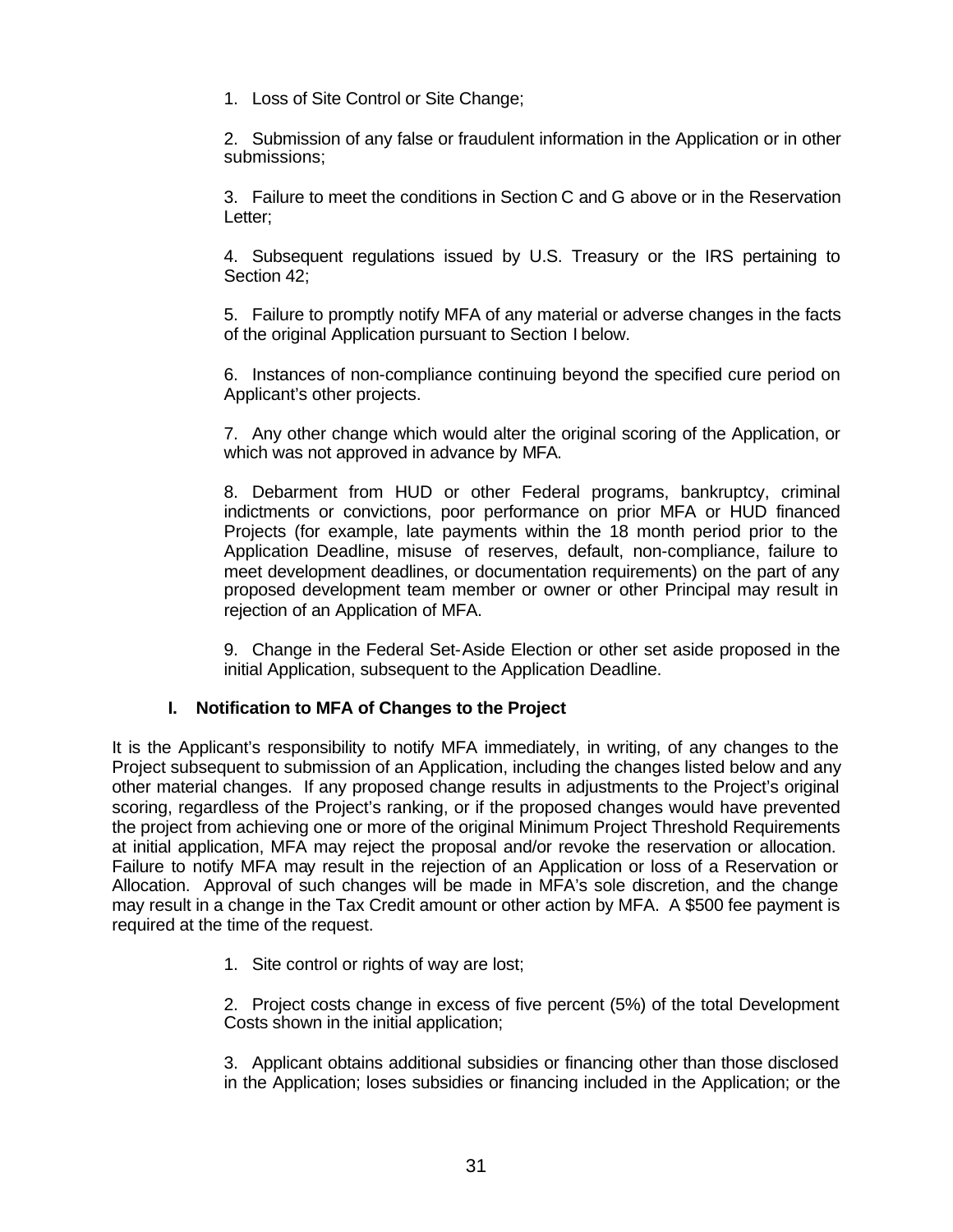amounts of any such financing or subsidies changes by 10% or more from the amounts shown in the Application;

4. Development Cost Contributions made by a state, local or tribal government entity are reduced, increased, withdrawn or substituted with other types of contributions than the ones originally proposed in the Application;

5. The syndication payment timing and/or net proceeds change from those stated in the Application;

6. The parties other than the Limited Partner(s) involved in the ownership entity as represented in the Application change;

7. The unit design, square footage, unit mix, number of units, or number of buildings changes (unless changes are required by local regulatory codes). Substantial changes of this sort may result in a requirement to produce a new Market Study;

8. The general contractor or other member of the original development team changes; and/or

9. Any other factor deemed material by MFA in its reasonable judgment.

# **J. Notice Provisions**

MFA will typically provide notice to Applicants through either certified mail or courier service, and facsimile or email transmission. Consequently street addresses, email addresses and fax numbers must be provided clearly in the Application Form**. Such notices will be provided only to the single contact person shown in the Application Form.**

# **V. COST CERTIFICATION**

#### **A. Applicability of Cost Certification**

Prior to the issuance of a Carryover Allocation or a Low Income Housing Tax Credit Allocation Certification (IRS form 8609), MFA will require a Cost Certification, prepared by an independent Certified Public Accountant, which meets the MFA requirements for all Projects.

#### **B. Cost Certifications Completed by Other Fund Providers:**

All Cost Certifications must include a statement signed by the accountant preparing the certification, which clearly indicated the method of certification and discloses all identities of interest.

#### **C. Requirements**

The Cost Certification must meet the following requirements: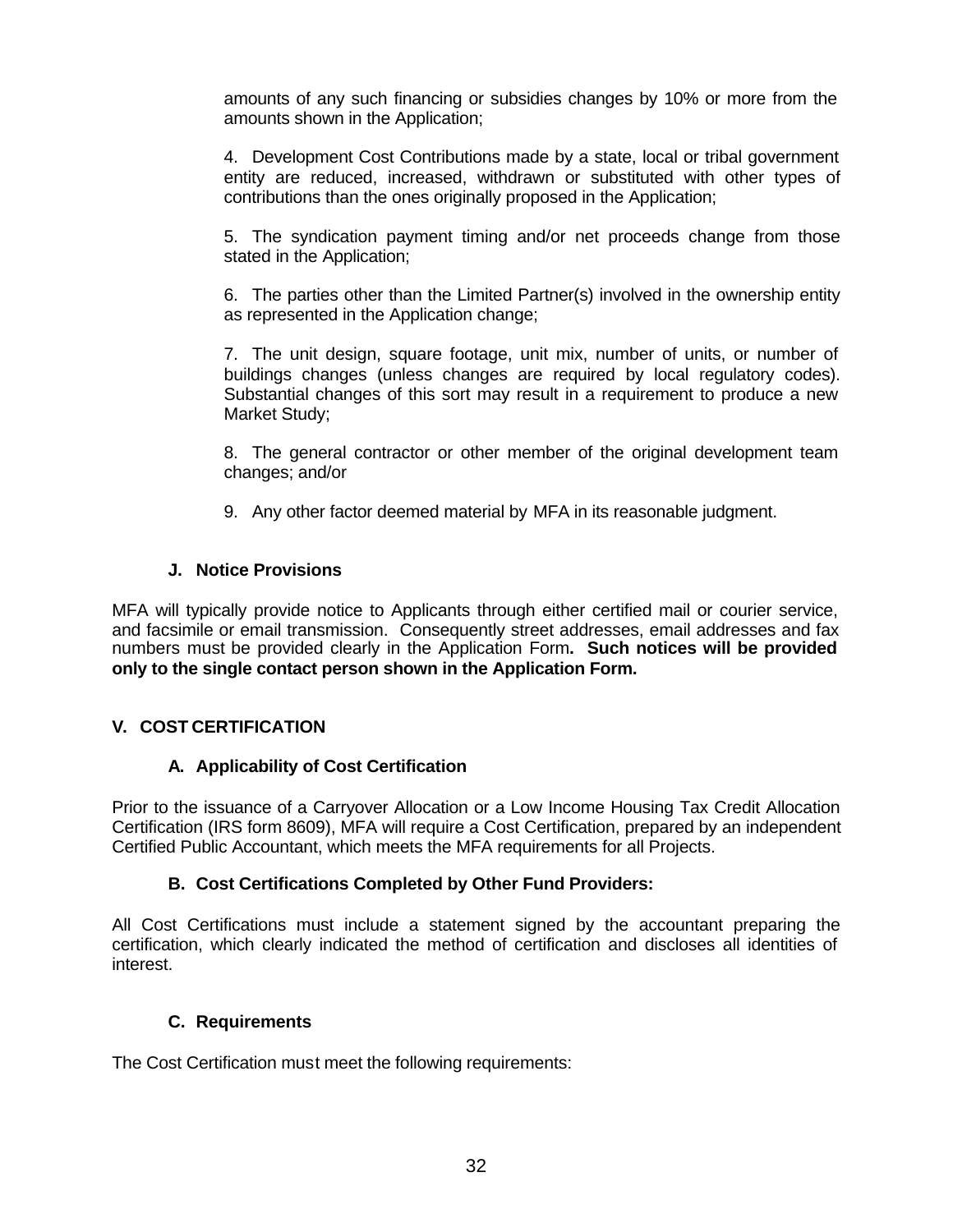1. The accountant preparing the Cost Certification must certify that all costs are related to the development and do not include costs for organization, syndication, professional or consultant fees related to syndication.

2. All fees, including the developer fee, which are paid to the Developer or to an entity with an identity of interest with the Developer must be clearly identified. If all or a portion of the developer fee is deferred, copies of the promissory note or other substantiation of the validity of the fee must be provided.

3. If the land is purchased from a related party, the owner must submit an appraisal to substantiate fair market value.

4. Legal fees related to land acquisition must be clearly identified.

5. Interest expense related to land must be clearly identified.

6. The sources of all funding including loans, Tax Credit proceeds, developer equity and all other sources must be certified.

# **D. Authority to Determine Maximum Qualified Basis**

MFA may challenge the costs provided in the certification, impose the limitations set forth in this Plan and at its sole discretion, determine the maximum Qualified Basis against which Credit is allocated.

#### **VI. AUXILIARY FUNCTIONS**

As HCA, MFA conducts certain Tax Credit related functions which are separate from the regular allocation and monitoring process, including the following;

#### **A. Subsidy Layering Review**

Pursuant to Section 911 of the Housing and Community Development Act of 1992, HUD is required to determine that Projects receiving both Tax Credits, and federal, state, or local assistance do not obtain subsidies in excess of that which is necessary to produce affordable housing. This responsibility has been delegated to MFA, and MFA's review process will follow the Administrative Guidelines issued December 15, 1994. An essential component of this review is an analysis of the reasonableness of fees paid to sponsors, developers, and builders. Consequently for purposes of Section 911 Reviews, fees used to calculate Tax Credit amounts will not exceed the limits stated in Section IV.D, "Developer and Other Fees", above. Some of these maximum fees allowed by MFA exceed the "Safe Harbor" fee amounts, which apply to Section 911 reviews. Special factors that justify these published higher fees (which do exceed "ceiling" amounts) include, but are not limited to: The relatively high cost of construction and land within the State of New Mexico; the lack of state or local funded soft second financing or operating subsidies; and the general inability of local governments to donate land and/or other services to worthy Projects due to the state's "Anti-Donation" clause.

The MFA reserves the right to include, or consider, other criteria to justify exceeding Safe Harbor limits for fees associated with projects requiring Subsidy Layering Reviews. The MFA also reserves the right to limit Projects to Safe Harbor limitations for any reason that it deems reasonable. This paragraph applies to all Projects that require Subsidy Layering Reviews.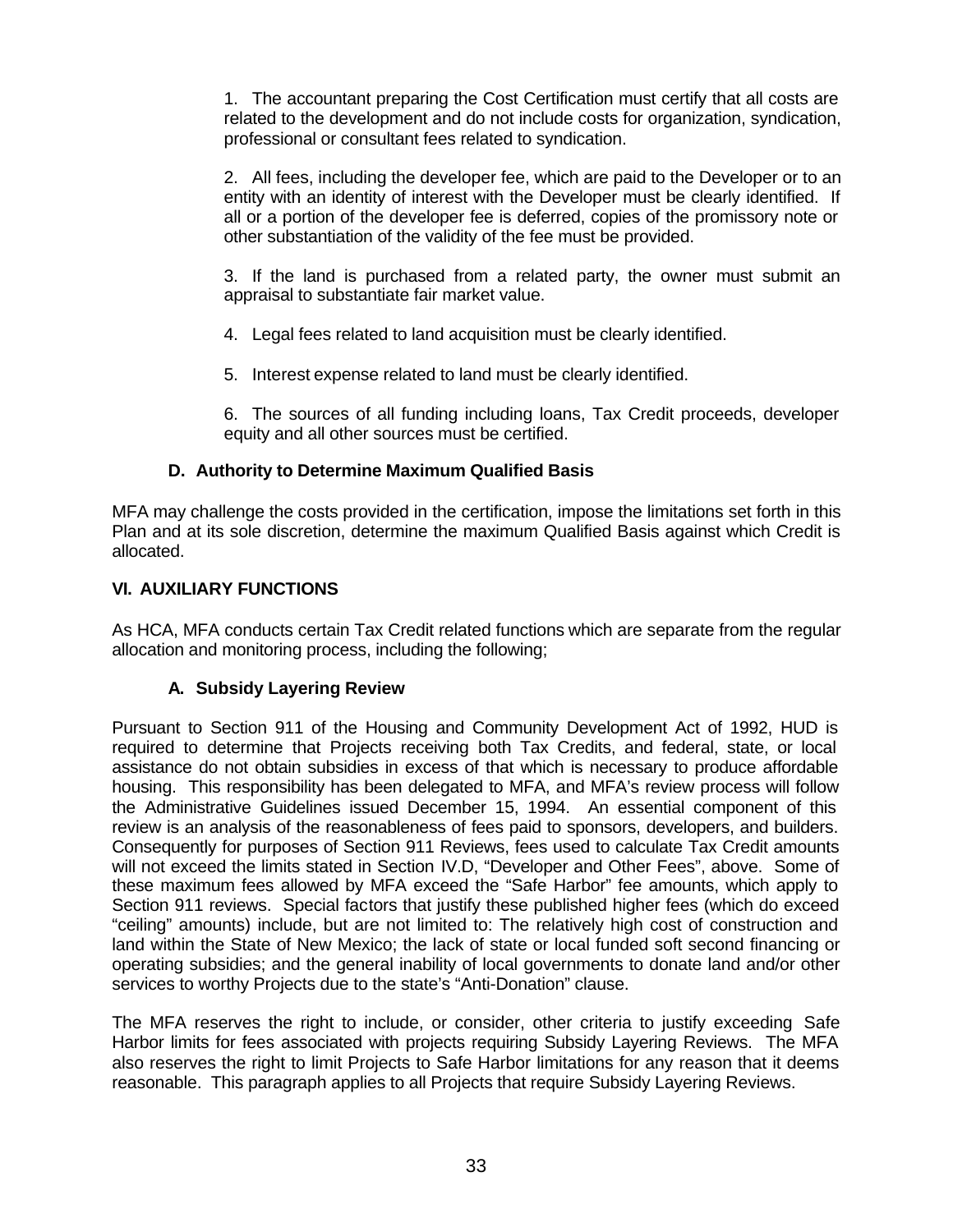Requests for Subsidy Layering Reviews may be made at any time by a developer/sponsor, and must include a \$500 review fee along with the full HTC Application Form as well as HUD Form 2880, among other materials. More detailed Application Packages may be obtained from MFA. Responses will be provided no later than thirty (30) business days subsequent to receipt of the request by MFA, unless the request is submitted less then ninety (90) days subsequent to an allocation round deadline.

# **B. Processing of Tax Exempt Bond Financed Projects**

Projects financed with tax exempt bond volume cap allocated by the state may receive 4% Tax Credits without participating in the HTC allocation process described in this Plan. However, under IRS Code Section  $42(m)(1)(D)$ , such Projects must receive a determination that they "satisfy the requirements for allocation under the qualified Allocation Plan…" MFA's determination that a Project satisfies the requirements of the Qualified Allocation Plan will be based on the Project's meeting all Minimum Project Threshold Requirements described in the Qualified Allocation Plan in effect when the determination is made or, if available, the Qualified Allocation Plan for the year in which the State Board of Finance makes its bond cap allocation, with one exception. That is, the Minimum Score for Tax Exempt Bond Financed Projects will be only 50% of the Minimum Score stated in Section III.E. MFA will also undertake an analysis to determine the Credit amount necessary for financial feasibility.

Requests for these determinations must be made by a Developer/Sponsor no more than 60 days after an award of Bond Volume Cap is made by the State Board of Finance. Requests must include a Review Fee as listed in Section IV.B, a \$4,500 deposit toward the cost of a market study to be ordered by MFA, and the Development Project Application Form with needed schedules, the Bond and Tax Credit Checklist, and any other material specified by MFA. For these PABVC financed projects only, MFA may accept the Applicant's market study and waive the \$4,500 deposit if the Applicant's study meets all of the requirements of MFA's studies, in MFA's determination, and is dated no more than 180 days prior to the date on which a Complete Application is received by MFA. Prior to the release of the determination letter by MFA a processing fee in the amount of three and one half percent (3.5%) of the approved annual Credit amount will be due. Responses will be provided no later than sixty (60) business days subsequent to receipt of the complete request by MFA.

Tax exempt bond financed projects may receive Credits on the full amount of their eligible basis only if at least 50% of the development's "aggregate basis" is financed with tax-exempt bonds. Additionally, numerous bond-financing rules apply and many Tax Credit requirements are different for bond-financed projects. MFA recommends that developers undertaking these projects obtain advice from qualified tax professionals to ensure that such requirements are met.

To ensure that these Credits are used to leverage the greatest possible amount of resources, the following additional Minimum Project Threshold Requirements will apply:

1. Percent of Total Sources Limit

The private activity bond volume cap allocation by the State Board of Finance must not exceed seventy percent (70%) of the Project's total permanent sources of funds;

2. Dollar Limit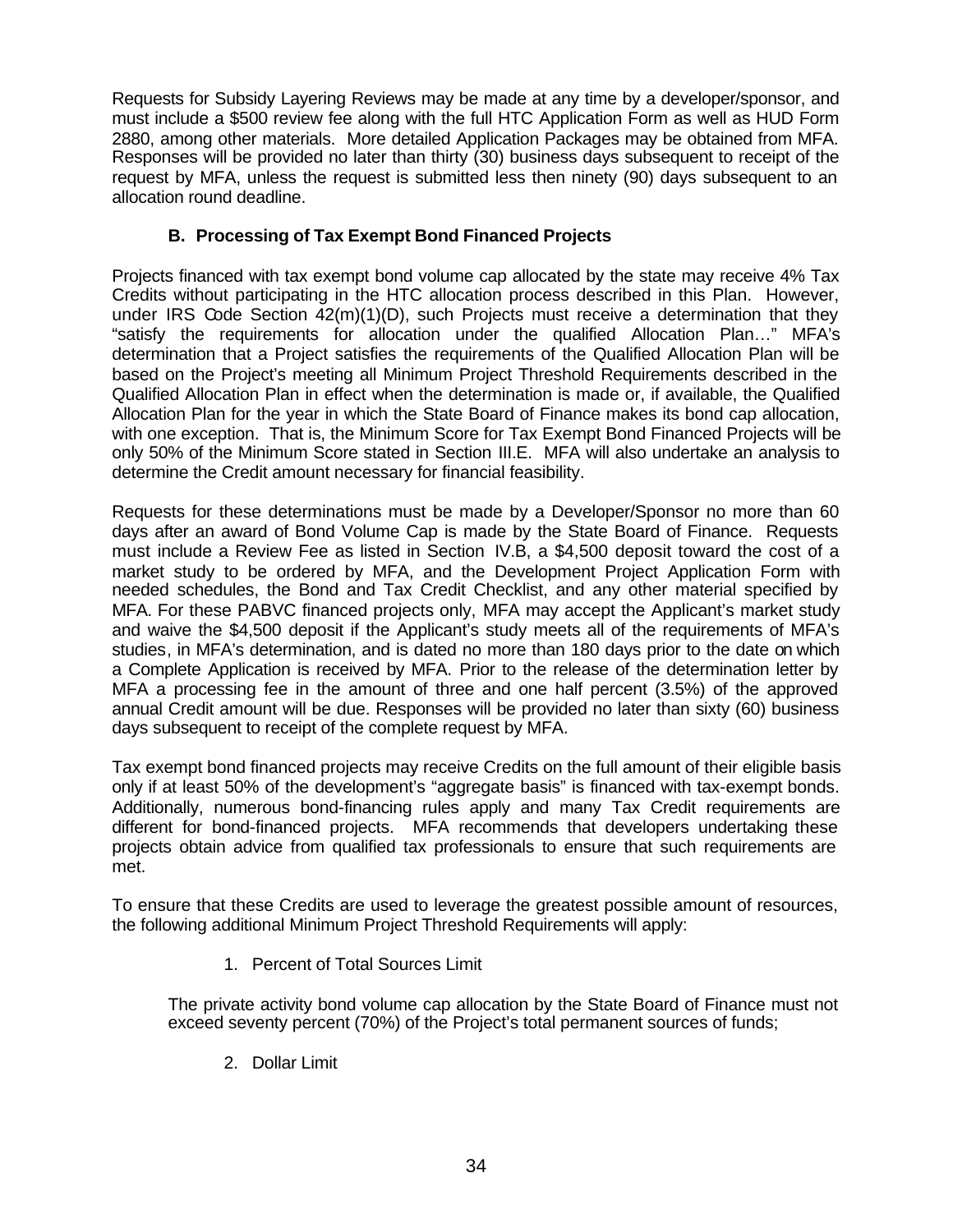The private activity bond volume cap allocation to the proposed Project must not exceed \$8 million; and

3. Costs of Issuance Limit

Costs of issuance may not exceed five percent (5%) of the bond issue for projects with total financing sources of \$2,000,000 or more, and seven percent (7%) for projects with total financing sources of less than \$2,000,000.

# **VII. AMENDMENTS TO THE ALLOCATION PLAN AND WAIVERS OF PLAN PROVISIONS**

MFA reserves the right to modify this Allocation Plan, including its compliance and monitoring provisions, as required by the promulgation or amendment of IRS Code Section 42, from time to time, or for other reasons as determined by MFA. MFA will, however, make available to the general public a written explanation of any allocation of housing tax credits that is not made in accordance with established priorities and selection criteria of the agency.

# **VIII. FUTURE YEAR'S BINDING COMMITMENTS**

MFA staff shall have the authority to advance allocate up to \$100,000 in future year's Tax Credits to Board-approved Eligible Projects. However, advance allocations are made solely at MFA's discretion and no advance allocation may be made to any project whose Credit amount is not at least 50% funded by the current year's Credit ceiling. Any future year commitments in excess of \$100,000 in any given year must be approved by the Board.

# **IX. DISASTER RELIEF ALLOCATIONS**

The Board will retain the authority to allocate current or future year's Credits at any time and in any amount to Projects approved by the Board that are intended to alleviate housing shortages in communities affected by natural disasters.

# **X. MFA TAX CREDIT MONITORING AND COMPLIANCE PLAN SUMMARY**

#### **A. General Requirements**

Federal Law requires MFA to develop and implement a compliance-monitoring program for completed Projects that have received Low Income Housing Tax Credits. A compliance plan contained in a manual has been developed and will be distributed to the Project owners. Compliance monitoring is required for a minimum of 15 years after receipt of an allocation. Each owner has chosen to utilize Low Income Housing Tax Credits to take advantage of the tax benefits provided. In exchange for these tax benefits, certain requirements must be met so that the Project will benefit Low Income Tenants.

Owners will be required to submit a quarterly report to MFA for the first four full quarters after a Project is Placed In Service. At that time, if the Project is determined to be in compliance with the Tax Reform Act, reports may be filed on an annual basis. Owners will be required to submit to MFA a copy of all federal form 8609's, including schedule A, filed with the IRS.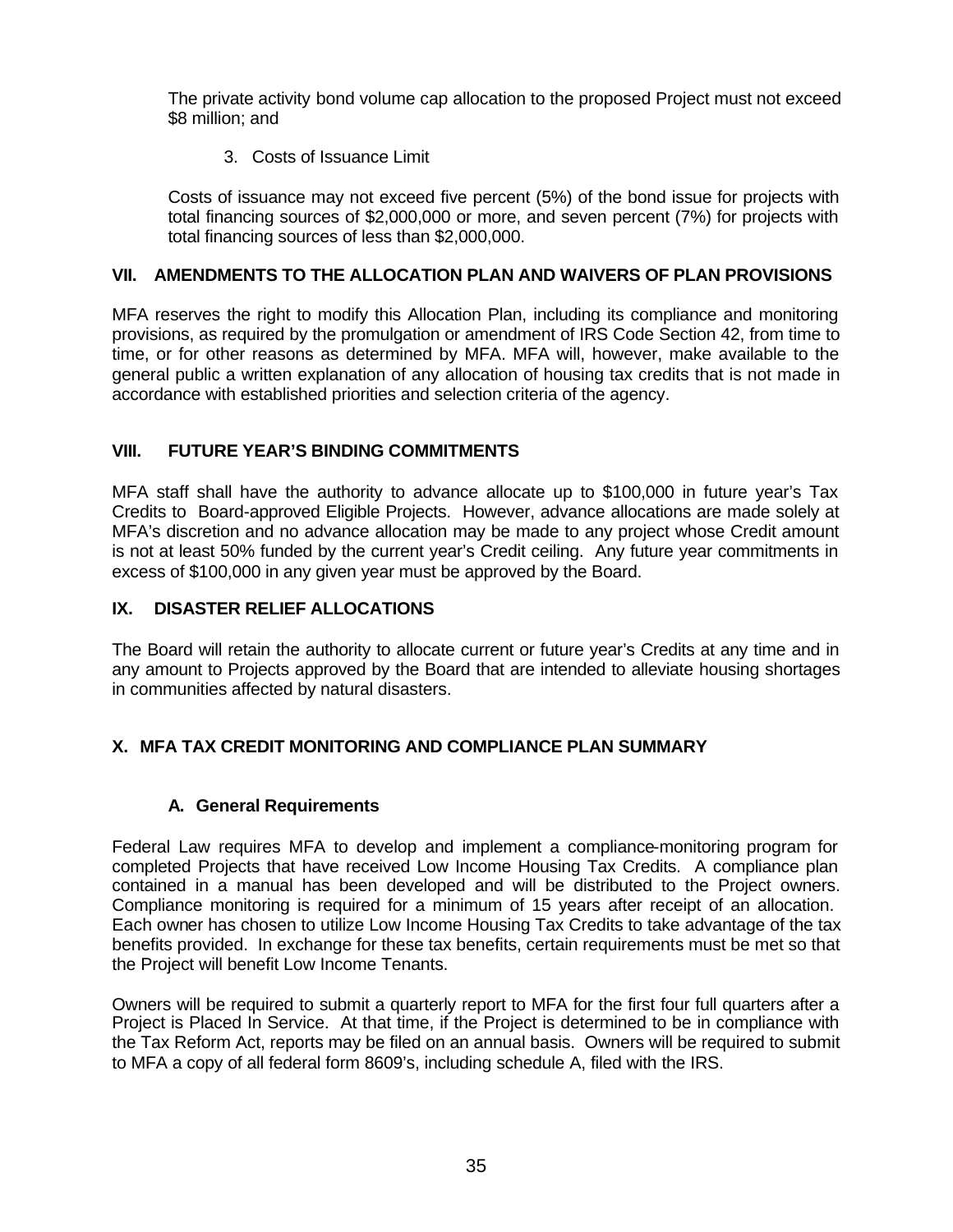# **B. Inspections**

MFA will conduct annual on-site inspections of at least thirty-three percent (33%) of the Projects under the MFA's jurisdiction. Each inspection will include a review of the Project's low income certifications, supporting income documentation, leases, rent records (including utility documentation) and unit inspections in at least twenty percent (20%) of the Project's Set Aside units. In mixed-use properties, one hundred percent (100%) of the units may be monitored. If Projects are determined to be in noncompliance, site visits may occur more often. MFA may conduct inspections upon thirty- (30) day's notice.

During the Compliance Period, MFA reserves the right, under the provisions of Section 42 of the Internal Revenue Code, to perform an audit of any Project that has received an allocation of Tax Credits. This audit will include an on-site inspection of all buildings, and a review of all tenant records and certifications and other documents supporting criteria for which the owner received points in the Application for an allocation of Credits.

# **C. Record Keeping and Record Retention**

Under the provisions of the Tax Credits, the owner of the project will be required to keep records as defined below for each building within a particular development. These records must be retained by the owner for a minimum of six (6) years beyond the owner's income tax filing date for that year. However, first year Project records must be maintained for six (6) years beyond the tax filing date of the final year of the Project's eligibility for Tax Credits. The owner must annually report to MFA and maintain records for each qualified Low Income building in the Project showing:

- the total number of residential units in the building (including the number of bedrooms and size in square feet of each residential unit);
- the percentage of residential units in the building are Set Aside Units;
- the rent charged on each residential unit in the building (including utility allowances);
- the number of occupants in each residential unit in the building;
- the low income unit vacancies in the building and documentation of when and to whom the "next available units" were rented;
- the income certification of each Low Income Tenant;
- the documentation to support each Low Income Tenant's income certification;
- the Eligible Basis and Qualified Basis for each building; and
- the character and use of any nonresidential portion of the building included in the building's Eligible Basis (this includes separate facilities such as clubhouses or swimming pools whose eligible Basis is allocated to each building).

Failure to annually report is deemed as noncompliance and is reportable to the IRS.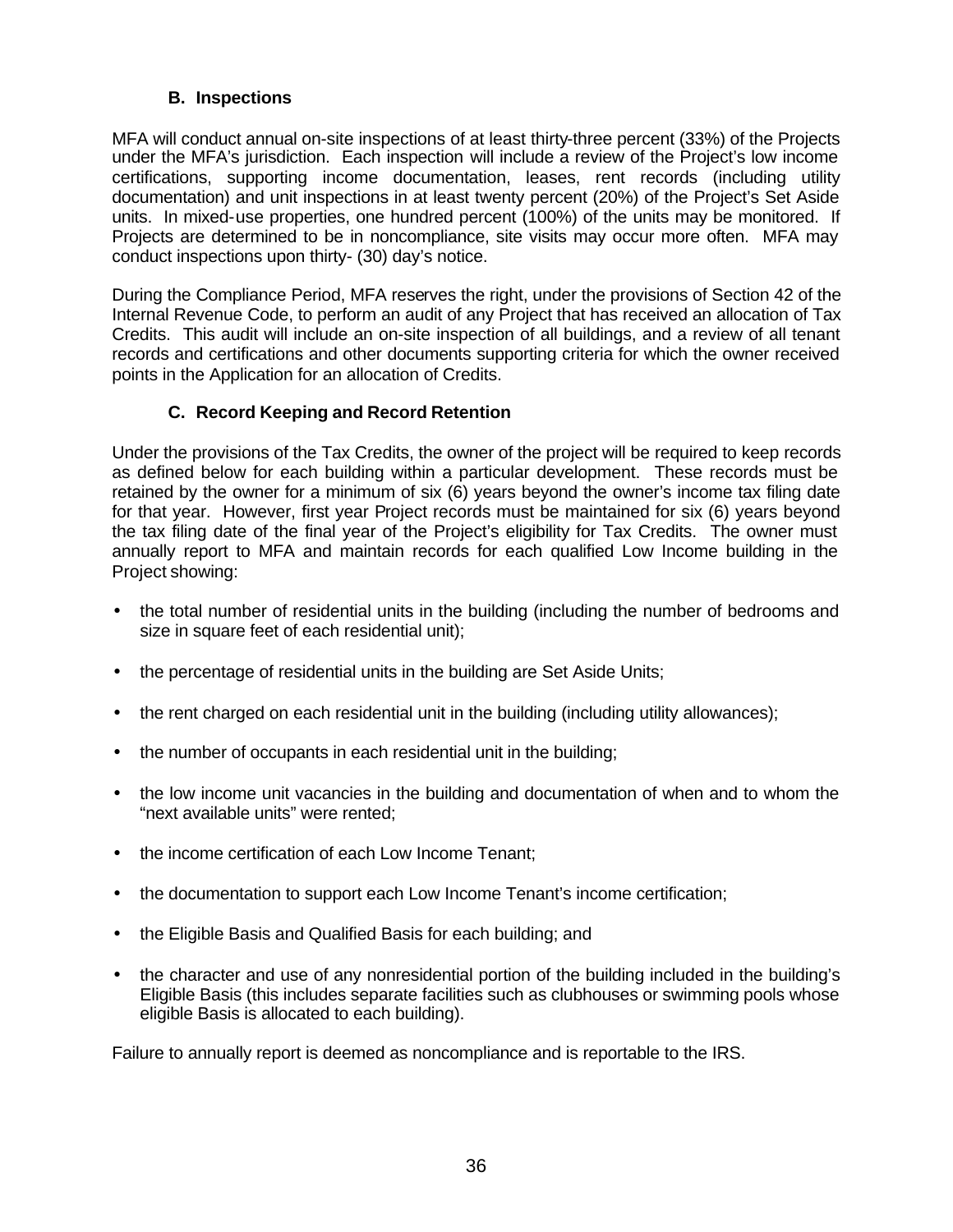# **D. Annual Certification Review**

It is the responsibility of the Project owner to annually certify to MFA that the Project meets the requirements of Section 42 of the Internal Revenue Code, whichever Set Aside is applicable to the Project. Failure to certify is deemed as noncompliance and is reportable to the IRS. This annual certification requires the Project owner to certify that:

- there has been no change in the applicable fraction;
- an annual Low Income certification has been received from each Low Income Tenant and documentation is available to support that certification;
- each low income unit is rent restricted under Section 42 of the Internal Revenue Code;
- subject to the income restrictions on the Project all units in the Project are for use by; the general public and are used on a non-transient basis;
- there has been no finding of discrimination under the Fair Housing Act;
- each building within the Project is suitable for occupancy taking into account local health, safety, and building codes;
- there has been no change in any building's Eligible Basis under Section 42 of the Internal Revenue Code, or if there has been a change, adequate explanation of the nature of the change has been given;
- all tenant facilities included in the Eligible Basis of any building in the Project are provided on a comparable basis without a separate fee to all tenants in the building;
- if a Low income unit in the Project becomes vacant during the year, reasonable attempts are made to rent that unit to tenants having a qualifying income and while the unit is vacant no units of comparable or smaller size are rented to tenants not having a qualifying income;
- if the income of tenants of Units increases above one hundred forty percent (140%) of the applicable income limit allowed in Section 42, the next available unit of comparable or smaller size will be leased to tenants having qualifying income.
- owner has not refused to lease a unit to an applicant based soley on their status as a holder of a Section 8 voucher and the project otherwise meets the provisions outlined in the extended low-income housing commitment;
- if the owner received its tax credit allocation from the state ceiling set aside for projects involving "qualified non-profit organizations", the non-profit entity materially participated in the operation of the development;
- there has been no change in ownership or management of the project.

As an exception, only for RD Projects, MFA may accept a certification from RD that Projects are safe, decent, sanitary, that income is based upon annual tenant certifications/re-certifications, and that third party verification has been obtained. This certification will be in a form that is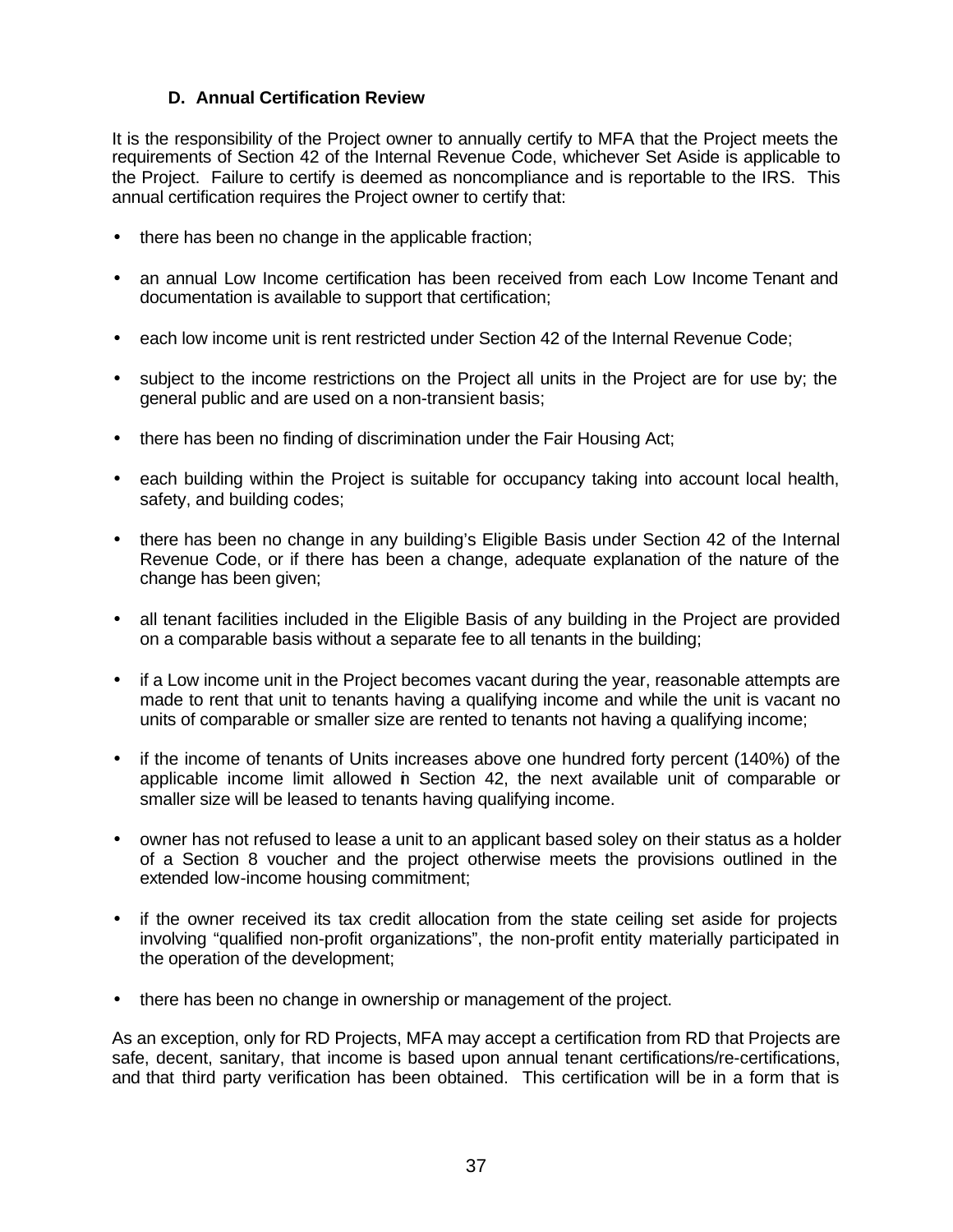acceptable to both RD and MFA. Owners must furnish RD certifications annually, verifying that Projects are in compliance with Section 42 of the Code.

Projects in which fifty percent (50%) or more of the aggregate basis is funded with the proceeds of Tax Exempt bond financing may also be exempt, in MFA's discretion, from many of the certification and review provisions outlined within this document. The monitoring and certification guidelines for these Projects will be in a form that will satisfy those agencies issuing the bonds and MFA. The monitoring procedures must, at a minimum, satisfy the compliance guidelines set forth by Section 42 of the Code.

The owner of any exempted Project must certify to MFA on an annual basis that the Project is in compliance with the requirements for RD assistance or the Tax Exempt Bond Financing guidelines, as applicable, and that all requirements of Section 42 are also being met. The owner must inform MFA of any noncompliance or if the owner is unable to make one or more of the required certifications.

#### **E. Compliance Review**

MFA may elect to subcontract the monitoring procedure to other agents. In doing so, MFA would designate the subcontractor as the compliance-monitoring agent who would perform MFA's function.

In the event that any noncompliance with Section 42 is identified, a discrepancy letter detailing the noncompliance will be forwarded promptly to the owner and management company of the Project. The owner must then respond in writing to MFA within thirty (30) days after receipt of the discrepancy letter. The response must address all discrepancies individually and must indicate the manner in which corrections will be made. The owner will then have a cure period of thirty (30) days from the date of the discrepancy letter to correct the noncompliance detected and to provide MFA with any documentation or certification found to be missing during the annual management review. The cure period may be extended for periods of up to six (6) months. Extensions will be based on a determination by MFA that there is good cause for granting the extension.

MFA will notify the Internal Revenue Service within thirty (30) days after the expiration of the cure period of any non-compliance that has been detected. All corrections made by the owner within the cure period will be acknowledged within this notice. A copy of the owner's response to the noncompliance will accompany the notice to the IRS.

If potential noncompliance is discovered during a compliance monitoring review, the owner will be required to have his managing agent attend a compliance training session within two (2) months following the compliance monitoring review.

In order to offset the cost of monitoring procedures, an annual fee of \$35.00/Set-Aside Unit/Per Year will be assessed for each year of the Extended Use Restriction Period. Annual certifications and reports are due in the MFA office by January  $31<sup>st</sup>$  of each year (for the past reporting year). A notice will be mailed to each property owner or a designated representative to remind them that the certification, reports and fees are due.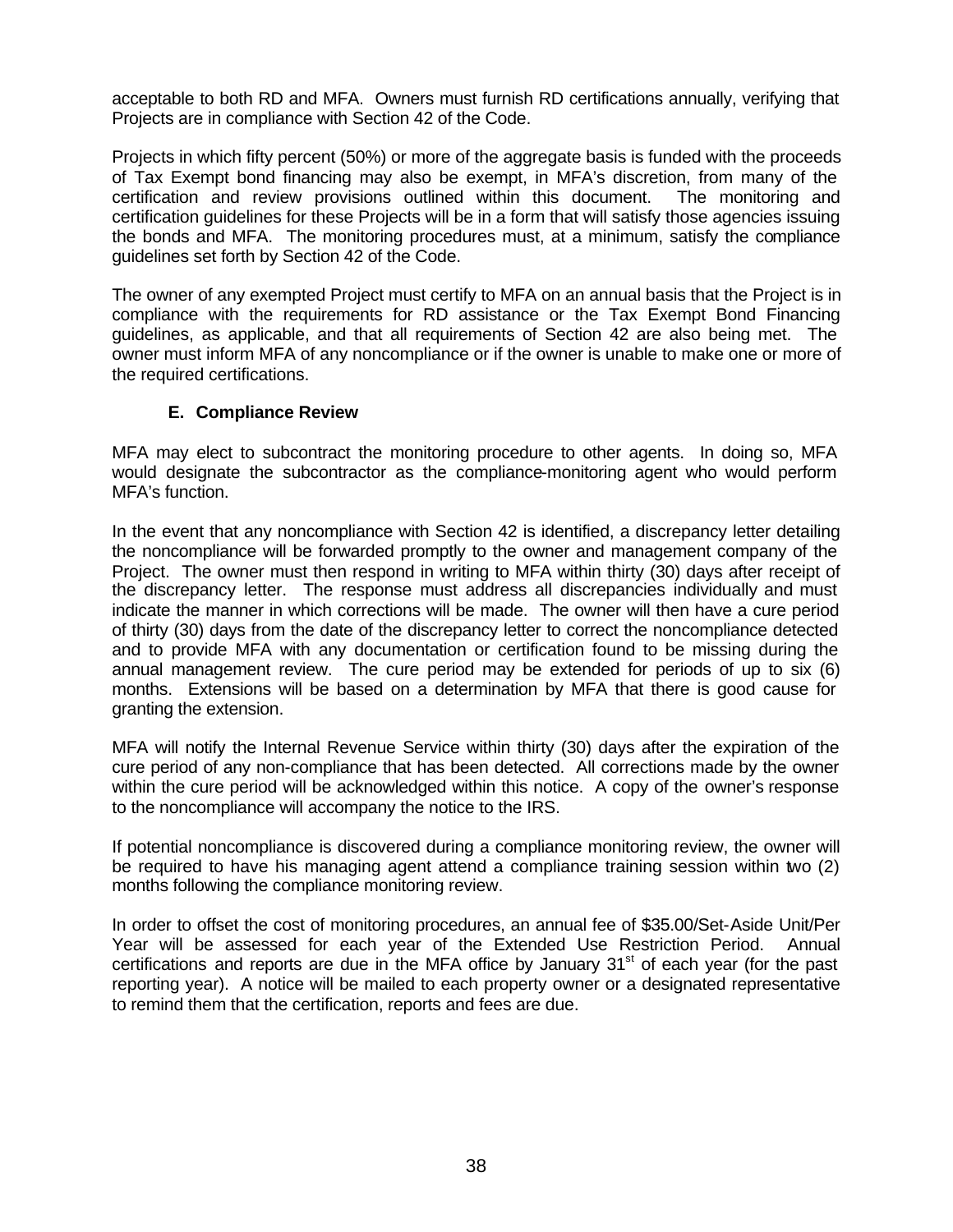# **XI. GLOSSARY**

**"Agency"** means New Mexico Mortgage Finance Authority (MFA).

**"Allocation Review Committee"** means a committee appointed by the Chairman of the MFA Board to review Projects' rating and ranking results, to determine if the proposed allocations have been made consistent with the Project Selection Criteria and the Qualified Allocation Plan, and to hear appeals and decide their outcome.

**"Allocation Set Asides"** means the federally mandated Tax Credit allocation set aside requirement for Projects involving Qualified Nonprofit Organizations, as well as other Tax credit allocation Set Asides designated by MFA from time to time and incorporated into the Qualified Allocation Plan.

**"Annual Credit Ceiling"** means the total dollar volume of Tax Credits available for distribution by the Agency and authorized pursuant to Section 42 of the Code, in a given year. The Population-based Ceiling Amount is the amount of tax credits allocated to the state each year based on the state population.

**"Applicable Credit Percentage"** means the monthly interest rate issued by the Treasury Department and used to discount the present value of the 70% Tax Credit (approximately 9% yearly) and the 30% Tax Credit (approximately 4% yearly).

**"Applicable Fraction"** means the fraction, the numerator of which is the number of Tax Credit Units and the denominator of which is the total number of residential rental units less any unit exempted by Revenue Ruling 92-61; or the fraction, the numerator of which is the floor space of the Tax Credit Units and the denominator of which is the total floor space of the residential rental units less any unit exempted by Revenue Ruling 92-61, whichever is less. The Eligible Basis of a building is multiplied by the Applicable Fraction to determine the Qualified Basis of a building for Tax Credit purposes.

**"Applicant"** means any person or public entity; public or private, for-profit or not-for-profit, proposing to build or rehabilitate affordable rental housing with the use of the HTC program as defined in Section 42 of the Code.

**"Application"** means the completed forms, schedules, checklists, exhibits, computer disks and any additional documentation requested in the Initial Application Package, Carryover Allocation Package, and Final Allocation Package, as well as any supplemental materials requested by MFA. They must be submitted to MFA in accordance with the Qualified Allocation Plan in order to apply for the HTC Program.

**"Application Deadline"** means 5:00 p.m., Mountain Standard Time on the final day of the Application Period, except for Tax Exempt Bond Financed Projects, for which the submission date is specified in Section VI.B.

**"Application Package"** means the forms, schedules, checklists, exhibits, computer disks and instructions thereto obtained from the Agency, which shall be completed and submitted to the Agency in accordance with all regulations in order to apply for the HTC Program.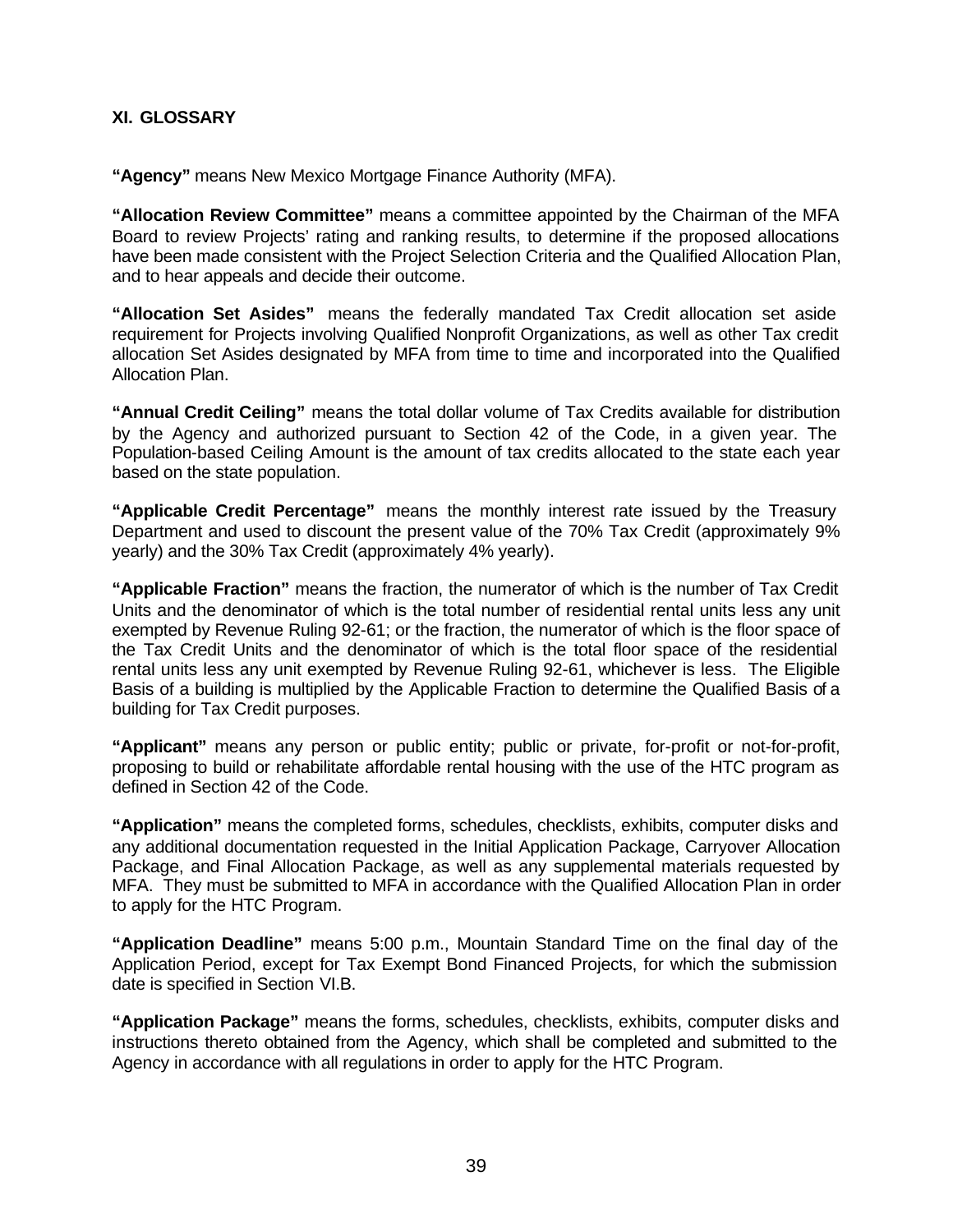**"Application Period"** means the period during which Applications will be accepted by MFA as described in the Qualified Allocation Plan.

**"Area Gross Median Income"** means the median income level, issued annually by HUD for each metropolitan area and for each county outside a metropolitan are, which is adjusted for family size and used to calculate maximum income of eligible persons and rents for rent restricted units.

**"Average Gross Median Income"** or **"AGMI"** means, for a Project, the average area gross median income level(s) at which units are set aside, weighted by the number of units set aside at each income level. AGMI calculations are rounded to the nearest whole number. Market rate units will be treated as if they were set aside at 100% of Area Gross Median Income.

An example of the calculation of AGMI in a 60-unit project with no management employee units is as follows:

- 50% of the units are set aside at 50% of Area Gross Median Income; and
- 25% of the units are set aside at 60% of Area Gross Median Income; and
- 25% of the units are market rate.

The AGMI calculation would be as follows:

| Percent of<br><b>Total Units</b> |   | Set Aside Income Level<br>(As a % of Median) | Weighted<br>Average |
|----------------------------------|---|----------------------------------------------|---------------------|
| 50%                              |   | 50%<br>$=$                                   | 25%                 |
| 25%                              | X | 60%<br>$=$                                   | 15%                 |
| 25%                              |   | $100\% =$                                    | 25%                 |

#### **Total AGMI: AGMI for Scoring 65%**

Units to be provided for management or maintenance staff should not be included in the calculation.

**"Binding Commitment"** means an agreement between MFA and an Applicant by which MFA allocates and the Applicant accepts tax credits in accordance with Section 42(h)(1)(C) of the Code. MFA's Carryover Allocation is its Binding Commitment.

**"Board of Directors"** or **"Board"** means the New Mexico Mortgage Finance Authority Board of Directors.

**"Carryover Allocation"** means the provision under Section 42 of the Code which allows a Project, under certain conditions allowed by Section 42 of the Code, to receive a Tax Credit Allocation in a given calendar year and to be Placed In Service within a period of two calendar years after the calendar year in which the Applicant qualifies for a Carryover Allocation. The Carryover Allocation is MFA's Binding Commitment for Tax Credits.

**"Code"** means the Internal Revenue Code of 1986, as in effect on the date of the Qualified Allocation Plan, together with corresponding and applicable final, temporary or proposed regulations and revenue rulings issued with respect thereto by the Treasury or the Internal Revenue Service of the United States.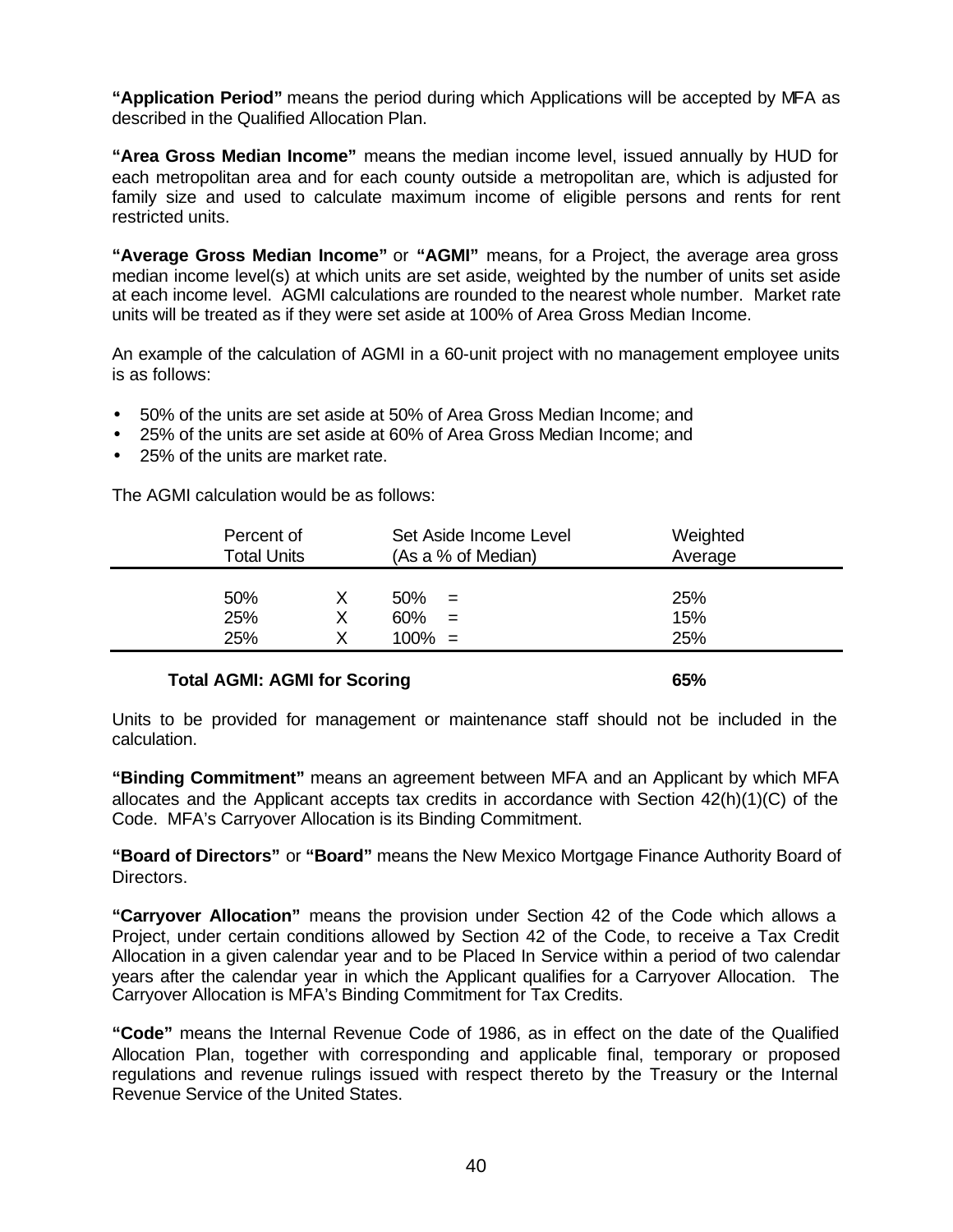**"Concerted Community Revitalization Plan"** means a written plan, prepared and enacted by a local, county or tribal government at least one year prior to the application deadline, that commits funds to various revitalization activities within an area having distinct geographic boundaries.

**"Complete Application"** is an Initial Application meeting all of the requirements in "Content and Format" in Section IV.A.4.

**"Compliance Monitoring"** means the Agency's procedure, as required by Section 42 of the Code and detailed in MFA's Tax Credit Monitoring and Compliance Plan, of auditing and inspecting all completed Tax Credit Projects.

**"Compliance Period"** means, with respect to any building that is included in a Tax Credit Project, a minimum period of 15 years beginning on the first day of the first taxable year of the Tax Credit period with respect thereto in which a Tax Credit Project shall continue to maintain the Low Income Units as Low Income Units pursuant to the Applicant's Set Aside Election in the Application, pursuant to Section 42 of the Code.

**"Consolidated Plan"** means the plan prepared in accordance with HUD Regulations, 24 C.F.R. 91 (1994), which describes needs, resources, priorities and proposed activities to be undertaken with respect to certain HUD programs.

**"Contact Person"** means a person with decision-making authority for the Applicant, Developer or the owner of the Project with whom MFA will correspond concerning the Application and /or the Project.

**"Cost Certification"** A certification prepared by a Certified Public Accountant on forms provided by MFA, indicating the method of certification, all identities of interest, and certification that all Project costs included are related to the Project.

**"Credit Period"** means with respect to any building that is included in a Tax Credit Project, the period of 10 years beginning with (i) the taxable year in which the building is Placed In Service, or (ii) at the election of the Developer, the succeeding taxable year.

**"Development Costs"** means the sum total of all costs incurred in the development of a Project all of which shall be subject to approval, and are approved by MFA as reasonable and necessary. Such costs may include, but are not limited to:

- (a) The cost of acquiring real property and any building thereon, including payment for options, deposits, or contracts to purchase properties.
- (b) The cost of site preparation, and development.
- (c) Any expenses relating to the issuance of tax exempt bonds or taxable bonds by the Agency, if any, related to the Project.
- (d) Fees in connection with the planning, execution, and financing of the Project, such as those of architects, engineers, attorneys, accountants, and the Agency.
- (e) The cost of studies, surveys, plans, permits, insurance, interest, financing, tax and assessment costs, and other operating and carrying costs incurred during construction, rehabilitation, or reconstruction of the Project.
- (f) The cost of the construction, rehabilitation, and equipping of the Project.
- (g) The cost of land improvements, such as landscaping and off-site improvements related to the project, whether such costs are paid in cash, property, or services.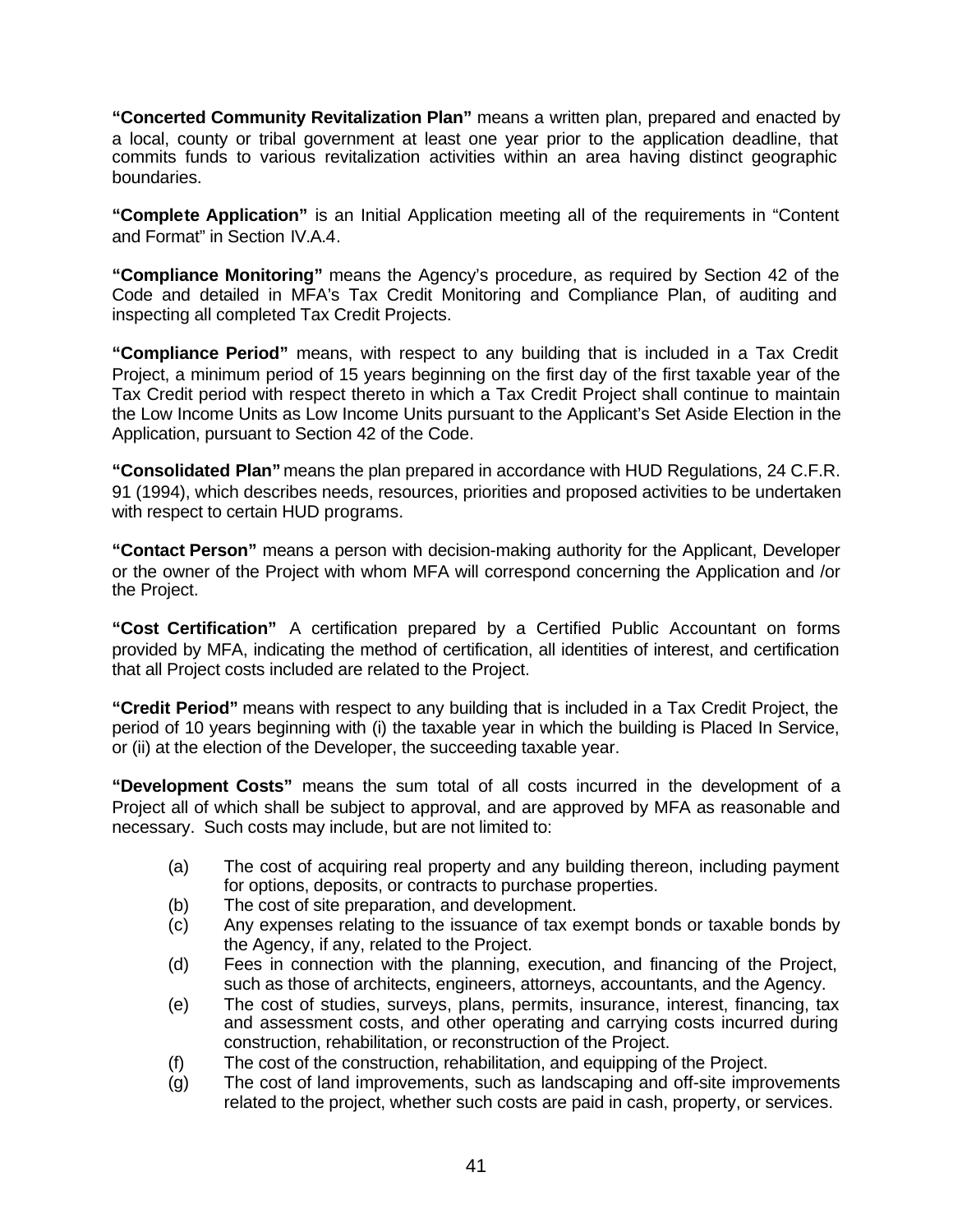- (h) Expenses in connection with initial occupancy of the Project.
- (i) Allowances established by the Agency for working capital, contingency reserves, and reserves for any anticipated operating deficits during the first 2 years after completion of the Project.
- (j) The cost of such other items, including relocation cost, indemnity and surety bonds, premium on insurance, and fees and expenses of trustees, depositories, and paying agents for bonds.

**"Developer"** means any individual, association, corporation, joint venture, or partnership, which possesses the requisite skill, experience, and credit worthiness to successfully produce affordable multifamily housing.

**"Difficult Development Area"** means any area designated by the Secretary of Housing and Urban Development as having high construction, land, and utility costs relative to Area Gross Median Income in accordance with Section 42(d)(5) of the Code.

**"Elderly Housing"** means a household including one or more persons of at least 62 years of age.

**"Eligible Application" or "Eligible Project"** means an Application or Project which has met all Minimum Project Threshold Requirements.

**"Eligible Basis"** means the sum of the eligible cost elements that are subject to depreciation, such as expenditures for new construction, rehabilitation and building acquisition.

**"Eligible Persons"** or **"Eligible Households"** means one or more natural persons or a family, irrespective of race, creed, national origin or sex, determined by the Agency to be of low or very low income. In determining the income standards of eligible persons for its various programs, the Agency shall take into account the following factors:

- (a) Requirements mandated by federal law;
- (b) Variations in circumstances in the different areas of the state;
- (c) Whether the determination is for rental housing; and
- (d) The need for family size adjustments.

**"Executive Director"** means the Executive Director of the New Mexico Mortgage Finance Authority.

**"Extended Use Period"** means, with respect to any building that is included in a Tax Credit Program, the period that begins on the first day of the Compliance Period and ends on the later of (i) the date specified by the Applicant in the Initial Application Package and recorded in the Land Use Restriction Agreement or (ii) the date that is the fifteenth anniversary of the last day of the Compliance Period, unless earlier terminated as provided in Section 42(h)(6) of the Code.

**"Feasibility Analysis"** means a financial analysis based on rules established by the IRS and MFA to determine a Project's financial feasibility, which is completed to ascertain a Tax Credit amount.

**"Federal Subsidy"** means other project funding to include federal grants and below market rate federal loans through programs such as those administered by HUD (excluding CDBG) and Rural Development, tax exempt financing and any other locally administered low interest loan or grants from federal sources.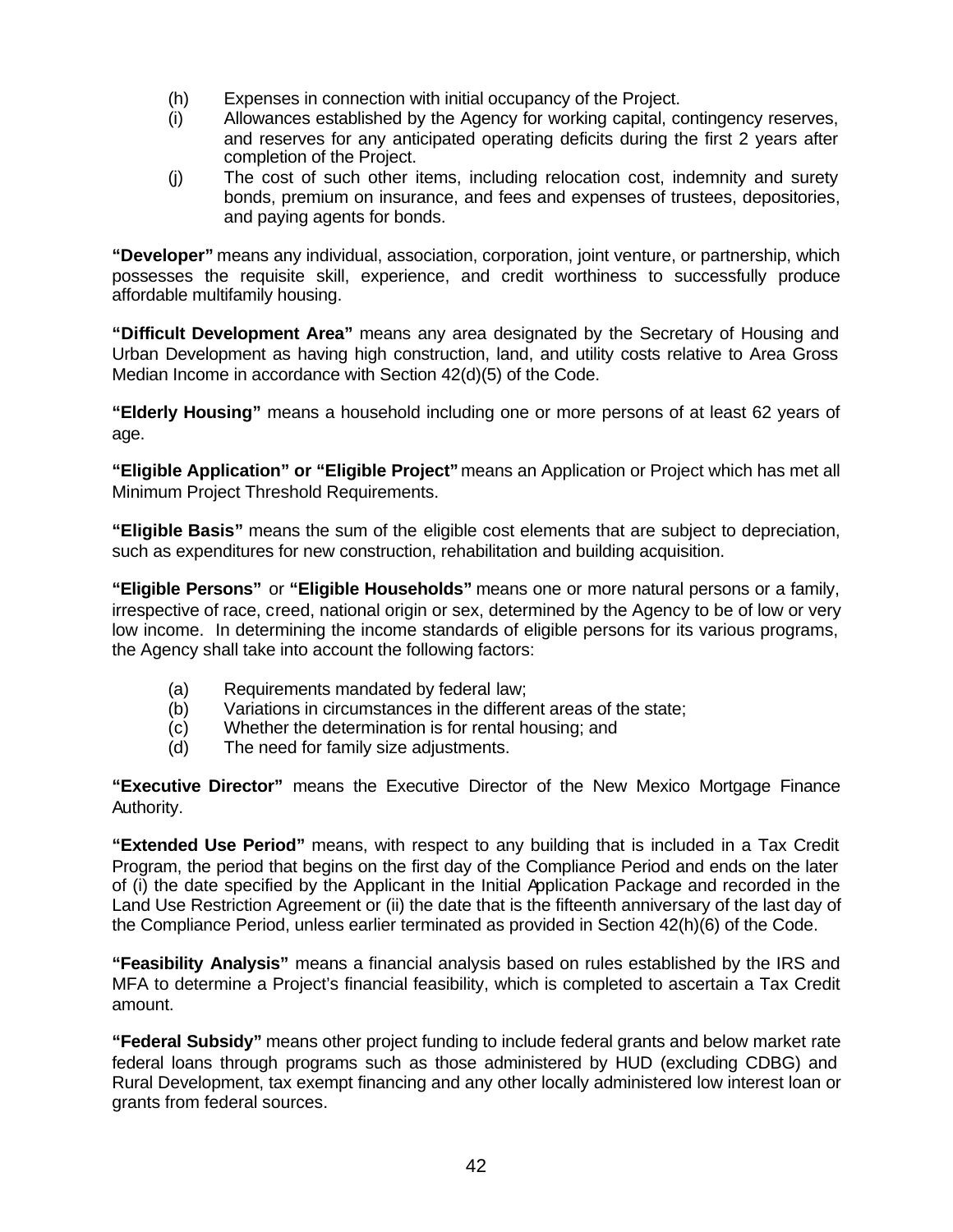**"Federally Assisted Units"** means any housing receiving project based rental assistance, operating subsidies or mortgage interest reduction payments. The universe includes public housing; Rural Housing Development financed properties. Section 235 and Section 221(d) interest reduction payments, and any development with a project based Section 8, rent supplement, or rental assistance payments contract.

**"Financing Commitment"** means a commitment for permanent or construction financing which 1) is not subject to further approval by any loan committee or board of directors or other entity of the creditor making the commitment, 2) contains specific terms of funding and repayment, and 3) contains language stating that the loan will be subordinated to the LURA.

**"Government Entity"** means any agency or other government created entity of the State of New Mexico, the counties or municipalities of New Mexico, or the tribal governments of New Mexican tribes and pueblos.

**"Homeless"** means a) an individual or family which lacks a fixed, regular, and adequate nighttime residence; or b) an individual or family which has a primary nighttime residence that: 1) a supervised publicly or privately operated shelter designed to provide temporary living accommodations (including welfare hotels, congregate shelter, and transitional housing for persons with mental illness); 2) an institution that provides a temporary residence for individuals intended to be institutionalized; or 3) a public or private place not designed for, or ordinarily used as, a regular sleeping accommodation for human beings. The term does not include any individual imprisoned or otherwise detained pursuant to an Act of the Congress or State law.

**"Households Comprised of Individuals With Children"** means households that include one or more persons under the age of 18 years.

**"HUD"**means the U.S. Department of Housing and Urban Development.

**"Land Use Restriction Agreement"** or **"LURA"** means the agreement submitted to the Agency restricting the property to affordable housing use during the Compliance Period.

**"Local Government"** means any county, municipality, tribe or other general-purpose political subdivision in the State of New Mexico.

**"Local Notice"** means MFA's letter to the Chief Executive Office (or the equivalent) of the local jurisdiction within which the Project is located, which provides a thirty (30) day period to comment on the Project pursuant to Code Section 42(m)(1)(A)(ii).

"**Low Income Housing Tax Credit Program"** or **"HTC Program"** means the rental housing program administered by MFA pursuant to Section 42 of the Code and by the State of New Mexico Executive Order 97-01.

**"Low Income Tenants"** are households that occupy Tax Credit Units.

**"Low Income Units"** or **"Set Aside Units"** shall mean units which are rent restricted and set aside for tenants whose income does not exceed 50%, 60% or some lower percentage, whichever is elected, of area Gross median income.

**"Minimum Score"** means the lowest score with which an Application will be considered to have passed the Minimum Project threshold Requirement related to scoring.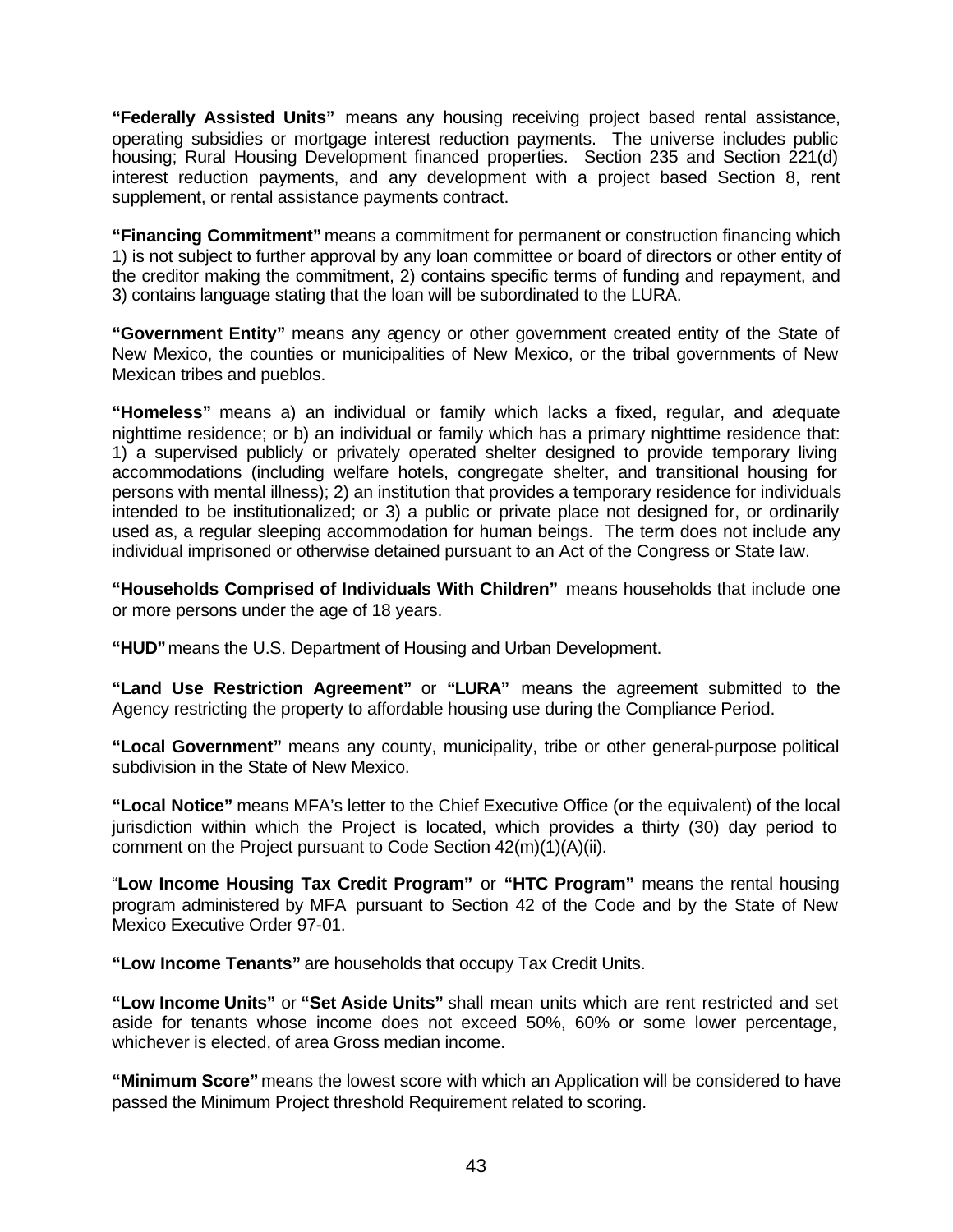**"Mortgage Revenue Bonds (MRB)"** or **"Tax Exempt Bonds"** means bonds issued by state designated issuers, including MFA, which may be used to finance HTC Projects subject to project allocations made by the State Board of Finance.

"November 15<sup>th</sup>" means November 15<sup>th</sup>, unless this date falls on a weekend or a holiday, in which case it means the first business day following November  $15^{th}$ .

**"Ownership of Land"** means holding fee title or a qualified leasehold interest.

**"Participating Title Company"** means a New Mexico title company that maintains pooled, interest-bearing transaction account(s) pursuant to the Land Title Trust Fund Act of 1997.

**"Placed in Service"** means the date on which the first unit of a new construction Project is certified or otherwise officially declared as available for occupancy. For acquisitions of existing Projects, it is the date of transfer to a new owner.

**"Principal"** means an Applicant, any general partner of an Applicant, and any officer, director, or any shareholder, general partner or managing member of an Applicant. It also includes any entity receiving a developer fee for a project.

**"Program"** means the HTC Program as administered by MFA.

**"Project"** means any work or improvement located or to be located in the state, including real property, buildings, and any other real and personal property, designed and intended for the primary purpose of providing decent, safe, and sanitary residential housing for individuals, whether new construction, acquisition of existing residential housing, or the remodeling, improvement, rehabilitation, or reconstruction of existing housing, together with such related non-housing facilities as the Agency determines to be necessary, convenient, or desirable.

**"Project Selection Criteria"** means the criteria used to score a project for tax credit allocation purposes.

**"Project Expenses"** means usual and customary operating and financial costs. The term does not include extraordinary capital expenses, development fees and other non-operating expenses.

**"Qualified Allocation Plan"** or **"QAP"** means this Qualified Allocation Plan, which was adopted by Board Action on November 20, 2002 and made effective as of January 1, 2003, and which was approved by the Governor of the State of New Mexico pursuant to Section 42(m)(1)(B) of the Code and sets forth the Project Selection Criteria and the preferences of MFA for Projects which will receive Tax Credits.

**"Qualified Basis"** means the portion or percentage of the eligible basis that qualifies for the tax credit. It is calculated by multiplying the eligible basis by the applicable fraction.

**"Qualified Census Tract"** means any Census tract which is designated by the Secretary of Housing and Urban Development as having 50% or more of the households at an income level which is less than 60% of the Area Gross Median Income in accordance with Section 42(d)(5) of the Code.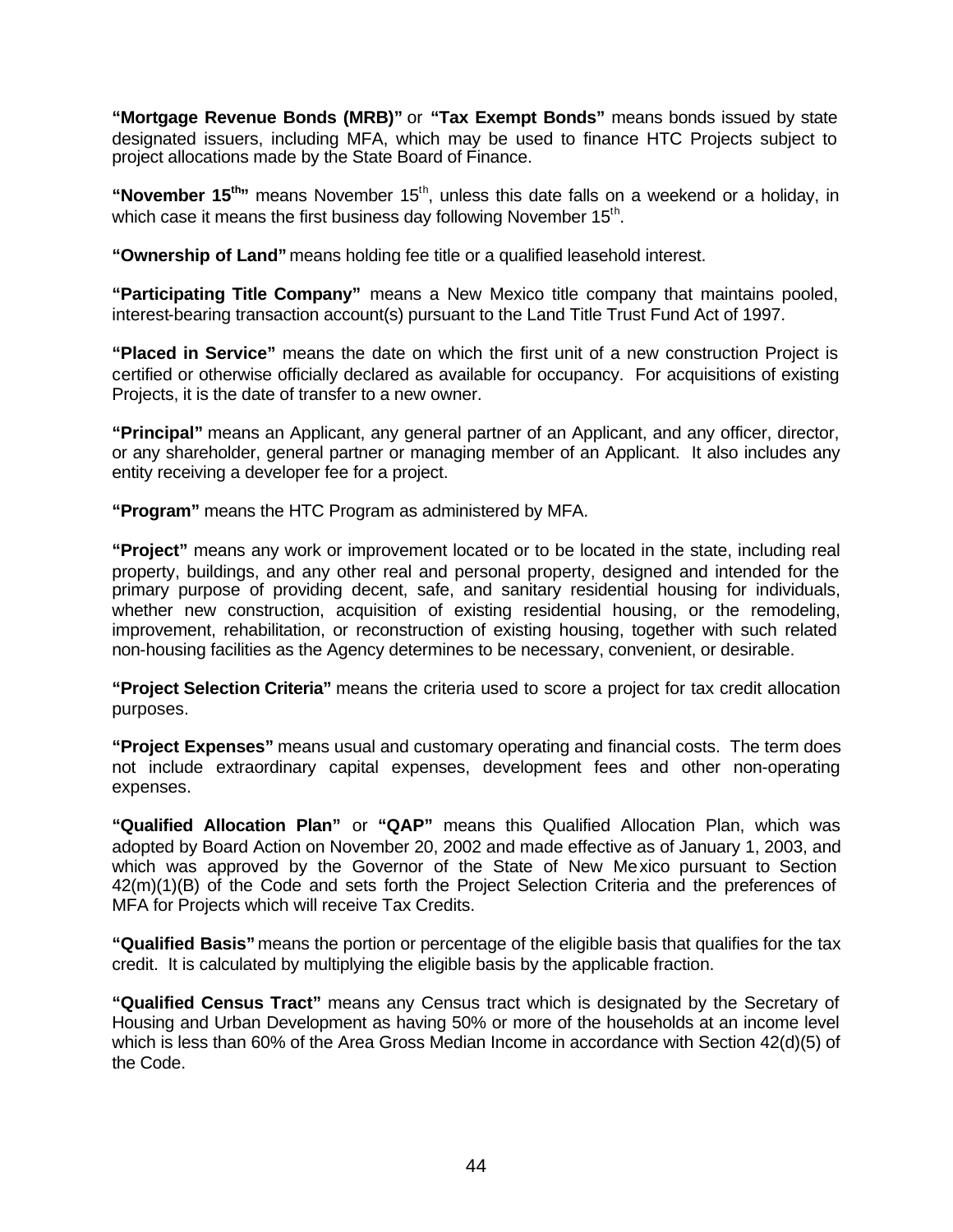**"Qualified Leasehold Interest"** means a leasehold interest running at least as long as the extended use period.

**"Qualified Nonprofit Organization"** means a nonprofit entity as defined for the purposes of the federal nonprofit HTC set aside in Code Section 42(h)(5)(c). The organization must meet the requirements of Code Section 501(c)(3) or 501(c)(4), and have the fostering of low income housing as one of its purposes. Additional requirements, including delivery of an IRS designation letter, must be met for scoring purposes.

**"Rent Restricted Unit"** means, with respect to a Tax Credit Project, a unit for which the gross rent does not exceed 30% of the imputed Area Gross Median Income limitation applicable to such unit as chosen by the Applicant in the Application and in accordance with the Code. Gross rent must be determined from the rent charts included in the Application Package and must correspond to the percentage of area Gross median income selected by the Applicant in the Application. It includes the cost of utilities, and must be reduced by the amount of tenant-paid utilities. Gross rent includes all income for the unit, including tenant and any subsidy payments. See also "Unit".

**"Reservation" or "Reservation Contract"** means the contract executed by MFA and the Applicant with respect to an allocation of Tax Credits, which states the conditions to be met by the Applicant prior to issuance of a Carryover Allocation.

**"Reservation Letter"** or **"Reservation"** means a document issued by MFA which describes the amount of Credits provisionally awarded to a Project and the conditions which the owner must meet in order to obtain a Binding commitment for Tax Credits.

**"Reserved"** means that the units may not be rented to other categories of households unless the owner demonstrates a subsequent change in the level of demand for such units and a good faith effort to obtain the originally targeted tenant category. Any such change in tenant characteristics must be approved in advance by MFA.

**"Rural Development"** or **"RD"** or **"USDA RD"** (previously called "Farmer's Home Administration" or "FmHA" of the United States Department of Agriculture) means Rural Development or other agency or instrumentality created or chartered by the United States to which the powers of the RD have been transferred.

**"Senior Housing" or "Elderly Housing"** means Projects specifically designed for exclusive use by elderly tenants. Elderly is defined as those persons 62 years of age or older.

**"Set Aside"** means all or a portion of a Project's Units that are restricted for use by a specified tenant income category and/or rent limit, or for a particular special needs tenant group. Set Asides will be described in the LURA.

**"Set Aside Units"** means "Low Income Units".

**"Set Aside Election"**means the proportion of total Project units set aside as Low Income Units at one or more Area Gross Median Income level(s) which is selected by the Applicant and which, at a minimum, meets the requirements of Code Section 42.

**"Single Room Occupancy"** (SRO) means housing consisting of single room dwelling units. The unit must contain either food preparation and/or sanitary facilities.